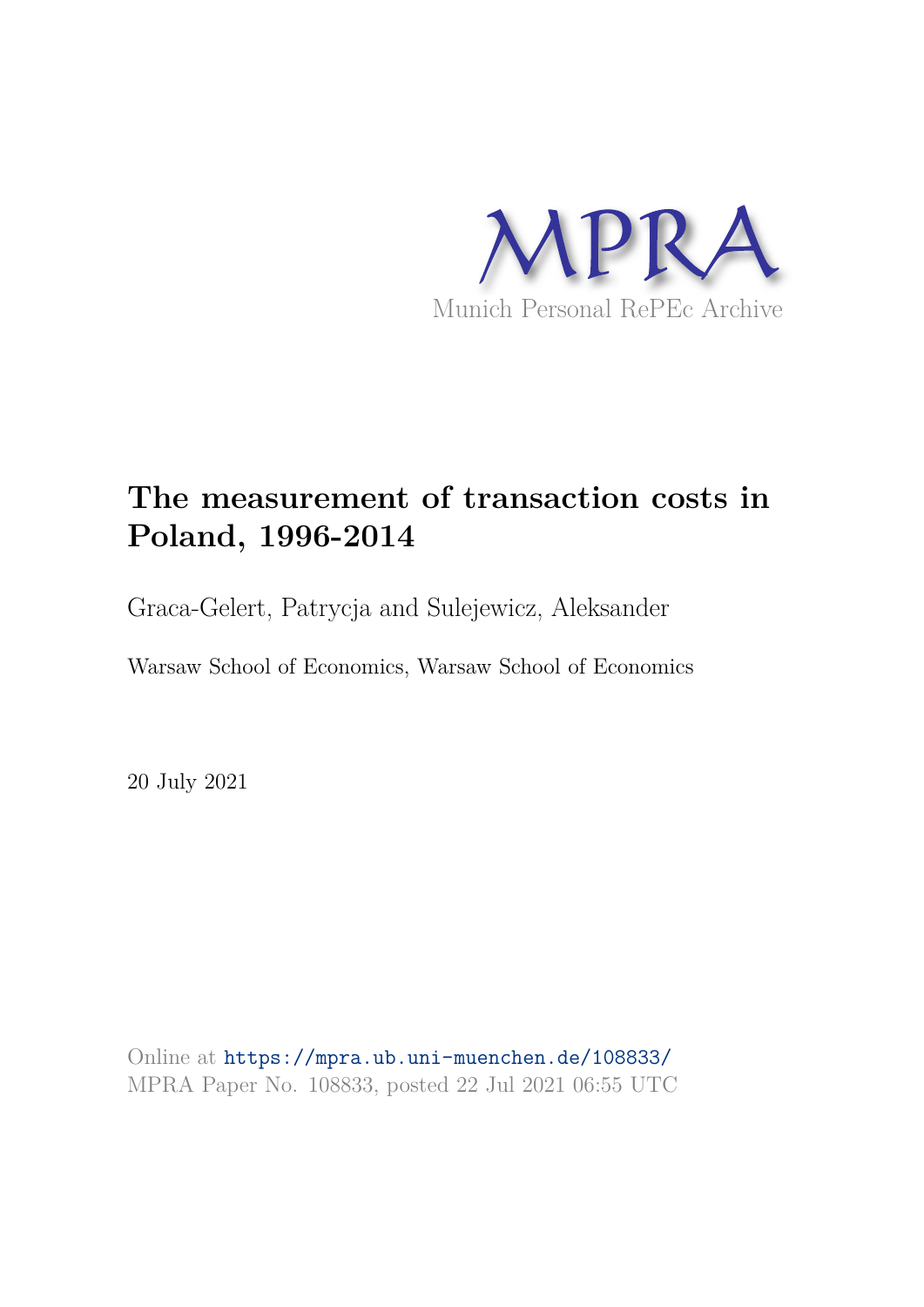#### **The measurement of transaction costs in Poland, 1996-2014**

**Patrycja Graca-Gelert** 

Warsaw School of Economics Dept. of Economics II Phone (48-22) 564 9376 pgraca@sgh.waw.pl

#### **Aleksander Sulejewicz**

Warsaw School of Economics Dept. of Economics II Phone (48-22) 564 9376 asulej@sgh.waw.pl

#### **Abstract**

The empirical validation of the transaction cost concept proved to be a major intellectual endeavour that has yielded only partial success. Particular difficulties have been encountered in the measurement of such costs at the micro or macro level. The paper of Wallis and North (1986) is one attempt to provide a measure of transaction costs in the national economy. Their attempt is to define "transaction sectors" and relate the levels of output (i.e. costs incurred) in such sectors to the level of gross national / domestic product. Among these costs one finds: a) costs of management, sales, administration and control, b) costs of financing, insurance, distribution, c) (some of the costs) of the public sector / the State.

Apart from the original research concerning the US, there have been relatively few studies describing other economies (e.g. Australia, Argentina, Bulgaria). The paper joins the discussion on the macroeconomic interpretation of transaction costs started by Wallis and North. While we had hoped to trace the evolution of the transaction sectors as well as the pattern of transaction activities in non-transaction sectors as defined above, the availability of data prevented us from accomplishing ambitious research tasks. This paper is basically a replication of the study Wallis and North (1986) did for the US albeit for a much shorter time span (nineteen years). It contains a short description of the methodology used by these authors, the application of the method to the data on the Polish economy from the mid-1990s to 2014. We compare the findings with Wallis and North and other authors of studies on macroeconomic transaction costs and provide some interpretations of the results. Basically, our findings are remarkably close to the estimates of other teams. However, serious ambiguities in Wallis-North conceptualization make us sceptical as to the merits of this research subprogramme within neo-institutional economics. The implications for the understanding of economic growth and development remain unclear.<sup>1</sup>

#### **JEL classification: D23, O11, O52, P27 Keywords: Poland, transaction costs, transaction sector**

<sup>&</sup>lt;sup>1</sup>The earlier versions of this study were presented at the 9<sup>th</sup> Annual Conference of International Society for New Institutional Economics, Barcelona, 22-25 September, 2005 (Sulejewicz, Graca, 2005, *Measuring the Transaction Sector in the Polish Economy, 1996 – 2002)* and at the 4<sup>th</sup> Conference of the World Interdisciplinary Network for Institutional Research (WINIR), Utrecht, 14-17 September, 2017.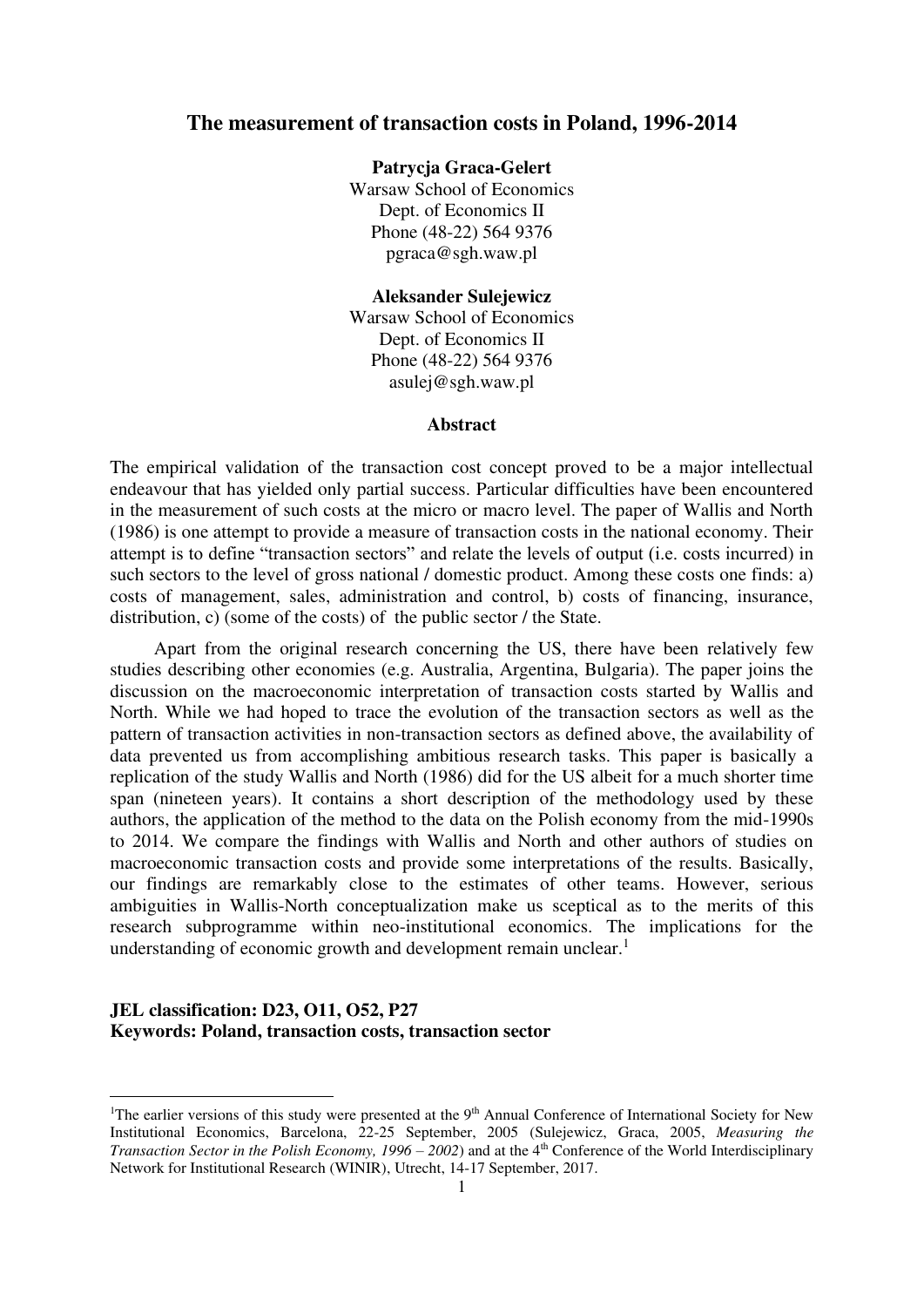#### **1. Introduction**

#### **Brief introduction of the concept of transaction costs**

The dominant paradigm in economic thinking, i.e. neoclassical economic theory privileges the market and the use of pricing mechanisms as a form of economic activity. The theory contends that, under most circumstances, free market exchanges lead to optimum results in allocation of scarce resources. It was the fundamental insight of Ronald Coase to note that having adopted such a view, one has difficulty in explaining other forms of economic organization, notably the firm. Why should firms exist (where market forces are suspended), if it is the market that solves the economic problem?<sup>2</sup> His answer was simple but then rather unusual for conventional economics: market is not a free good, or more precisely, the use of the price system is costly. He called the costs of using the price system "transaction costs" (Coase, 1937).

"*In order to carry out a market transaction it is necessary to discover who it is that one wishes to deal with, to inform people that one wishes to deal with and to what terms, to conduct negotiations leading up to a bargain, to draw up the contract, to undertake the inspection needed to make sure that the terms of the contract are being observed, and so on*" (Coase, 1960, p. 15).

The costs of using a market are not merely the costs of information gathering, assessment and use (a lot of that is contained in prices) but also safeguarding contractual rights (and hence writing, protecting, executing contracts). Thus, critical economists have identified:

- a) search and information costs (finding buyers and sellers, communicating with them through a stock exchange, fair, or advertising, etc.),
- b) bargaining and decision costs (when writing a contract it is crucial to decide and accept and pay for – the degree of detail of the agreement),
- c) supervision and enforcement costs (we need to monitor the behaviour of our contractors delivery timing, amount and quality of the good/service etc.).

If buyers or sellers have an incentive to behave opportunistically, they might cheat at every stage of the process, they may hide information, pretend to be somebody else (for instance a trustworthy company), renege on the contract if they can go away unpunished or simply steal the money (e.g. by not replacing a faulty product). Discovering what they are like in reality is no easy matter – and is obviously costly.

Thus "the costs of running the economic system" as described by K. Arrow are a separate and nontrivial category of economic life. One should not think that only "outside" market transactions are costly in this sense. Internal costs of management / organization may also be considerable:

a) the costs of setting up, maintaining and changing an organization (design),

<sup>&</sup>lt;sup>2</sup> The economic problem is precisely "the allocation of scarce resources that have competing uses" as introduced into textbook economics by Lionel Robbins in the 1930s.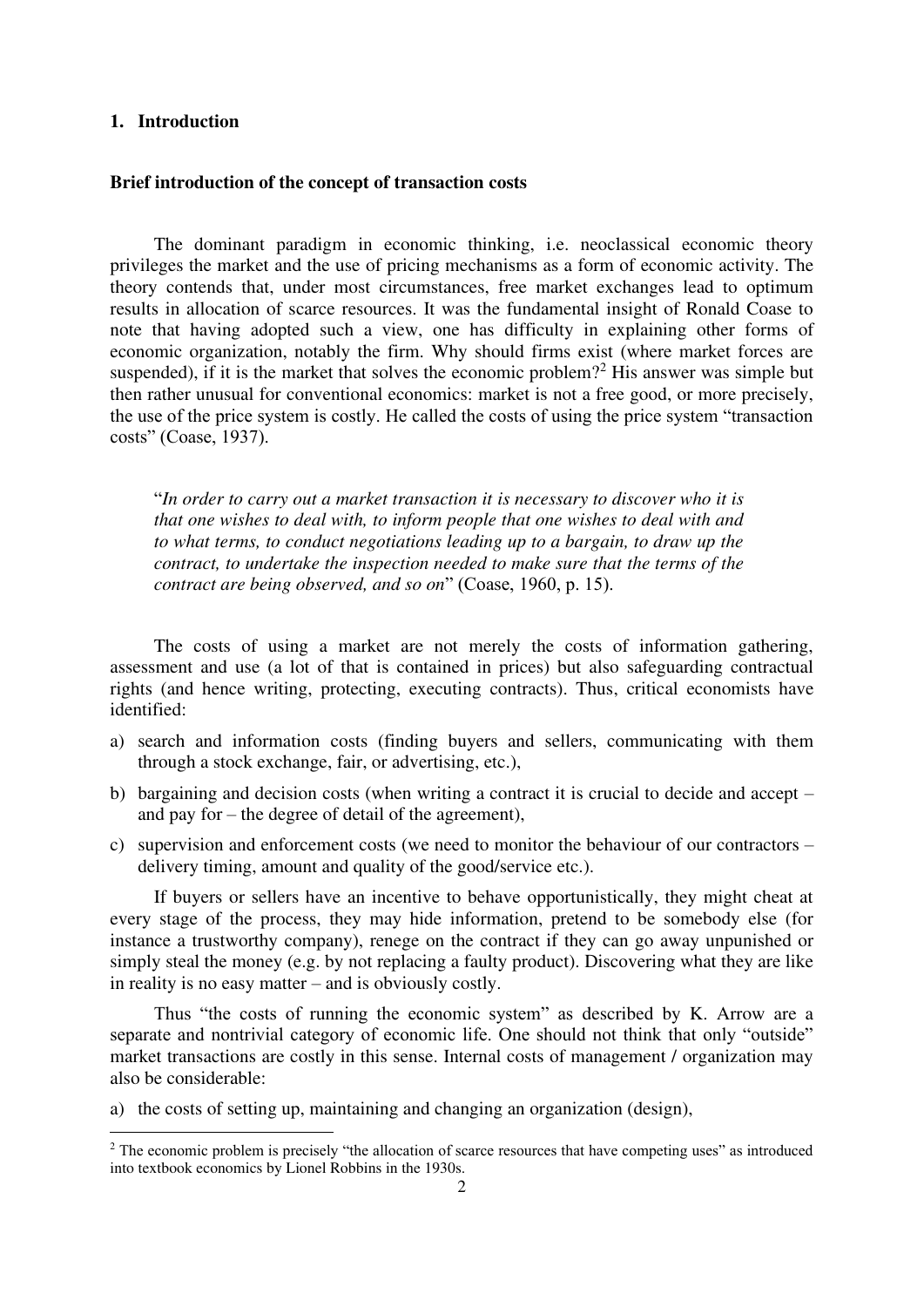b) the costs of running an organization (information, costs of decision making, monitoring the execution of tasks / orders, measuring performance of employees.

It is argued that transactions are responsible for most overhead costs, so that management is a key function contributing to their level but also allowing for their reduction (Miller, Vollman, 1985). Let us be clear: cost is not something an economist is happy about, economizing on (the sum of) production costs and transaction costs is the objective function of any organization, especially, of course, of the business firm (Williamson, 1985).

Understanding that execution of something that is assumed totally unproblematic in neoclassical economics provides the cornerstone to the institutional analysis of the economic activity. If transaction costs are zero (as assumed by neoclassicals) then there is no rational basis for institutional choice. It does not matter. On the other hand, non-zero transaction cost world (as much closer to reality) makes the economic understanding of institutional setups and their change possible.

Consulting any standard textbook shows that in "pure economics" markets and managerial transactions are implicitly assumed to take place against a well-defined and wellbehaved political background. "Institutional arrangements consistent with a capitalist market order hold, and this means that a particular local, national, or international organization of the political economy exists. Of course, the provision of such an organization and the public goods associated with it also involve costs. These are political transaction costs. These are, in a general sense the costs of supplying public goods by collective action (…)" (Furubotn, Richter, 1998, p. 47). These can be the costs of:

- a) setting up, maintaining and changing a system's formal and informal political organization (establishment of the legal framework, the administrative structure, the judiciary, educational system, etc.),
- b) running a polity (to build a monopoly of organized violence, defence, legislation, administration of justice, etc.).

Just as before, information, decision making, monitoring, enforcement of compliance are all costly.

All the previously mentioned types of costs can most probably be divided into "variable" transaction costs, in the sense that they depend on the volume or number of certain transactions and into "fixed" ones. The latter would be the set-up (or change) costs of a new basic organization. From the point of view of received theory, these are the costs that have to be *added* to production and transportation costs, the costs that are normally recognized in accounting systems of, say, a firm. Unfortunately, such an approach which amounts to complementing standard private and public accounting framework (and the theoretical model of neoclassical economics) with positive transaction costs is deceptively simple (see below).

#### **Measuring transaction costs**

"Empirical studies of transaction costs almost never measure these costs directly" (Williamson, 1985 (1998), p. 35). Nevertheless, if the transaction cost as a heuristic device is to settle fully into mainstream economics, we need to provide it with precise empirical content and a definition allowing measurement. The predominant application of the concept and the need for measurement arises in the context of comparative governance of business dealings. For instance, is a joint venture better an arrangement than sales agency, or franchise,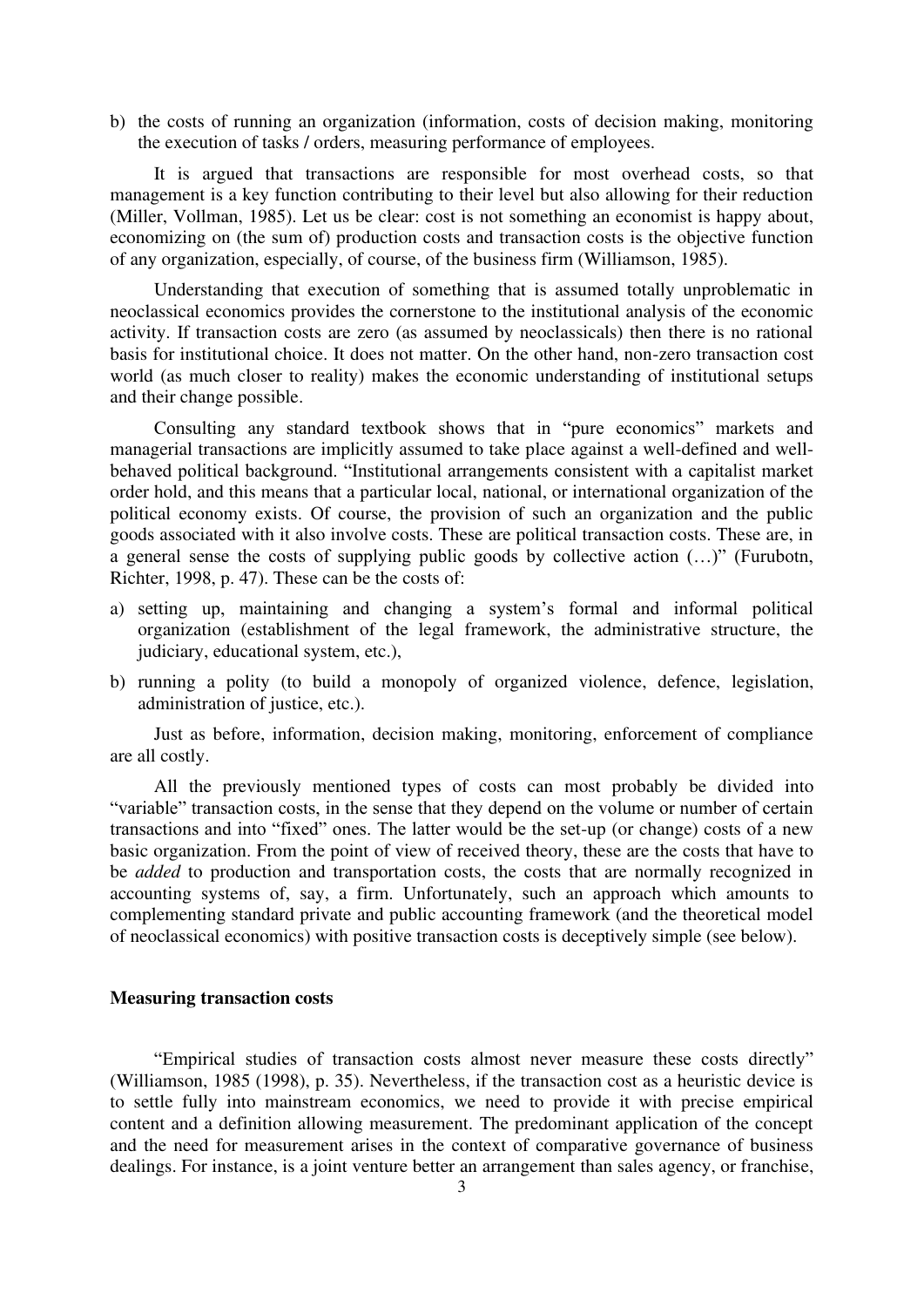or fully owned subsidiary? At the sectoral level, there have been several, not very formal, approaches to the practical measurement of transaction costs in the  $-$  so far only national  $$ economy.

Let us take market transaction costs. For instance, prices of similar or identical goods are not usually the same over adjacent or even in the same market. Although consumers know that price differences are significant for certain products, many avoid expending time, effort, and money to find the lowest-price seller. One can reasonably hypothesize that the relative price differences (as reported to the average price) may be interpreted as measures of search cost avoided by consumers, and therefore, as measures of their own transaction costs. What they do not pay as costs they pay as price. Thus costs of marketing would qualify as transaction costs. There are standard microeconomic estimates of the difference between production costs and the price paid for the commodity by the final consumer (Scherer, 1987). When average transport costs and average indirect tax are excluded, the average marketing cost may be around 40-50% of the final price.

Tentative measures of internal managerial transaction costs yield similar magnitudes. If we accept, as suggested above, that overhead costs are an approximation of transaction costs, their share in total costs (or value added) has, in the US, reached levels between 35% and 60% (Furubotn, Richter, 1998, p. 51). Since these general administrative costs include production costs as well (e.g. utilities, depreciation, repair) a very crude (split) estimate of  $\frac{1}{2}$ would yield a share of circa 20% transaction costs in total costs of a firm. If profit margins are included and "outside" market transaction costs added the sum of market and organizational transaction costs may reach 40-60% of the final price paid by consumers.

We have indicated above that some of these costs are recurrent, i.e. variable. What is clear is that, especially, in periods of radical social and economic change, that is in periods when new institutions are being built, there must be substantial investment outlays, the costs of setting up the new system must be borne. Market transformation in Eastern Europe is a paramount example of such systemic change. Is there a way to measure these transaction costs?

Other challenges are in store as well. In practice, it is not easy to distinguish between production costs and transaction costs. For example: if production is lost due to delays in planning, is it the result of slow planning (transaction costs) or of a technology that cannot adapt quickly to late changes in the plan (production costs)? Double sourcing (maintaining supplies from two plants) rather than one may be seen as increasing production costs (because a firm is renouncing economies of scale) or increasing transaction costs (securing supplies given uncertainty and/or opportunistic behaviour on the part of a would-be monopolistic supplier). On the other hand, choice of that particular structure may be an ex-post indication that other forms of organizing supply are even more expensive (in terms of transaction costs). Lai (2013) distinguishes latent transaction costs from actual transaction costs: when the latent transaction costs are prohibitively high, no transaction takes place, no actual transaction costs are incurred and thus the share of transaction sectors should be zero. Nevertheless, with latent transaction costs declining, transaction happen, transaction sectors and actual transaction costs do appear and increase.

Thus a neat separation of production costs dependent on technology and transaction costs dependent on behaviour is not (always) tenable<sup>3</sup>.

<sup>&</sup>lt;sup>3</sup><sup>"</sup>The transaction costs and transformation costs of buying (and selling) a house are, at the appropriate margins, substitutes for one another and therefore can be treated the same theoretically" (Wallis, North, 1986, p. 99).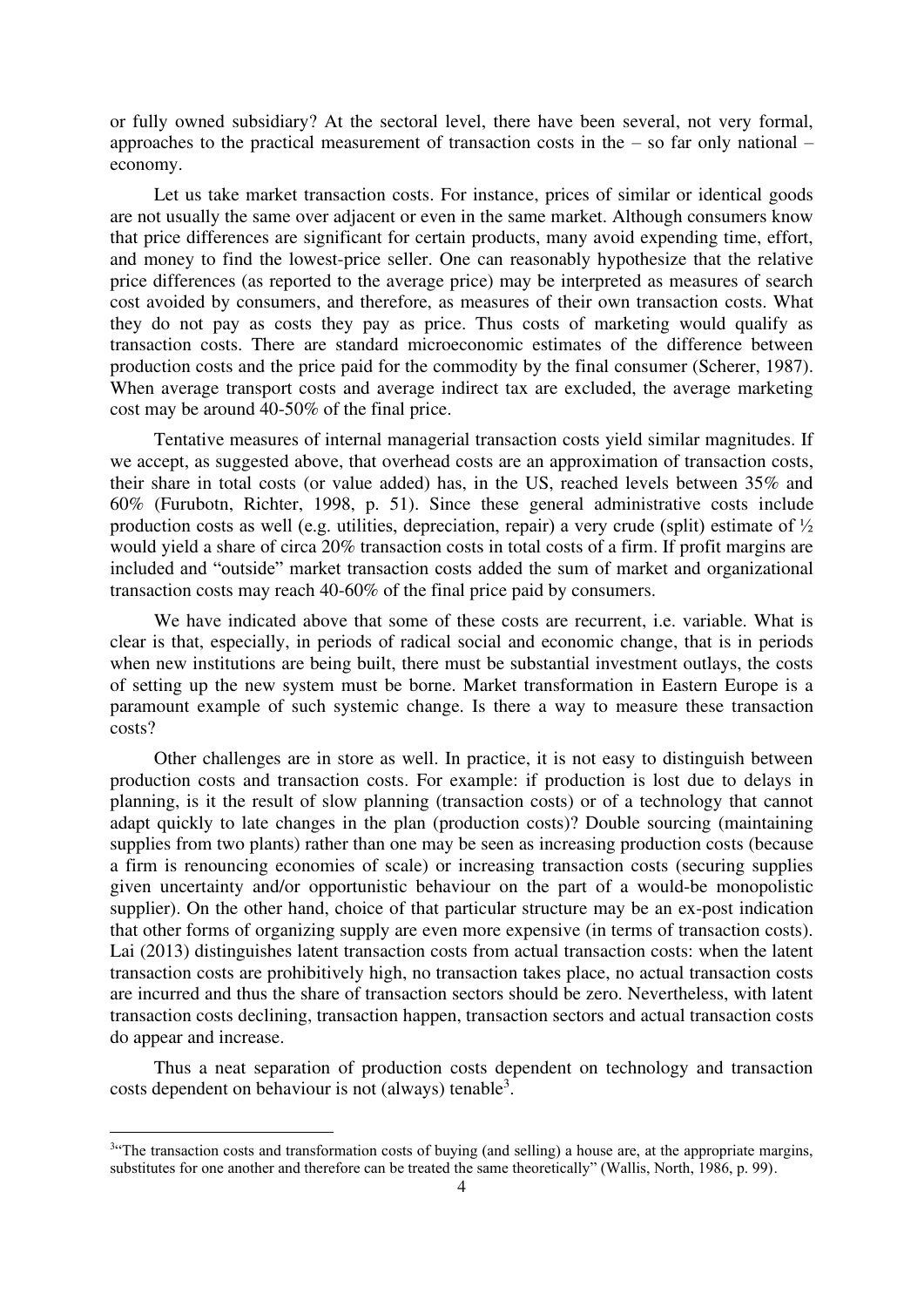#### **2. Methodology**

Our study is based on the methodology of measuring transaction costs elaborated by Wallis and North  $(1986)^4$ . They did the pioneer attempt at macroeconomic measurement of transaction costs for the US economy. Their "basic approach is to segregate economic activities and actors into those that are primarily associated with making market exchanges and those that are not. The sum of resources used by those associated with transacting make up our estimate of the transaction sector" (p. 97). The "transaction function" is an equivalent of the "transformation function" as costs are only incurred in either area when the expected benefits from doing do exceed the costs of doing so. Inputs into a transaction function are no different from ordinary inputs (land, labour, capital, entrepreneurship). "When we speak of transaction costs we mean the economic value of the inputs used in performing the transaction function  $(...)$ . Transaction costs include the value of labour, land, capital and entrepreneurial skill used in making exchanges. We measure the size of the transaction sector by determining which labour, land and capital costs should be included in the transaction sector" (p. 97). Since part of the transaction costs are not observable (e.g. time spent looking for appropriate houses to buy or waiting for buyers to come by) Wallis and North introduce the measure of the "transaction *services*" not full transaction *costs*: transaction services are the observable part of transaction costs (e.g. services of lawyers and realtors; p. 99). Using (their) analogy with national income accounts, they only try to capture that part of transaction costs that flows through the market.

Transaction costs inside firms are also identified by the function that particular employees (i.e. these are labour costs) perform. They "regard the firm as a bundle of contracts" whereby a hierarchy of contracts involves owners, managers, foremen, workers. At the top of the sequence (hierarchy)<sup>5</sup> transaction costs involve processing and conveying information, at lower levels conveying information is complemented with monitoring the labour contract. In the simple stylized example they provide, Bill Gates (they use Henry Ford) first, purchases the firm's output and the producers (sellers) are the people actually making the [products]; and secondly, he purchases the transaction services of the intermediate occupations in order to coordinate, enact, and monitor the exchange he makes with those who provide transformation services (p. 100). They are aware that "making detailed decisions on who does and who does not perform transaction functions in a given firm or industry is impossible short of an intimate and exhausting study of the process of transforming inputs into outputs in each industry. We have chosen a compromise method to get at transaction services within firms" (p. 100). They single out occupations that provide primarily transaction services to the firm and the residual ("by elimination") are transformation services. "The wages of employees in these 'transaction occupations' constitute our measure of the transaction sector within firms" (p. 100).

Wallis and North consider also a third category: intermediaries. Here, all of the resources, that is total value of the inputs used by the intermediaries, are included in the transaction sector and provide the measure of transaction costs. The problem in this case is to decide which firms/industries are properly classified as "transaction industries" (intermediaries). The authors include real estate and finance, banking and insurance, the legal

<sup>&</sup>lt;sup>4</sup> For purposes of compatibility of results and availability of Polish data we have decided to update our 2005 study of the application of the Wallis and North (Dollery and Leong) methodology. For somewhat different approaches see: Bischoff, 2002; Dalen, Vuuren, 2005.

<sup>5</sup> Wallis and North mix temporal and spatial (vertical) metaphors in describing the "bundle".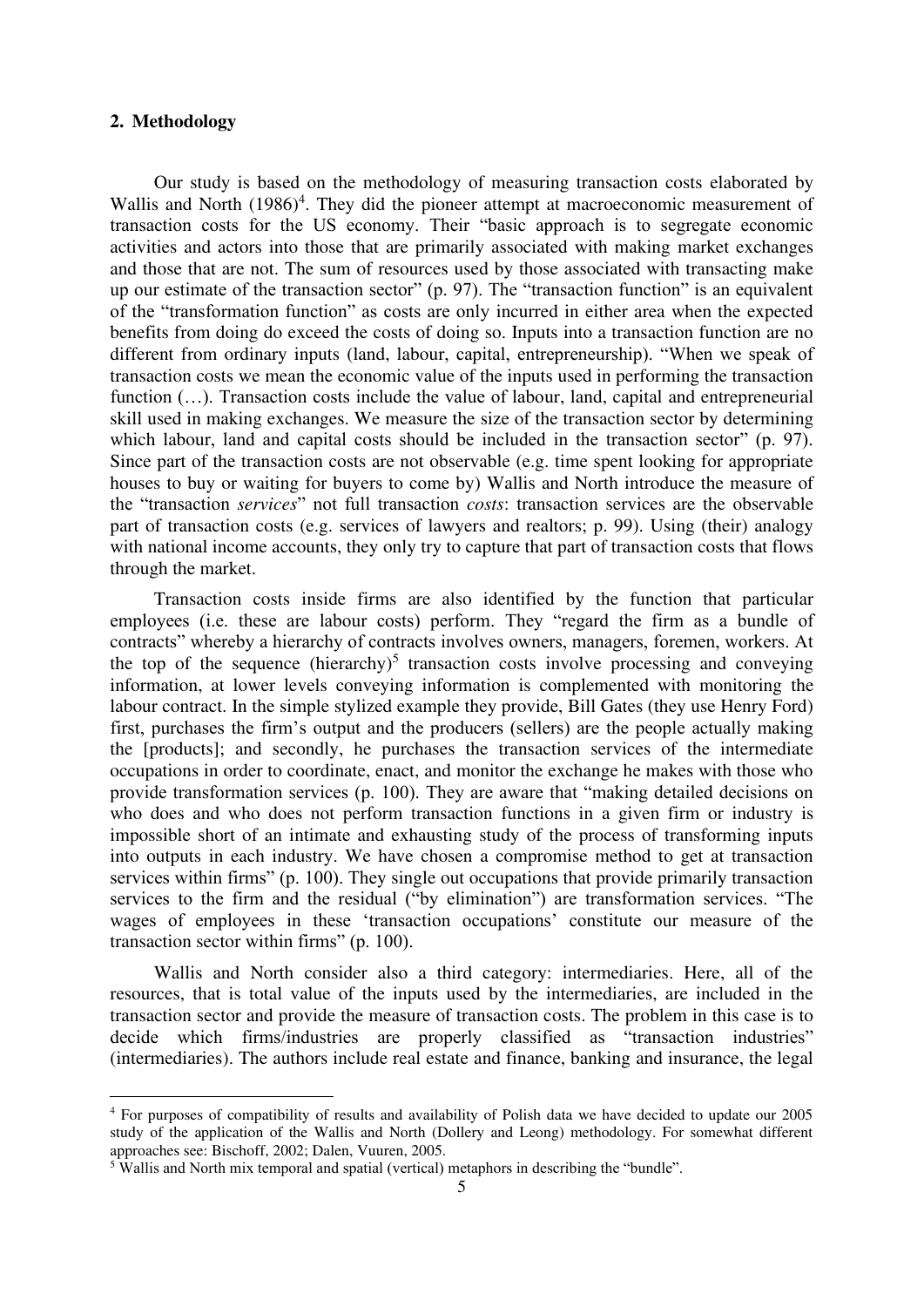profession, wholesale and retail trade. With some hesitation they add "protective services" (police, guards, etc.) – unfortunately necessary for enforcing one's property rights.

All in all, according to Wallis and North, increases in transaction costs reduce net social welfare (p. 103). And yet, "none of our transaction services are unproductive. They all represent the resource costs of making exchanges which, on net, make the parties to those exchanges better off (even when transaction costs are included)" (p. 103-104).

Coming to the empirical procedure of the measurement of macroeconomic transaction costs, it is worth, first, presenting Dollery's and Leong's (1998) division of economic activities distinguishing between the private and public transaction and non-transaction sectors of the economy (Table 1) – following Wallis' and North's (1986) study.

|                                                                                                  | Private sector                                                                                                | Public sector                                                                                     |                                                                        |  |  |  |  |
|--------------------------------------------------------------------------------------------------|---------------------------------------------------------------------------------------------------------------|---------------------------------------------------------------------------------------------------|------------------------------------------------------------------------|--|--|--|--|
| Production<br>subsector                                                                          | Transaction<br>subsector                                                                                      | Production subsector                                                                              | Transaction<br>subsector                                               |  |  |  |  |
| Agriculture<br>Construction<br>Mining<br>Manufacturing<br>Transport / Storage<br><b>Services</b> | Financial<br>intermediaries (w/o<br>insurance)<br>Insurance<br>Real estate<br>Wholesale trade<br>Retail trade | Education<br>Health<br>Rail/Air transport<br>Public utilities<br>Social welfare<br>Communications | Public<br>administration<br>Public order<br>Defence<br>Postal services |  |  |  |  |

**Table 1. Transaction and non-transaction industries and services** 

Source: Dollery, Leong (1998), table 1, p. 209.

In order to determine the transaction costs in the private production sector Wallis and North "estimated all of the resources used in the transaction industries" (p. 111). The researchers considered the following industries as transaction industries – Finance, Insurance and Real Estate (FIRE) and Wholesale and Retail Trade. The value of all the resources were taken directly from input/output tables or estimated basing on historical data. The resources estimates were then added up yielding transaction costs in private transaction industries.

The transaction costs in private non-transaction industries were estimated using a more complex method. Producing mainly non-transaction goods and services, these industries – Agriculture, Construction, Mining, Manufacturing, Transport and Storage, and Services (business services; hotel and lodging places; other personal services, including private household; entertainment and recreation; medical and other health services; private education; organizations; other professional and related services; p. 148) – engage in exchange as well, i.e. are related with transaction costs. Wallis and North emphasized that since it is a very complex matter to isolate the resources devoted to transaction from those used in transformation (production) they concentrate "only on the labour costs associated with the transaction sector" (p. 104). In order to estimate transaction costs in this sector the researchers determined and defined "transaction" occupations – describing them as "type I" workers –and isolated them from non-transaction occupations. Wallis and North enumerated a variety of professions (pp. 126-127):

a) "Managers, owners, and proprietors: including other managers, administrators, dealers (in trade), bankers (in FIRE);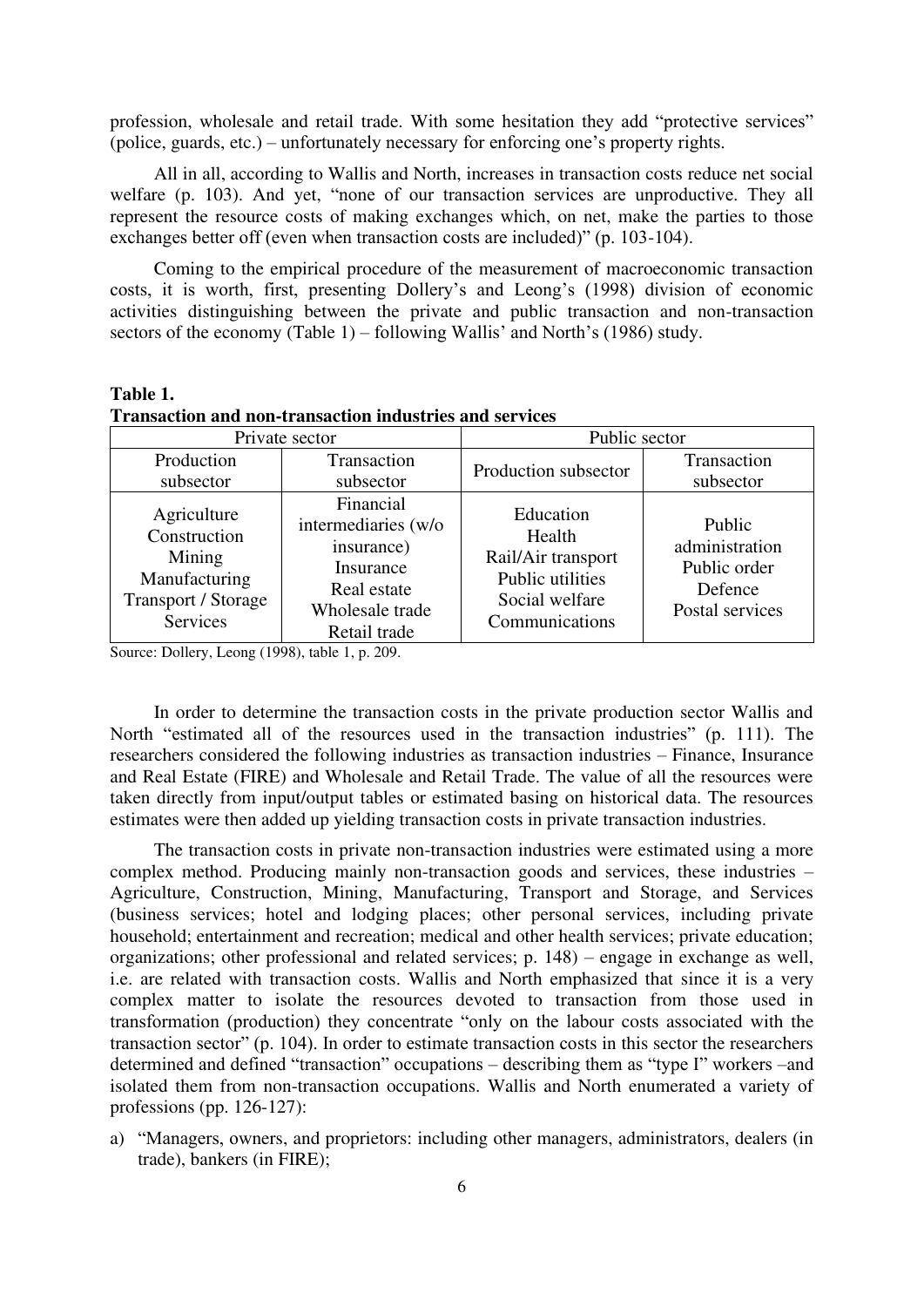- b) Foremen: including foremen, inspectors, gaugers, weighers, postmasters, and conductors;
- c) Sales workers: including a variety of agents, shipping agents, purchasing agents, insurance and real estate agents; sales clerks, sales workers, newsboys, sales agents, and other sales workers;
- d) Clerical workers: bookkeepers, cashiers, secretaries, stenographers, office machine operators, telephone operators, typists, shipping clerks, receiving clerks, clerks, and other clerical workers;
- e) Professional workers: accountants, lawyers, judges, notaries, and personnel and labour relations workers;
- f) Protective workers: police, guards, watchmen, marshalls, sheriffs, detectives, and constables."

Next, Wallis and North found the share of "type I" workers in total employment for each industry and multiplied these shares by employee's compensation across industries. By adding up these results the researchers got the transaction costs in private non-transaction industries.

Wallis and North developed two estimation methods of transaction costs in the public transaction sector, whereas they laid greater emphasis on the first one. The first method involve dividing the public sector into two subsectors (as in Table 1). In the case of those government activities that were classified as transaction services, transaction costs were measured as government expenditures in these activities. In the case of government nontransaction services Wallis and North proceeded as with private non-transaction industries, i.e. they calculated the share of "type I" workers in all government employment and multiplied these shares by employee compensation in non-transaction government services. The sum of these compensations constituted their estimate of transaction costs in the nontransaction part of government.

The second method Wallis and North employ to estimate the transaction costs in government "is less complete in its coverage, but avoids the problem of classifying defence expenditures and provides a minimum estimate of the transaction sector in government"<sup>6</sup> (p. 119). This method consists simply in treating the entire public sector as a non-transaction industry and proceeding as with the private non-transaction industries.

Wallis and North divided all the transaction cost by GNP to relate transaction cost to a variable that could give some imagination of the size of transaction costs in the economy.

#### **3. Methodology of measurement of transaction costs in Poland and metadata**

We attempted to apply the theoretical framework described above to the Polish economy. Our aim was to cover a possibly long time span in our analysis. However, because of numerous problems with the availability and comparability of detailed and reliable data we had to limit our analysis to the period 1996-2014. At the time we wrote this paper comparable data for 2016 on employment and employee compensation were not available. Still, the transaction costs estimates are not fully comparable between most of the years and it is rather the trend than the precise values that is important to look at. We attempted to follow the approach of Wallis and North (1986) as closely as possible, mainly for the reason of

<sup>&</sup>lt;sup>6</sup>We only mention here that Wallis and North encountered some problems with classifying defense expenditures, however, we don't explain this issue (see more in: Wallis, North, 1986).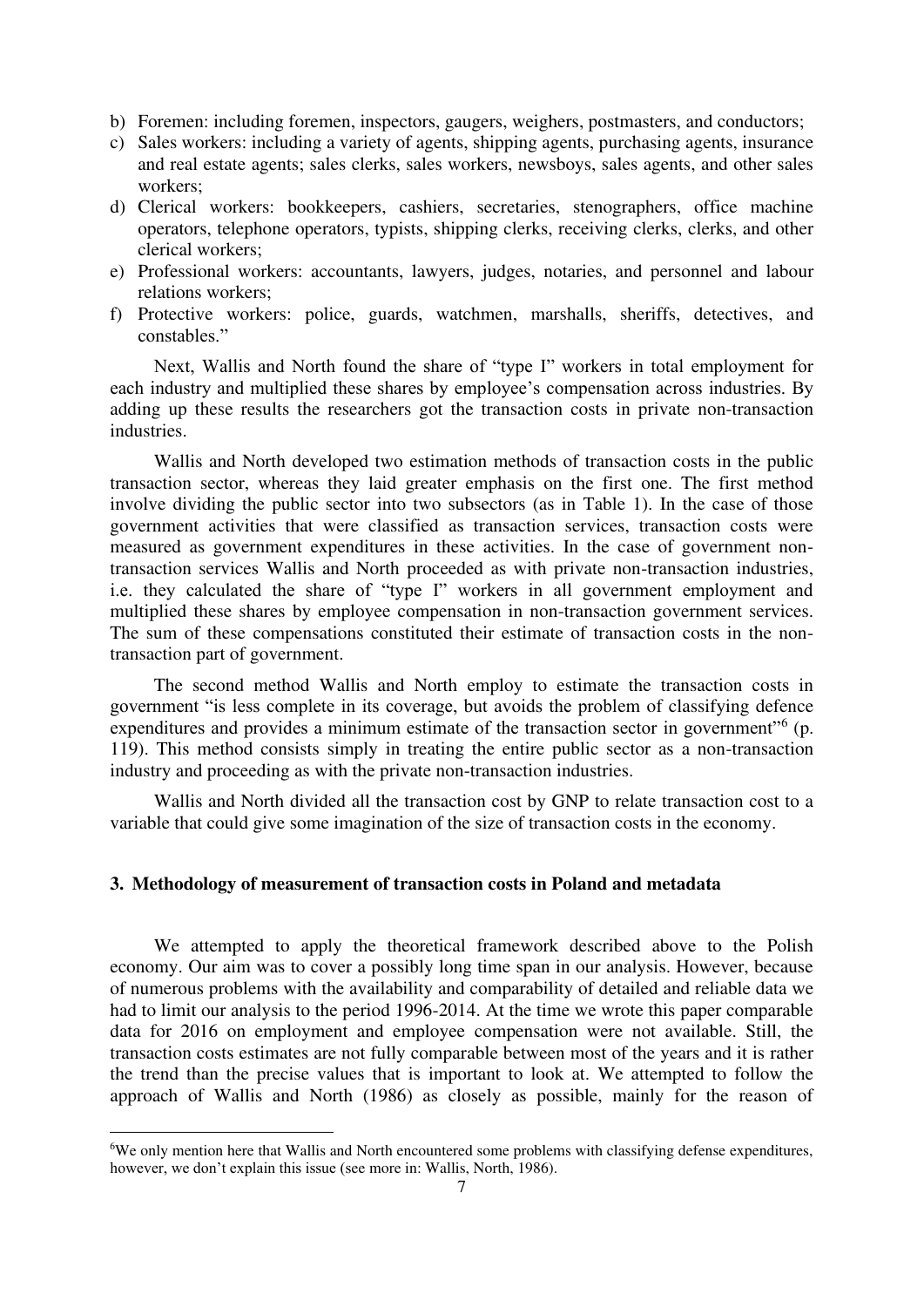comparability of results. However, in estimating the transaction costs in the public sector we chose the alternative method briefly presented by Wallis and North, since we wanted to avoid problems with data adjustment. We are aware of the fact, that the application of the second method leads to an underestimation of transaction costs, still we can determine their minimum level.

We attempted to divide economic activity according to Wallis and North (1986), WN, and Dollery and Leong (1998), DL, as shown in Table 1. The current classification used by Poland's CSO is the PKD 2007 (*Polska Klasyfikacja Działalności* – the Polish Classification of Activity), which divides socio-economic activity into sections, divisions, groups, classes and subclasses. PKD2007 is compatible with NACE Rev.2. up to the "class" level. The next level – subclass – regards the Polish economy only. Since we operate at the section and divisions levels our classification is fully compatible with NACE Rev.2. The previous versions of socio-economic activity classification were EKD, PKD 2001 and PKD 2004, which were elaborated on the basis of NACE Rev.1. The data we used in our study are based on all these classifications and we tried to adjust the data as much as possible. The most significant differences between the classifications regard PKD 2007 and PKD 2004 (Table 1A – Appendix). The classifications PKD 2007, 2004, 2001 and EKD seem more or less the same at the level of sections (although some sections are altered) and divisions, however at the more disaggregated level there are more significant differences. Hence, the years 1996-1999, 2001-2002, 2004-2008 and 2010-2014 are not directly comparable. In general, since the data used to estimate the transaction costs in this study come from different sources and numerous adjustment were made in the case of all of them throughout the analysed period, the comparability of the estimations between individual years is somewhat limited.

We adjusted the PKD classifications to the classifications according to the methodology of WN (Table 2). However, the adjustment needs some comments. Firstly, we had access to data (employment and global output) only at the section and some division level. According to the PKD classification we were able to isolate "Rail transport" only at the level of groups, from what results, that we had to treat the sector "Transport" as general, and assigned it entirely to the private production subsector. Secondly, we excluded the sections "Households hiring employees and producing for their own use" and "Organizations and exterritorial groups" because of lack of available data (however, these sections are not very significant, yet the exclusion leads to some underestimation of our transaction costs results). Thirdly, some sections, e.g. "Manufacturing", according to the Polish classification contain some sort of services – however at a very high level of disaggregation – which makes is impossible to isolate and add to the sector of services and therefore adjust perfectly to the WN and DL classifications. However, since "Manufacturing" and "Services" both belong to the (private) production sector, it is not a significant problem. However, the same issue regards some sections from the private non-transaction sector – a few sections contain some kind of services, which makes a precise isolation of services in general very difficult. Fourthly, the section "Trade and repairs" (classified as private transaction sector) contains some economic activity that should be considered as public transaction services. However, we were not able to isolate this activity from our data.

As we can see in Table 2, the shaded areas show that it was impossible to adjust fully the Polish classifications to the division of economic activity according to WN and DL. Since this problem appears mainly in the government sector, to solve this issue we decided to apply the second method of transaction costs estimation proposed by WN, i.e. treating the entire government as a non-transaction sector.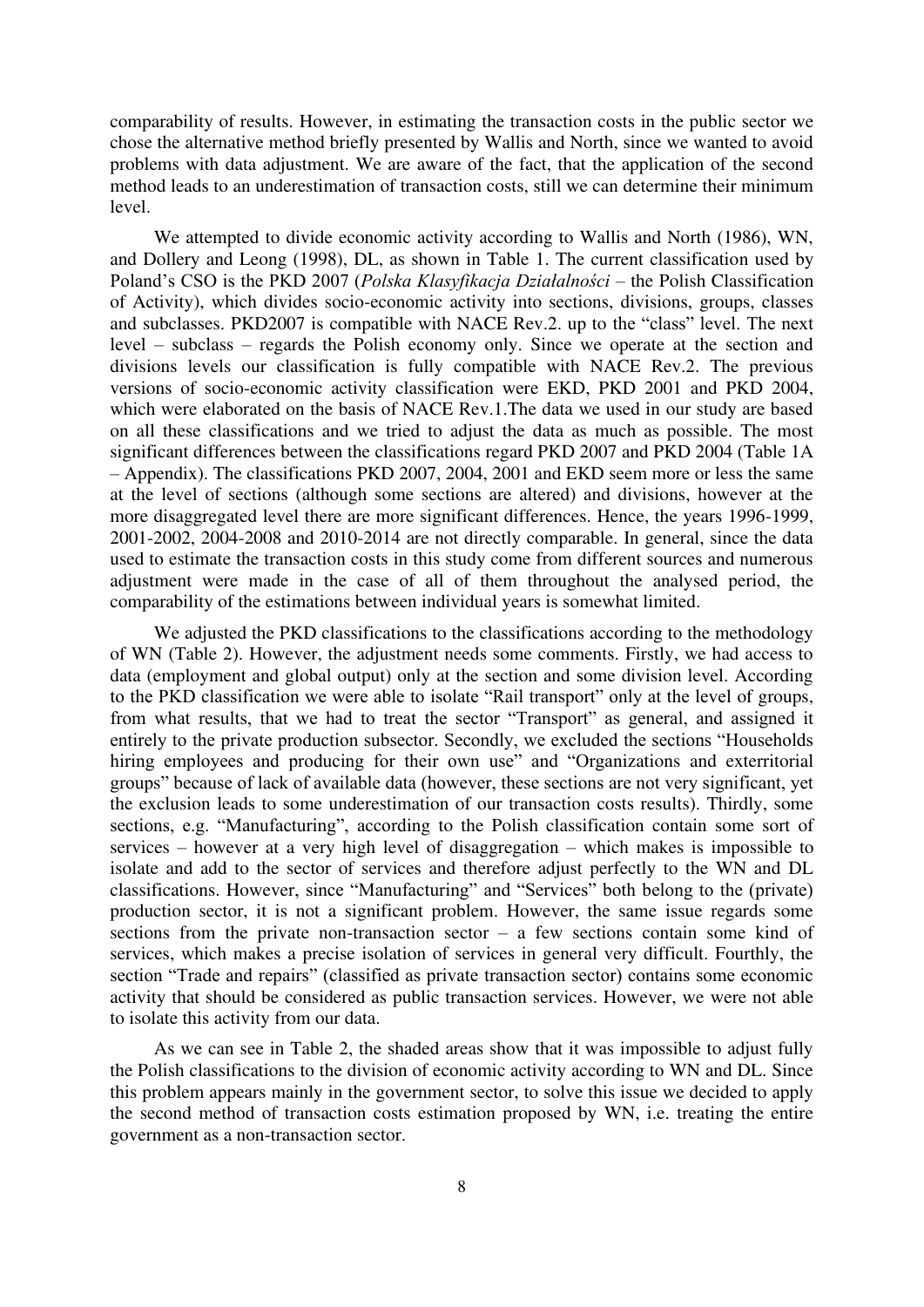Our further analysis was determined by the availability of disaggregated data as well. What contributed to the limitation of our study is the lack of a more detailed division of the employed (which is the basis for the selection of "type I" workers) and employees compensation – only data divided into sections were at our disposal. This made a thorough adjustment of the classification of WN and our classification impossible. The data on employment ("type I" workers) and employment compensation were taken from a survey  $-Z$ -12 – conducted every two years by Poland's CSO what means that these data have all the deficiencies related to survey data. It is especially important to have in mind that the more the disaggregated data, the less exact the estimations, i.e. it may be that some very specific professions or specializations were not drawn every time the survey was conducted, what does not mean that there were no such professions/specializations in Poland that year. WN and DL estimated the transaction costs in non-transaction services analysing census data, which give a very thorough, detailed and precise picture of the number of "type I" workers in the economy. The authors used census data also because their very long period of analysis allowed for such an analysis. Mainly because of the problem of system change (from "centrally planned" to "market economy") our period of analysis started only after the beginning of transition. Analysing census data in this case would limit our estimates to 2-3 years and it is therefore we chose the Z-12 surveys.

Throughout the analysed period, many changes occurred in the methodology applied in conducting the Z-12 survey. Among these changes were, among other things, such that in the period 1996-2001 the statistical office applied a different classification of professions and specializations from that in the next years, which varied from year to year (in the consecutive years). However, these changes don't seem to influence the estimates considerably. A more significant effect is visible between the period before 2010 and starting from 2010. The classification applied in 2010 is very detailed and this allowed us to select more precisely "type I" workers. The result might be that the estimates for previous years may be somewhat overstated. Another issue is that the data in the Z-12 surveys until 2004 concern only the fully employed and after 2004 – both the fully employed and part-time employees. The last very important information about the Z-12 data, that may influence our results, is that the survey concerns only economic entities that employ more than 9 persons.

|         |            | Comparison or chassineations or economic actritic |                                                                                                                                                                                                                                                                                                     |                                                                                                                                                                      |
|---------|------------|---------------------------------------------------|-----------------------------------------------------------------------------------------------------------------------------------------------------------------------------------------------------------------------------------------------------------------------------------------------------|----------------------------------------------------------------------------------------------------------------------------------------------------------------------|
|         |            | Dollery and Leong                                 | <b>PKD 2007</b>                                                                                                                                                                                                                                                                                     | PKD 2004, PKD 2001, EKD                                                                                                                                              |
|         |            | Agriculture                                       | Agriculture, forestry and fishing                                                                                                                                                                                                                                                                   | Agriculture, hunting and<br>forestry, Fishing                                                                                                                        |
|         |            | Construction                                      | Construction                                                                                                                                                                                                                                                                                        | Construction                                                                                                                                                         |
|         |            | Mining                                            | Mining and quarrying                                                                                                                                                                                                                                                                                | Mining and quarrying                                                                                                                                                 |
|         |            | Manufacturing                                     | Manufacturing                                                                                                                                                                                                                                                                                       | Manufacturing                                                                                                                                                        |
|         |            | Transport / Storage                               | Transportation and storage                                                                                                                                                                                                                                                                          | Transport, storage and<br>communication                                                                                                                              |
| Private | Production | <b>Services</b>                                   | Electricity, gas, steam and air<br>conditioning supply; Water<br>supply; sewerage, waste<br>management and remediation<br>activities:<br>Accommodation and catering b;<br>Education; Human health and<br>social work activities; Arts,<br>entertainment and recreation;<br>Other service activities | Electricity, gas and water<br>supply; Hotels and<br>restaurants; Education;<br>Health and social work;<br>Other community, social and<br>personal service activities |

#### **Table 2. Comparison of classifications of economic activity <sup>a</sup>**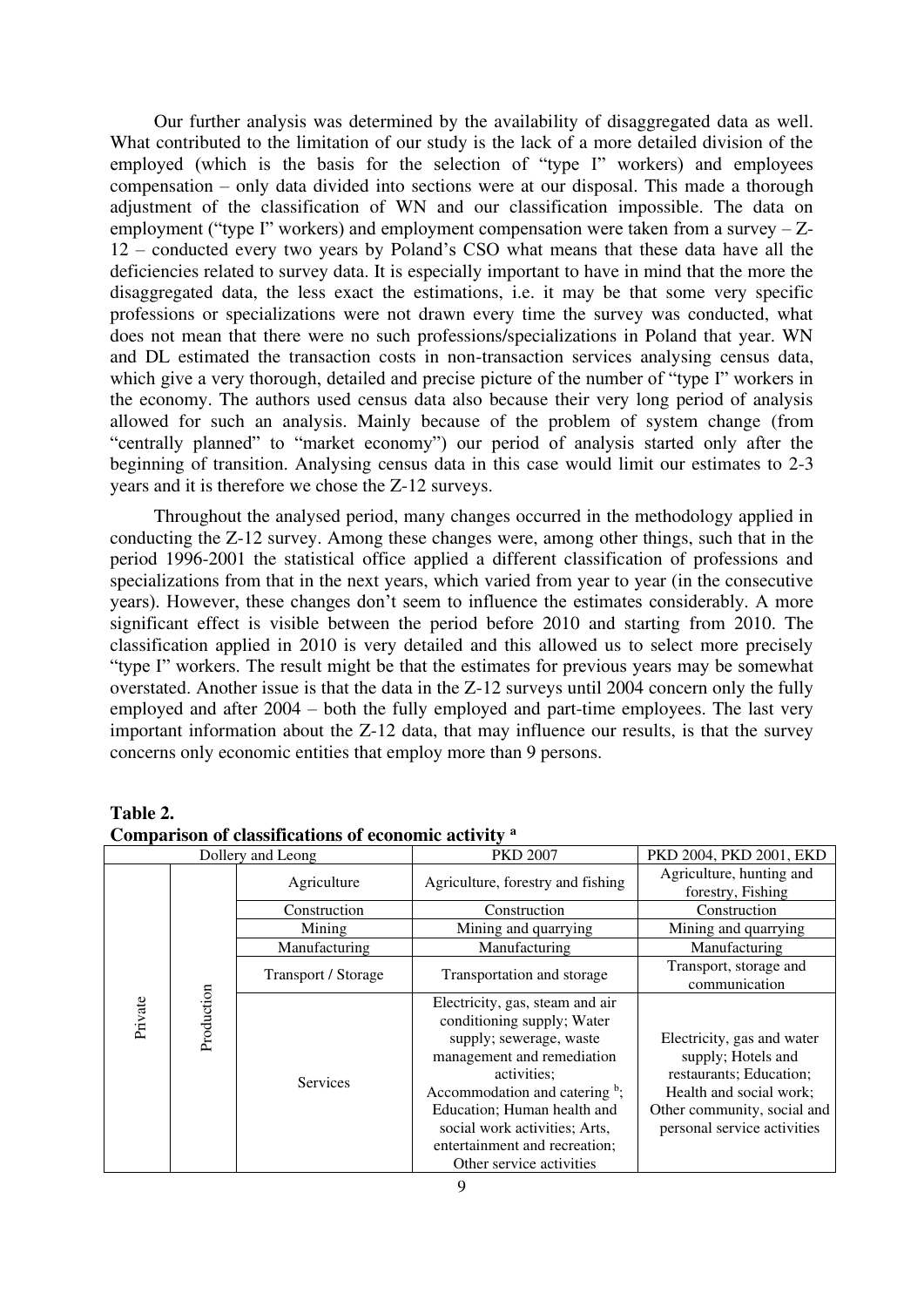|        |             | Financial intermediaries<br>(w/o insurance)<br>Insurance | Financial and insurance activities                                                                                                                                                                     | Financial intermediation                                                                                    |  |  |  |
|--------|-------------|----------------------------------------------------------|--------------------------------------------------------------------------------------------------------------------------------------------------------------------------------------------------------|-------------------------------------------------------------------------------------------------------------|--|--|--|
|        | Transaction | Real estate                                              | Real estate activities;<br>Professional, scientific and<br>technical activities (in latter<br>versions of PKD this was in real<br>estate activities); Administrative<br>and support service activities | Real estate, renting and<br>business activities                                                             |  |  |  |
|        |             | Wholesale trade<br>Retail trade                          | Trade, repair of motor vehicles <sup>a</sup>                                                                                                                                                           | Trade and repair <sup>a</sup>                                                                               |  |  |  |
|        |             | Education                                                | Education                                                                                                                                                                                              | Education                                                                                                   |  |  |  |
|        |             | Health                                                   | Human health and social work<br>activities                                                                                                                                                             | Health and social work                                                                                      |  |  |  |
|        |             | Rail/Air transport                                       | - (is in Transportation and<br>storage)                                                                                                                                                                | - (is in Transportation and<br>storage)                                                                     |  |  |  |
|        | Production  | Public utilities                                         | Electricity, gas, steam and air<br>conditioning supply, Water<br>supply; sewerage, waste<br>management and remediation<br>activities                                                                   | Electricity, gas and water<br>supply                                                                        |  |  |  |
| Public |             | Social welfare                                           | - (is in Human health and social<br>work activities and Public<br>administration and defence;<br>compulsory social security)                                                                           | - (is in Health and social<br>work and Public<br>administration and defence;<br>compulsory social security) |  |  |  |
|        |             | Communications                                           | Information and communication                                                                                                                                                                          | - (is in Transportation and<br>storage)                                                                     |  |  |  |
|        |             | Public administration                                    | Public administration and                                                                                                                                                                              | Public administration and                                                                                   |  |  |  |
|        | Transaction | Public order                                             | defence; compulsory social<br>security (should be in social                                                                                                                                            | defence; compulsory social<br>security (should be in social                                                 |  |  |  |
|        |             | Defence                                                  | welfare)                                                                                                                                                                                               | welfare)                                                                                                    |  |  |  |
|        |             | Postal services                                          | - (is in Transportation and<br>storage)                                                                                                                                                                | - (is in Transportation,<br>storage and communication)                                                      |  |  |  |

Note: <sup>a</sup> The shaded areas show the incompleteness of adjustment. <sup>b</sup> Abbreviated label.

**Source:** Dollery, Leong, 1998; PKD 2007, PKD 2004, PKD 2001 and EKD classifications [\(http://stat.gov.pl/;](http://stat.gov.pl/) access: 25.01.2017).

We did not have data on total employee compensation in the private and public sectors separately in individual sections. We had to derive the estimates in the following way. We took data on gross monthly wages (in October) from the Z-12 survey divided by sections, we multiplied them by 12 months and multiplied the results by data on employment in individual sections (at the end of the year) divided into the private and public sectors (from the GUS publications. Despite the shortcomings of such a solution it was the best way to obtain data that could serve for our calculations.

Since the Z-12 survey was (is) conducted by the CSO approximately every 2 years, we estimated the macroeconomic transaction costs for the following years 1996, 1998, 1999, 2001, 2002, 2004, 2006, 2008, 2010, 2012 and 2014.

At the beginning of this section it was mentioned that we estimated transaction costs in government by applying the second method proposed by Wallis and North (1986). We applied this method because of the specificity of the data (the availability of data of different levels of disaggregation). The second method seemed more appropriate also because of better comparability of the estimates throughout the analysed period, since there is a lot of break-in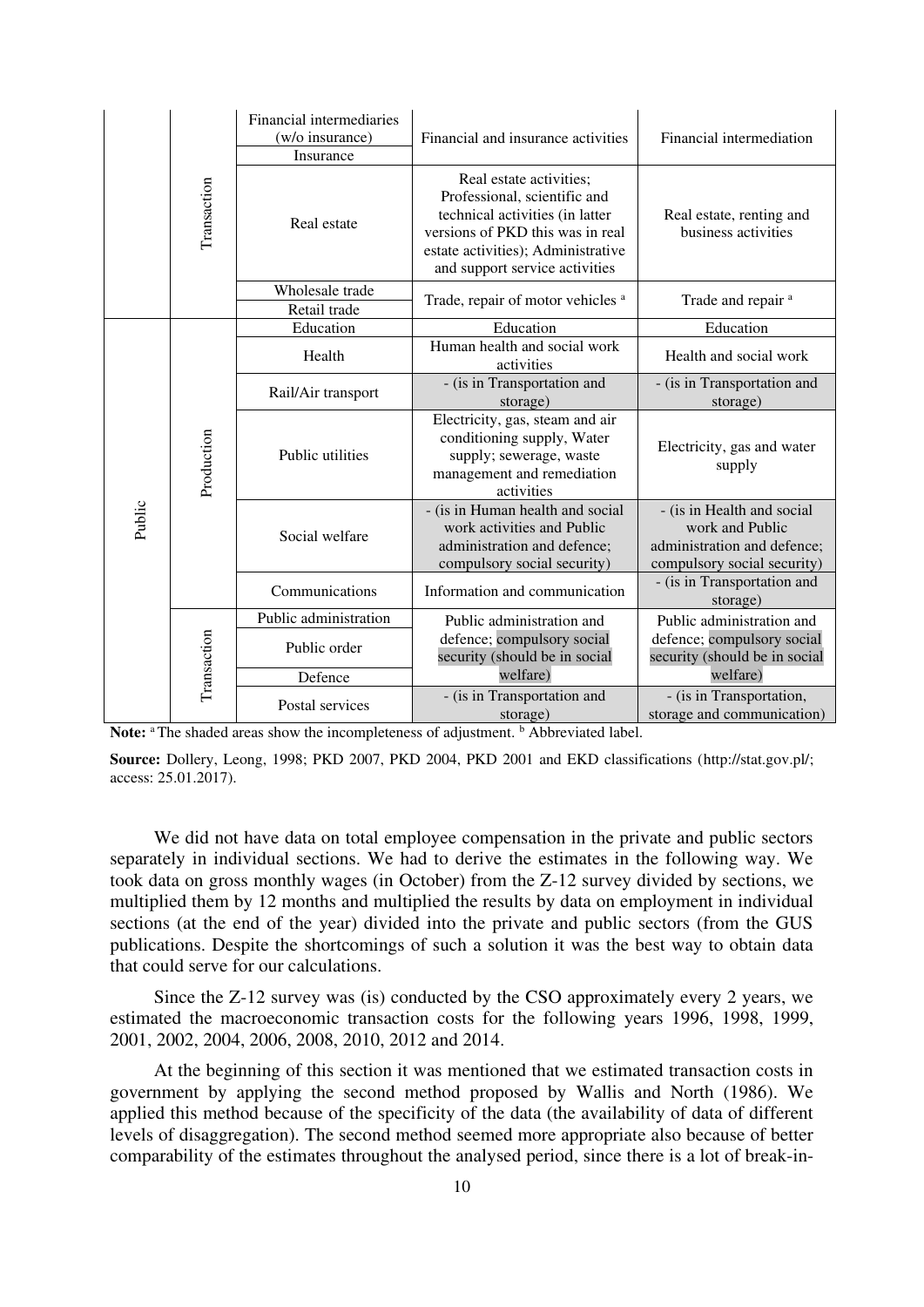series. Moreover, it solves to a certain extent the problem of the incomplete adjustment of our classification to the classification of WN.

GDP data was taken directly from Poland's CSO website. These data are comparable, since the CSO adjusted the data series.

It seems that we, however, modified the methodology applied by WN and DL. Their classification assigns individual economic activity as entirely private or public. In the case of Polish data in almost every section we could distinguish between activity belonging to the private or public sector. Therefore, we drew an explicit distinction between what is private and public. In this way, we included also some part of agriculture to the public sector (if there were people employed in agriculture belonging to the public sector). The same regarded the private sector – we included all private economic activity that could not be assigned to the WN sections to the section "services". So even when in some years in the section defence, public administration there appeared some people employed in the private sector, we included them in the section services in the private sector of WN classification.

#### **4. Empirical results**

Turning to the results obtained by applying the WN methodology to estimate macroeconomic transaction costs in the Polish economy, firstly, we estimated the transaction costs in the private transaction sector. We calculated these costs by taking global output from the PKD sections identified as private transaction services according to Table 1 (see also Table 2) and dividing global output in these economic activities by current GDP. Adding up these shares of global output in GDP we obtained the estimates of transaction costs in the private transaction sector.

The results are presented below in Table 3. Since 1996, stable and rapid growth was being observed in this sector, however the increase and pace of growth was different in individual sections. Transaction costs in the section of "Real estate and business activities" showed the greatest rise in absolute terms, whereas transaction costs in "Financial intermediation" had seen the most significant rise in relative terms. Most transaction costs in the private transaction sector were generated by "Trade and repair". We can see that the increase in transaction costs petered out more or less in the middle of the analysed period and even some decrease could be seen at the end of the period.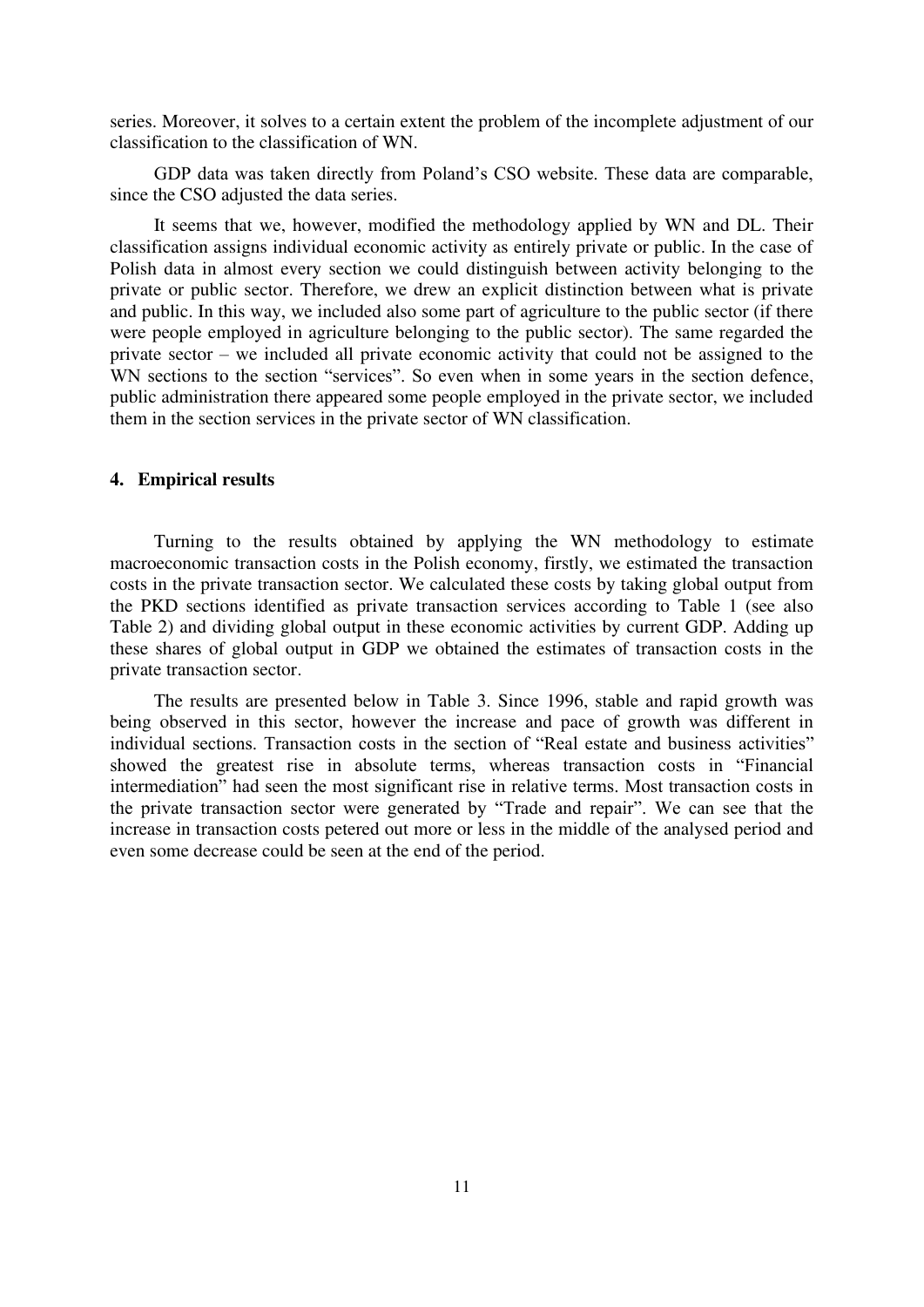#### **Table 3. Transaction costs in private transaction industries as percentage of GDP in Poland, 1996-2014**

| 1770 EVIT                                                       |                                                                                                                                                          |                                                       |       |      |       |       |       |       |      |       |            |                |                 |
|-----------------------------------------------------------------|----------------------------------------------------------------------------------------------------------------------------------------------------------|-------------------------------------------------------|-------|------|-------|-------|-------|-------|------|-------|------------|----------------|-----------------|
| Dollery and<br>Leong                                            | <b>PKD 2007</b>                                                                                                                                          | PKD 2004,<br>PKD 2001,<br><b>EKD</b>                  | 1996  | 1998 | 999   | 2001  | 2002  | 2004  | 2006 | 2008  | 2010       | 2012           | 2014            |
| Financial<br>intermediari<br>es(w/o)<br>insurance)<br>Insurance | Financial and<br>insurance<br>activities                                                                                                                 | Financial<br>interme-<br>diation                      | 1.532 | 2.61 | 4.103 | 5.289 | 5.064 | 5.095 | 6.02 | 6.908 | 6.043      | 6.16           | 6.36            |
| Real estate                                                     | Real estate<br>activities;<br>Professional,<br>scientific and<br>technical<br>activities;<br>Administra-<br>tive and<br>support<br>service<br>activities | Real estate,<br>renting and<br>business<br>activities | 9.543 | 14.2 | 14.54 | 19.42 | 19.48 | 19.39 | 20.1 | 20.55 | 21.48<br>a | $19.5^{\rm a}$ | 20 <sup>a</sup> |
| Wholesale<br>trade<br>Retail trade                              | Trade, repair<br>of motor<br>vehicles <sup>b</sup>                                                                                                       | Trade and<br>repair <sup>b</sup>                      | 27.62 | 28.9 | 29.91 | 32.21 | 32.54 | 29.7  | 29.1 | 28.02 | 27.76      | 26.5           | 25.7            |

**Note:** <sup>a</sup> Data on global output in the private sector for the years 2010, 2012 and 2014 were not available. We extrapolated this data on the base of historical data. <sup>b</sup> Abbreviated name.

**Source:** Own calculations based on data from Poland's CSO Statistical Yearbooks of the Republic of Poland (1997-2016) and<http://stat.gov.pl/>(access: 25.01.2017).

Next, to estimate the transaction costs in the private non-transaction sector we followed the method by WN. Firstly, we isolated "type I" workers professions and specializations from the data on employment. Then, we summed "type I" workers over sections of economic activity classified as private non-transaction sector and divided this number by total employment in individual sections obtaining the shares of "type I" workers in every kind of private non-transaction economic activity. We multiplied these shares by employees compensation in the appropriate sections and at the end divided these results by current GDP. By adding up these shares in GDP we estimated the total transaction costs in the private nontransaction sector.

The results are presented in Table 4 (the tables 2A-4A in the Appendix show the steps of our calculations). Most transaction costs in this sector were generated by the sections "agriculture, forestry and fishing" and "manufacturing", but also "transport, storage and communication". It can be seen that total transaction costs were surely not driven by this sector.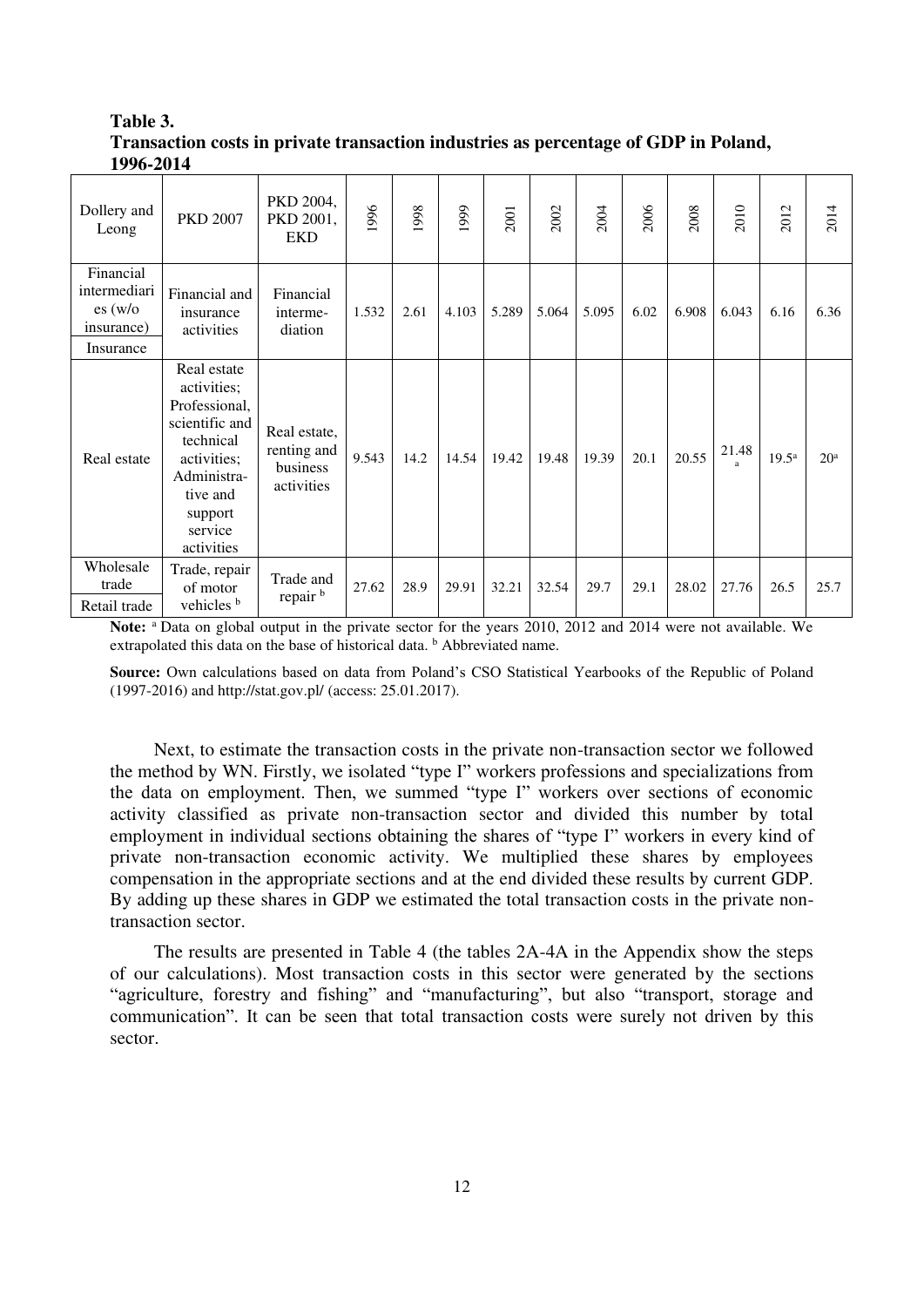| Dollery and<br>Leong | <b>PKD 2007</b>                                                                 | PKD 2004,<br>PKD 2001,<br><b>EKD</b>                                                                 | 1996  | 1998               | 1999                    | 2001  | 2002                                          | 2004  | 2006  | 2008  | 2010                | 2012  | 2014  |
|----------------------|---------------------------------------------------------------------------------|------------------------------------------------------------------------------------------------------|-------|--------------------|-------------------------|-------|-----------------------------------------------|-------|-------|-------|---------------------|-------|-------|
| Agriculture          | Agriculture,<br>forestry and<br>fishing                                         | Agriculture,<br>hunting and<br>forestry                                                              | 1.434 | 2.096              | 2.318                   |       | $2.284$ 2.368                                 | 1.124 | 1.052 | 1.006 | 0.907               | 1.132 | 1.137 |
|                      |                                                                                 | Fishing                                                                                              | 0.001 | 0.001              | 0.002                   | 0.003 | 0.002                                         | 0.003 | 0.004 | 0.002 |                     |       |       |
| Construction         | Construction                                                                    | Construction                                                                                         | 0.198 | 0.349              | 0.450                   | 0.383 | 0.343                                         | 0.389 | 0.352 | 0.430 | 0.452               | 0.457 | 0.454 |
| Mining               | Mining and<br>quarrying                                                         | Mining and<br>quarrying                                                                              | 0.004 | 0.013              | 0.015                   | 0.027 | 0.028                                         | 0.027 | 0.026 | 0.028 | 0.037               | 0.035 | 0.037 |
| Manufacturing        | Manufacturing                                                                   | Manufacturing                                                                                        | 0.591 | 1.300              | 1.542                   | 1.576 | 1.511                                         | 1.687 | 1.589 | 1.662 | 1.309               | 1.361 | 1.452 |
| Transport /          | Transportation<br>and storage                                                   | Transport,<br>storage and                                                                            | 0.128 | 0.316              | 0.516                   |       | $0.740$ 0.758 0.656                           |       | 0.627 | 0.687 | 0.424               | 0.396 | 0.411 |
| Storage              | Information and<br>communication                                                | communication                                                                                        |       |                    |                         |       |                                               |       |       |       | 0.593               | 0.569 | 0.609 |
|                      | Electricity, gas,<br>steam<br>and air<br>conditioning<br>supply                 | Electricity, gas                                                                                     |       | 0.012              |                         |       |                                               |       |       |       | 0.070               | 0.115 | 0.100 |
|                      | Water supply;<br>sewerage, waste<br>management<br>and remediation<br>activities | and water<br>supply                                                                                  | 0.004 |                    | 0.016                   | 0.022 | 0.022                                         | 0.040 | 0.039 | 0.057 | 0.038               | 0.038 | 0.038 |
|                      | Accommodation<br>and catering a                                                 | Hotels and<br>restaurants                                                                            | 0.041 | 0.097              | 0.112                   |       | $0.167$ 0.170 0.141                           |       | 0.139 | 0.120 | 0.141               | 0.127 | 0.145 |
| Services             | Public<br>administration<br>and defence;<br>compulsory<br>social security       | Public<br>administration<br>and defence;<br>compulsory<br>social security<br>and health<br>insurance | 0.001 | 0.003              | 0.056                   |       | $0.002$ 0.002 0.003                           |       | 0.005 | 0.008 | 0.007               | 0.000 | 0.000 |
|                      | Education                                                                       | Education                                                                                            | 0.017 | 0.043              | 0.064                   | 0.055 | $0.054 \,   \, 0.060$                         |       | 0.055 | 0.080 | 0.096               | 0.084 | 0.123 |
|                      | Human health<br>and social work<br>activities                                   | Health and<br>social work                                                                            |       | $0.020 \mid 0.033$ | 0.046                   |       | $0.051 \mid 0.056 \mid 0.060 \mid 0.083 \mid$ |       |       |       | $0.096$ 0.126 0.146 |       | 0.205 |
|                      | Arts,<br>entertainment<br>and recreation                                        | Other<br>community,<br>social and                                                                    | 0.154 |                    | $0.186 \mid 0.300 \mid$ |       | $0.247$ 0.245 0.356 0.215                     |       |       | 0.302 | 0.065               | 0.054 | 0.048 |
|                      | Other service<br>activities                                                     | personal<br>service<br>activities                                                                    |       |                    |                         |       |                                               |       |       |       | 0.125               | 0.103 | 0.150 |

# **Table 4. Transaction costs in private non-transaction industries as percentage of GDP in Poland, 1996-2014**

Note: <sup>a</sup> Abbreviated name.

**Source:** Own calculations based on data from tables 2A-4A in the Appendix.

As described in the previous section, we applied the second method proposed by WN to estimate the transaction costs in government. We treated government entirely as nontransaction and proceeded as in the case of the private non-transaction sector. What needs to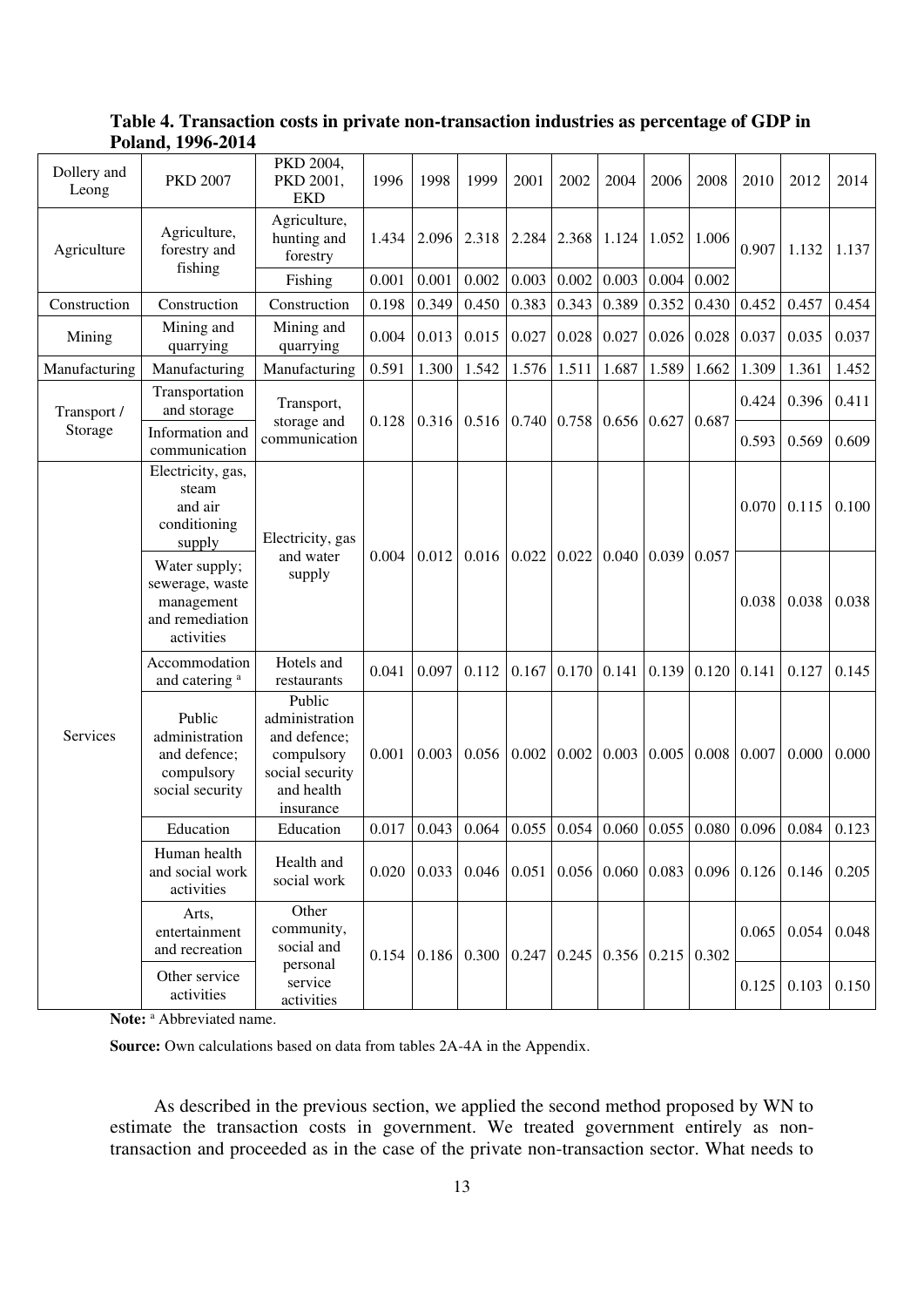be emphasized is that by applying this method we underestimated transaction costs in government. The estimates determine the minimum of the size of transaction costs in the public sector.

The results are presented in Table 5 (the tables 5A-7A in the Appendix show the steps of our calculations). As in private non-transaction industries in can be seen that the transaction cost generated in this sector were surely not as big as in private transaction industries. "Public administration and defence; compulsory social security" was the driver of transaction costs in government.

| <b>PKD 2004, PKD</b><br>2001, EKD                                      | 1996 | 1998 | 1999 | 2001 | 2002 | 2004 | 2006 | 2008 | <b>PKD 2007</b>                                                           | 2010 | 2012 | 2014 |
|------------------------------------------------------------------------|------|------|------|------|------|------|------|------|---------------------------------------------------------------------------|------|------|------|
| Agriculture, hunting<br>and forestry                                   | 0.05 | 0.06 | 0.05 | 0.05 | 0.05 | 0.03 | 0.04 | 0.03 | Agriculture, forestry and<br>fishing                                      | 0.03 | 0.03 | 0.03 |
| Fishing                                                                | 0.00 | 0.00 | 0.00 | 0.00 | 0.00 | 0.00 | 0.00 | 0.00 | Mining and quarrying                                                      | 0.06 | 0.04 | 0.04 |
| Mining and quarrying                                                   | 0.10 | 0.10 | 0.11 | 0.09 | 0.08 | 0.07 | 0.07 | 0.07 | Manufacturing                                                             | 0.06 | 0.04 | 0.04 |
| Manufacturing                                                          | 0.55 | 0.36 | 0.39 | 0.24 | 0.19 | 0.14 | 0.11 | 0.10 | Electricity, gas, steam,<br>air conditioning supply                       | 0.14 | 0.07 | 0.06 |
| Electricity, gas and<br>water supply                                   | 0.18 | 0.20 | 0.25 | 0.23 | 0.23 | 0.19 | 0.19 | 0.19 | Water supply; sewerage,<br>waste management and<br>remediation activities | 0.07 | 0.07 | 0.08 |
| Construction                                                           | 0.07 | 0.05 | 0.05 | 0.03 | 0.03 | 0.02 | 0.02 | 0.02 | Construction                                                              | 0.01 | 0.01 | 0.01 |
| Trade and repair <sup>a</sup>                                          | 0.17 | 0.11 | 0.11 | 0.08 | 0.08 | 0.04 | 0.03 | 0.03 | Trade, repair of motor<br>vehicles <sup>a</sup>                           | 0.02 | 0.01 | 0.01 |
| Hotels and restaurants                                                 | 0.03 | 0.03 | 0.03 | 0.02 | 0.02 | 0.02 | 0.01 | 0.01 | Transportation and<br>storage                                             | 0.42 | 0.37 | 0.34 |
| Transport, storage and<br>communication                                | 0.54 | 0.66 | 0.68 | 0.57 | 0.57 | 0.48 | 0.48 | 0.56 | Accommodation and<br>catering <sup>a</sup>                                | 0.02 | 0.01 | 0.01 |
| Financial<br>intermediation                                            | 0.50 | 0.51 | 0.59 | 0.36 | 0.37 | 0.30 | 0.29 | 0.30 | Information and<br>communication                                          | 0.02 | 0.02 | 0.02 |
| Real estate, renting<br>and business activities                        | 0.19 | 0.24 | 0.27 | 0.23 | 0.20 | 0.17 | 0.17 | 0.21 | Financial and insurance<br>activities                                     | 0.24 | 0.21 | 0.22 |
| Public administration<br>and defence;<br>compulsory social<br>security | 0.93 | 0.98 | 1.34 | 1.55 | 2.54 | 2.35 | 2.37 | 2.48 | Real estate activities                                                    | 0.09 | 0.06 | 0.07 |
| Education                                                              | 0.29 | 0.31 | 0.37 | 0.41 | 0.42 | 0.47 | 0.48 | 0.44 | Professional, scientific<br>and technical activities                      | 0.08 | 0.07 | 0.09 |
| Health and social<br>work                                              | 0.32 | 0.29 | 0.32 | 0.28 | 0.29 | 0.20 | 0.24 | 0.25 | Administrative and<br>support service activities                          | 0.01 | 0.01 | 0.02 |
| Other community,<br>social and personal<br>service activities          | 0.15 | 0.16 | 0.20 | 0.19 | 0.20 | 0.16 | 0.16 | 0.17 | Public administration and<br>defense; compulsory<br>social security       | 2.81 | 2.14 | 2.59 |
|                                                                        |      |      |      |      |      |      |      |      | Education                                                                 | 0.36 | 0.36 | 0.40 |
|                                                                        |      |      |      |      |      |      |      |      | Human health and social<br>work activities                                | 0.26 | 0.22 | 0.26 |
|                                                                        |      |      |      |      |      |      |      |      | Arts, entertainment and<br>recreation                                     | 0.09 | 0.09 | 0.10 |
|                                                                        |      |      |      |      |      |      |      |      | Other service activities                                                  | 0.00 | 0.00 | 0.00 |

**Table 5. Transaction costs in government as percentage of GDP in Poland, 1996-2014** 

Note: <sup>a</sup> Abbreviated label.

**Source:** Own calculations based on data from tables 5A-7A in the Appendix.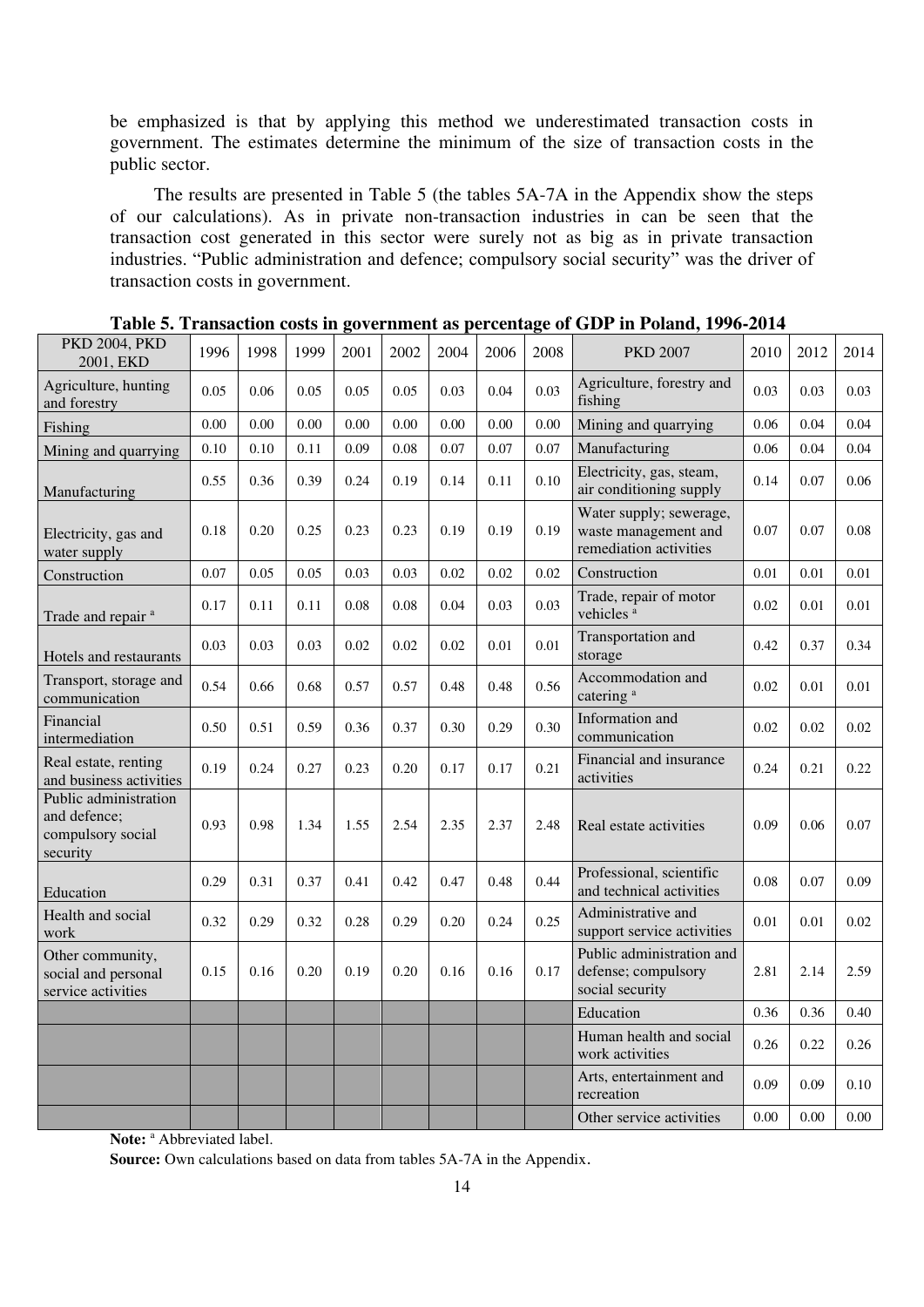By adding up the transaction cost from tables 3-5 we obtained the transaction costs in Poland at the macroeconomic level. Figure 1 and Table 6 show the transaction costs from both the private and public sectors as well as the total transaction cost. In summary, we can assert the following: in the period of nineteen years, the ratio of total transaction costs in the Polish economy to GDP increased from 45.36% to 60.61%, however, the trend was not monotonic and the transaction costs reached its peak in 2002 (67.93%). We can even say that up till 2002 we could observe a steep increase in transaction costs and after 2002 they began to decrease gradually. A very similar trend is seen in the case of transaction industries of the private sector (a rapid rise from 38.69% in 1996 to 57.08% in 2002 and a, generally, slow decrease to 52.07% in 2014). The private transaction sectors contributed to the greatest extent to visible transaction costs in the economy (about 85%). Both non-transaction industries of the private sector and the entire government showed no considerable changes in transaction costs relative to GDP throughout the analysed period (oscillating between about 2.5% to 5.5%) in comparison to the private transaction sector and amounted up to about one tenth of the transaction costs generated by private transaction industries. The share of these sectors (individually) in total transaction costs was more or less similar and about 6-9%.

| THE Hansaction Sector as a percentage of GDT In Toland, 1990-2014 |       |       |       |       |       |       |       |       |       |       |       |
|-------------------------------------------------------------------|-------|-------|-------|-------|-------|-------|-------|-------|-------|-------|-------|
| Category                                                          | 1996  | 1998  | 1999  | 2001  | 2002  | 2004  | 2006  | 2008  | 2010  | 2012  | 2014  |
| Transaction industries,<br>private sector                         | 38.69 | 45.66 | 48.55 | 56.91 | 57.08 | 54.19 | 55.17 | 55.47 | 55.29 | 52.14 | 52.07 |
| Non-transaction industries,<br>private sector                     | 2.59  | 4.45  | 5.44  | 5.56  | 5.56  | 4.55  | 4.19  | 4.48  | 4.39  | 4.62  | 4.91  |
| Government                                                        | 4.07  | 4.05  | 4.77  | 4.35  | 5.28  | 4.65  | 4.67  | 4.86  | 4.08  | 3.17  | 3.64  |
| Total trans action costs                                          | 45.36 | 54.16 | 58.76 | 66.81 | 67.93 | 63.39 | 64.03 | 64.81 | 63.76 | 59.92 | 60.61 |
| $\sim$<br>.<br>$\sim$ $\sim$                                      |       | .     |       |       |       |       |       |       |       |       |       |

| The transaction sector as a percentage of GDP in Poland, 1996-2014 |
|--------------------------------------------------------------------|
|--------------------------------------------------------------------|

Source: Own calculations based on data from tables 3-5.

#### **Figure 1**

**Table 6** 





**Source:** Own calculations based on data from tables 3-5.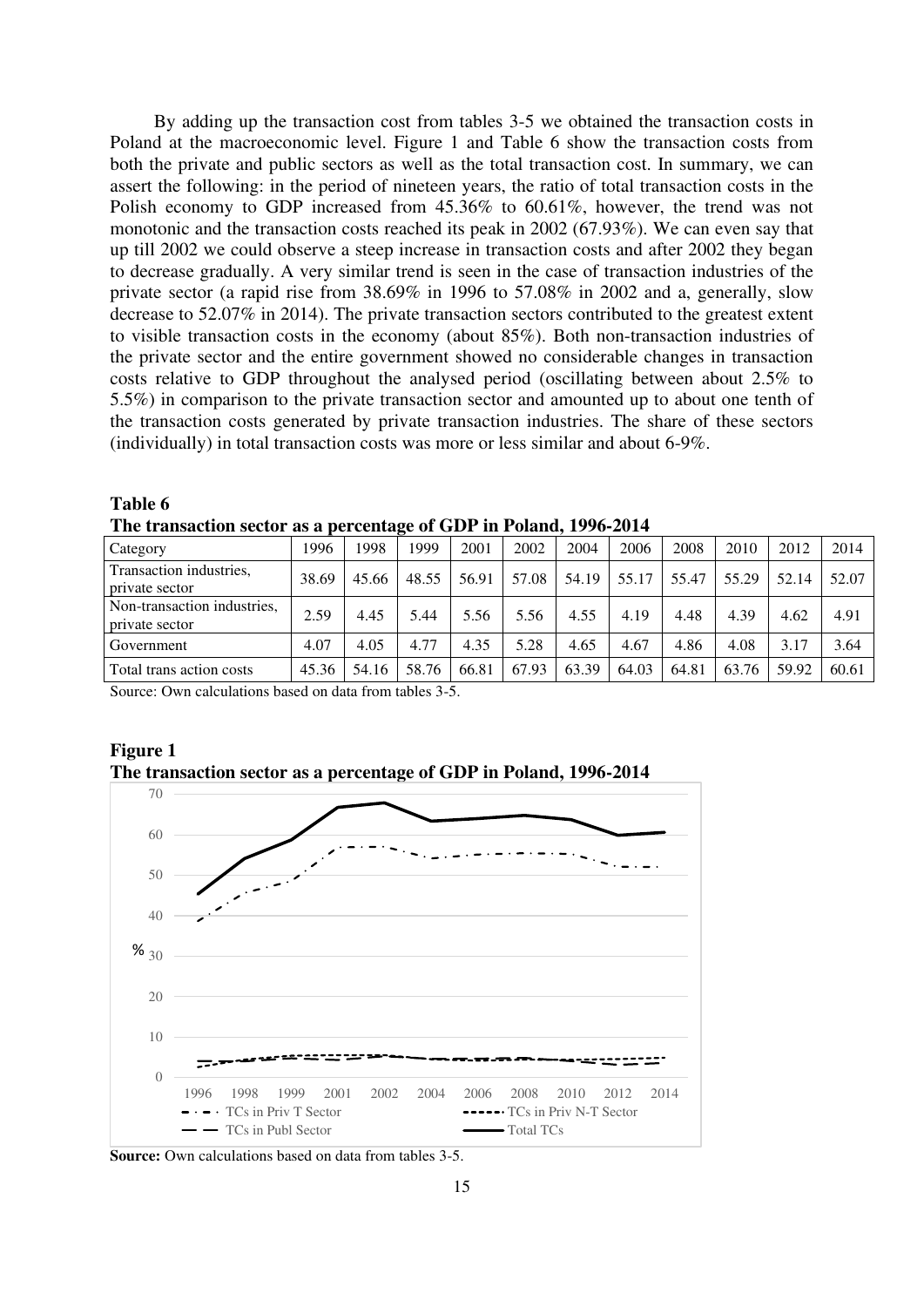#### **5. Comparison with other research**

Apart from the study of Wallis and North (1986), a few papers replicating their research on macroeconomic transaction costs have appeared to date. For better visualization we provided the graphical results of selected studies (Figure 2). Dollery and Leong have explicitly asked the questions (1998, p. 208) that we tried to address, among others, and with appropriate modifications in our study:

- a) Can the findings of Wallis and North be replicated in a country at a middle level of development / in transition (the beginning of our period of analysis)? To what extent are the results of Wallis and North a unique artefact of the US economy?
- b) Can the technique developed by Wallis and North be applied in a different institutional milieu using alternative data sources?
- c) Do the results shed some light on the nature of economic development of the country?

In this paper, we extend the applications of Wallis-North investigation. While Dollery and Leong (1998) found essential similarity for two developed capitalist national economies, Dagnino-Pastore and Farina (1999) added significant details for less developed capitalist national economies, Sulejewicz and Graca (2005) and the present text extend, with appropriate modifications the conclusions for the post-socialist countries<sup>7</sup>. Definitions have been standardized and are generally accepted among the group of researchers working in this area. Hence it is safe to conclude that meaningful international comparisons are allowed<sup>8</sup>.

<sup>7</sup> The calculations adapted to NACE *Nomenclature statistique des Activités Economiques dans la Communauté Européenne*.

<sup>8</sup> The works referred to include: Chobanov, Egbert, 2007; Da, 2010; Miao, Chen, 2002, [*China Measuring of Transaction Costs and Economy Growth*, "Statistical Research", No. 8, pp. 14-21] quoted in: Zhengchao, Wang, 2012; Da, 2010; Popov, Veretennikova, 2015; Litvintseva, Gahova, 2016.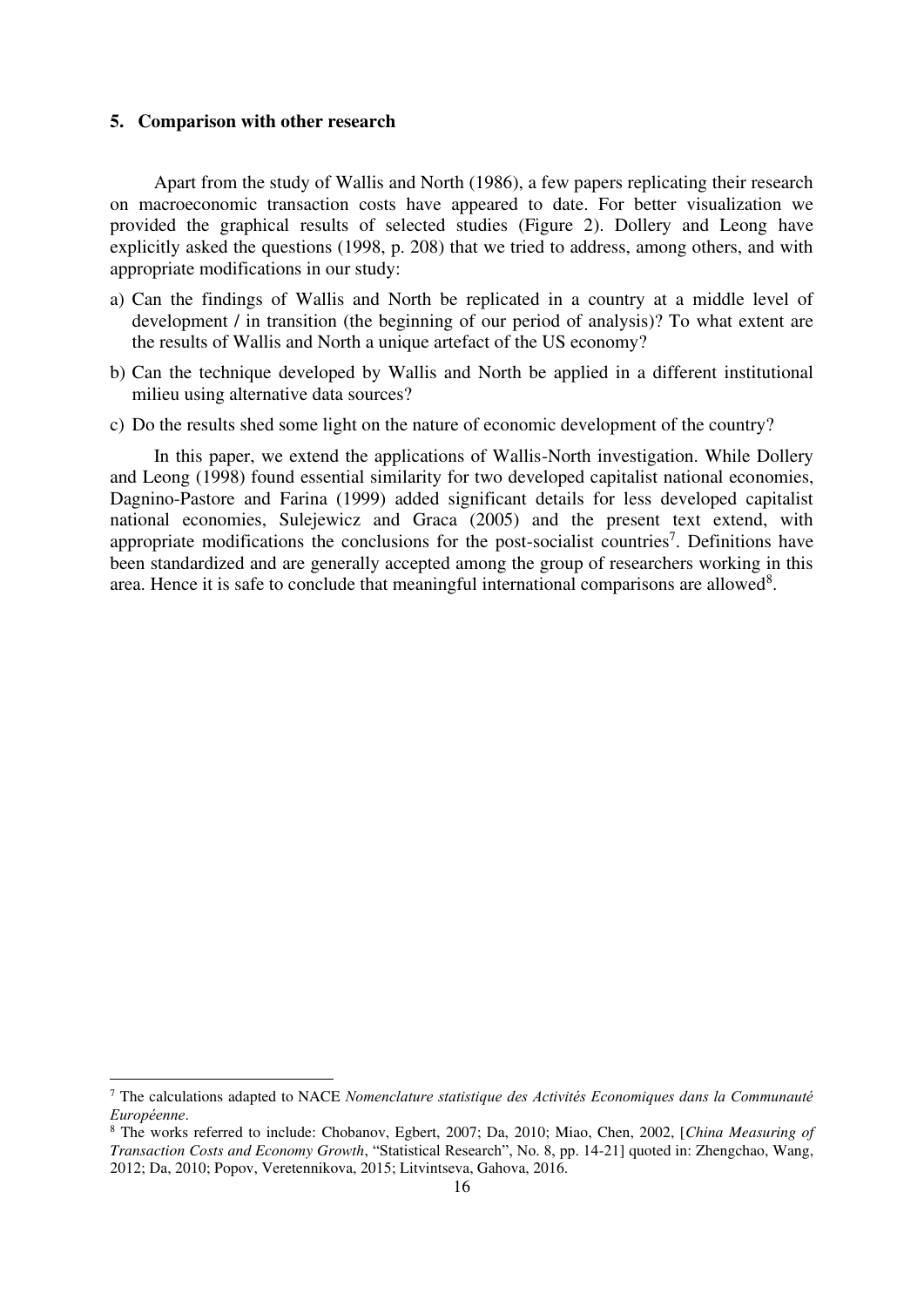$\theta$ 10 20 30 40 50 60 70 1870 1875 1880 1885 1890 89<sup>-</sup> 1900 1905 1910 1915 1920 1925 1930 1935 1940 1945 1950 1955 1960 1965 1970 1975 1980 1985 1990 1995 200C 2005 2010  $-$ **AS&PGG** (2017)  $-$  W&N (1988), A  $-$  W&N (1988), B  $\rightarrow$  D-D&L (1998)  $\rightarrow$  C&E (2007)  $\rightarrow$  D-P&F (1999)  $-D(2010)$   $\longrightarrow$  G(1998), F  $\longrightarrow$  G(1998), G  $\rightarrow$  G (1998), J  $\rightarrow$  G (1998), U  $\rightarrow$  P&V (2015), R  $\mathcal{O}_0$ 

**Figure 2 Comparison of results of selected studies on macroeconomic transaction costs – percentage of GDP <sup>a</sup>**

Note: <sup>a</sup> With the exception of the study of Wallis and North (1986) – % of GNP, Ghertman (1998) – % of GNP and Popov and Veretennikova (2015) –  $%$  of GRP in the case of the Middle Urals.

Source: Table 6 – AS&PGG (2017); Wallis, North, 1986, Table 3.13, p. 121 – W&N (1988), A, and W&N (1988), B; Dollery, Leong, 1998, Table 7, p. 220, Table 8, p. 222, Table 9, p. 223 – D&L (1998); Chobanov, Egbert, 2007, Table 2, p. 692 – C&E (2007); Dagnino-Pastore, Farina, 1999, Table 6, p. 8 – D-P&F (1999); Da, 2010, Table 2, pp. 285-286 – D (2010); Ghertman, 1998, Appendix I, p. 20 – G (1998), F, G (1998), G, G (1998), J and G (1998), U; Popov, Veretennikova, 2015, Figure 4, p. 37 – P&V (2015), R and P&V (2015), U.

Wallis and North's (1986) estimates show the total transaction costs rising from 26% in 1870 to almost 55% in 1970 (Table 3.13, p. 121).What is not shown in Figure 1 is that share of national income or GNP going to "type I" workers in non-transaction industries (private sector) rose from 1.4% in 1870 to 10% in 1970 (p. 109), the resources used in trade and FIRE (Finance, Insurance and Real Estate) increased from about 20% in 1870 to slightly over 30% (p. 112-113). The share of transaction costs generated in the public sector rose from 3.67% or 1.71% in 1870, depending on the method applied, to 13.9% or nearly 6% in 1970. The authors' argument is that there are three important reasons for the rise in TCs over the century they studied (pp. 122-123):

1) The development of a market economy means the spread of impersonal exchange, the individuals involved in dealing in anonymous markets know less and less about the persons from whom they buy their products. Therefore, the costs of specifying and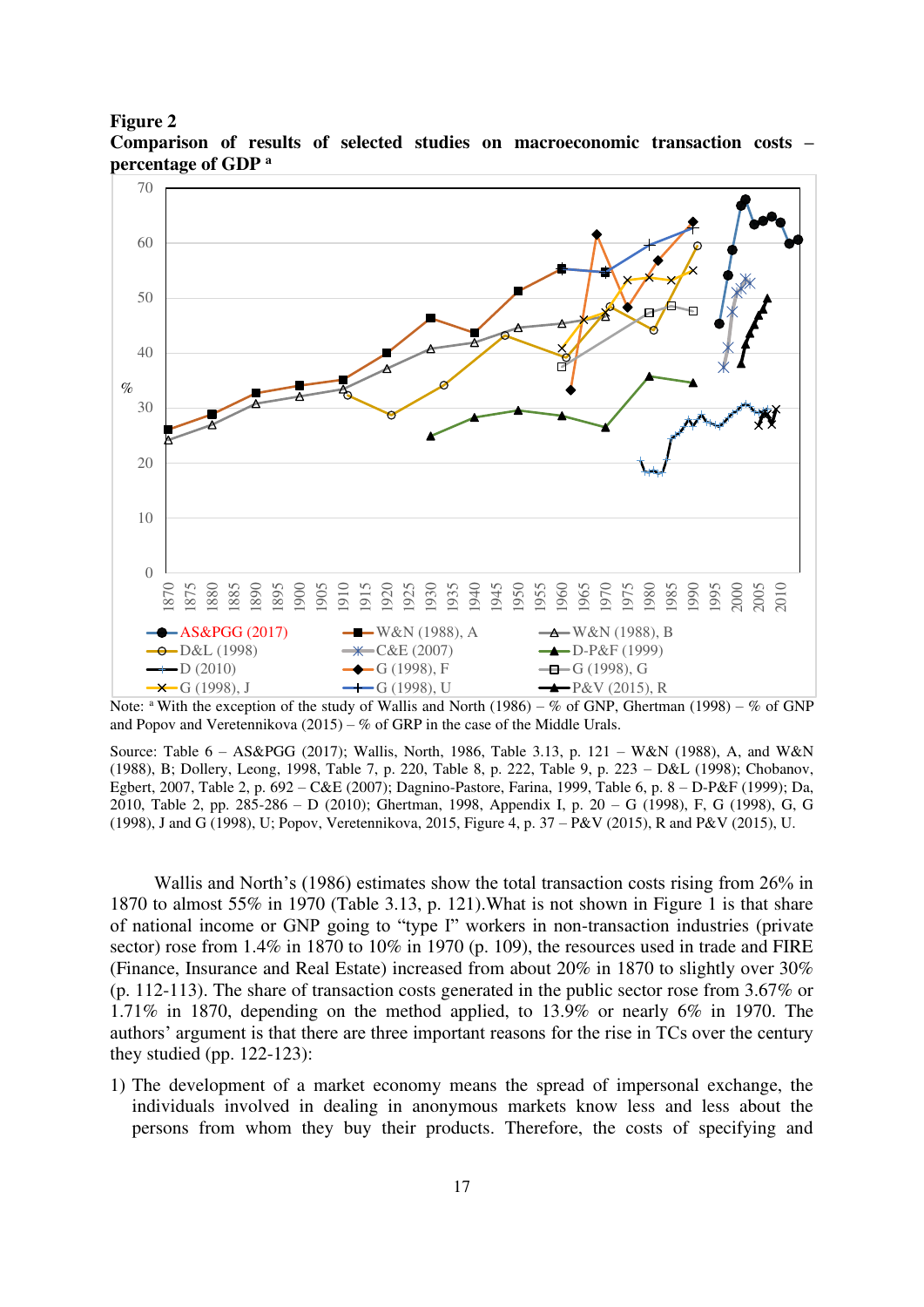executing contracts become more significant with the expansion of the market and growing organization of the economy.

- 2) Technological change and the ever more pronounced economies of scale that have contributed to capital intensive production techniques and the development of large corporations "placed a premium on the coordination of inputs and outputs and on monitoring the numerous contracts involved in production and distribution".
- 3) "The declining costs of using the political system to restructure property rights (…) which replaced the decision-making ability by executive departments of the government (…) [and] imposed transaction costs on the rest of the economy".

The evolution of the transaction costs in Australia also presents  $a$  – generally – rising trend: total transaction sector as a percentage of GDP increased from 32% in 1911 to 59.5% in 1991 (Dollery, Leong, 1998, Table 9, p. 223). As component parts of the total: the private transaction sector rose from 28.3% in 1911 to 49.4% in 1991, and the public sector contribution increased from about 4% in 1911 to over 10% in 1991 (Table 7, p. 220, Table 8, p. 222). The share inside the ownership sectors show that, for the private sector, the bulk of transaction costs arose in private transaction industries: from 26% in 1911 to nearly 45% of GDP in 1991 (i.e. they constituted more than 90%; Table 7, p. 220). In more detail: "trade activities"' stabilized around 20% while significant growth was observed for the "finance" industries which rose to prominence, from mere 2% to 20% at the end of the period (Table 3, p. 215).

For the public sector, transaction services grew from 3.2% to 6.6% (against the contribution of non-transaction services growing from 0.8% to 3.5%; i.e. they constituted around 2/3; p. 219 and Table 6, p. 218). Thus public sector employees in non-transaction sectors contributed considerably more, relatively speaking, than equivalent private sector services. This is understandable – the state's role in a developed market economy is precisely this: provision of services facilitating exchange. While the public transaction services more than doubled in the period of eight decades they still represent only 1/5 of the private transaction services at the end of the period (against 12% in 1911; p. 215 and 218). Nevertheless, the relative increase of the role of the state in protecting and facilitating market exchange is unambiguous.

For the overlapping years, the magnitude of American and Australian transaction services, i.e. observable and measurable part of the transaction costs passing through the market, was generally similar, with the American ratios being from 3 to 15 percentage points higher. The magnitude of public sector transaction activities was also higher in the US, both absolutely and relatively, than in Australia. The ratio in 1970 was almost 14% of GDP (Wallis, North, 1986, Table 3.11, p. 118), whereas the Australian one was somewhat above 6.5% (Dollery, Leong, 1998, Table 6, p. 218) and this represented, in relation to the total, more than 25% (an increase from below 14%). The American State was visibly deeply involved in protecting property rights and safeguarding market exchange. The trend towards its faster growth is unambiguous.

Dagnino-Pastore and Farina (1999), who analysed the transaction sector in Argentina in the years 1930-1990 came to similar results – overall, transaction costs in the Argentinian economy rose, with periods of slight decrease from 24.9% of GDP in 1930 to 34.6% in 1990 (Table 6, p. 8). However, the authors stated, that the transaction costs in Argentina "do not show a sustained growth trend, but rather stagnation in two successive plateaus, with an intermediate upward step" and that "[t]he first impression is that until 1991 the Argentine economy did not take much advantage from the benefits of specialization" (p. 8). The bulk of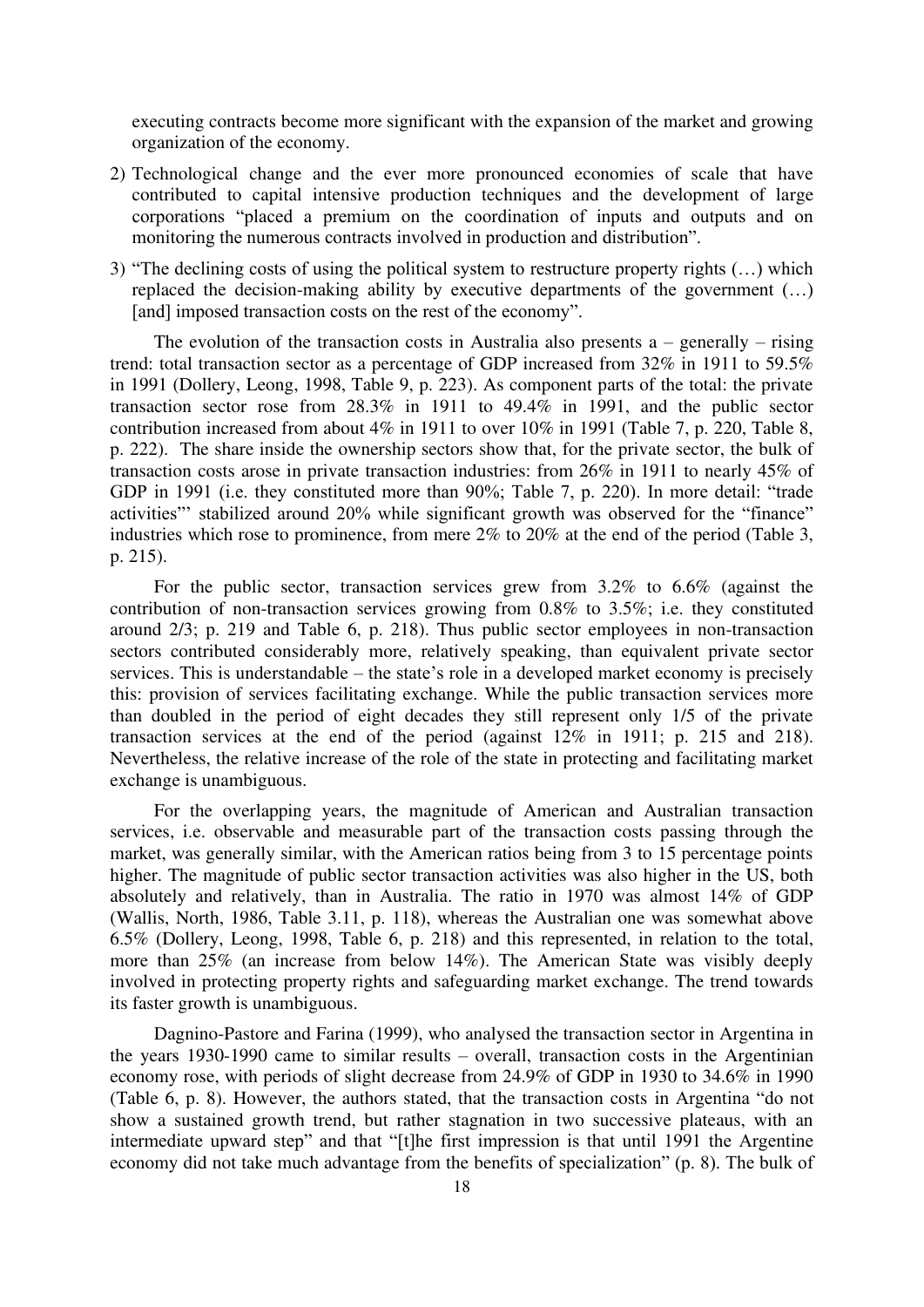transaction cost went to private transaction industries, which – however – did not reveal any specific trend and oscillated between over 16% to 25% of GDP (Table 6, p. 8) throughout the analysed period. The rise in total transaction cost was the effect of an increase in transaction costs generated in government. Among the transaction industries most transaction costs came from Commerce rather than from FIRE. Compared to all the other estimates of transaction costs (Figure 2) transaction costs in the Argentinian economy were the lowest. Dagnino-Pastore and Farina came to the conclusion that "[t]he gap [between the ratios of transaction costs to GDP between Argentina and other countries] widened in absolute (0.13 to 0.22) and in relative (69 to 61%) terms. Of the TC components, TC of transaction industries is the one with a share nearest to that of developed countries; the other extreme are remuneration of Type I employees" (p. 20).

Chobanov and Egbert (2007) carried out a study on the transaction costs in Bulgaria within the period 1997-2003. Their results are the most similar ones to those obtained in our study, which can be explained by the fact that both economies – the Bulgarian as well as the Polish one – are post-socialist countries, that experienced the transformation from a centrallyplanned to a market-based economy that had started at the beginning of the 1990s of the  $20<sup>th</sup>$ century. Total transaction costs in Bulgaria saw a rapid rise throughout the analysed period, starting from 37.4% of GDP in 1997 and reaching 52.7% of GDP in 2003 (Table 2, p. 692). As in the Polish economy, transaction costs in Bulgaria rose very fast at the beginning, coming to a halt (?) around 2002. The increase in total transaction costs was mostly due to the rise in transaction costs in transaction industries, which rose from 28.8% of GDP in 1997 to 36.1% of GDP in 2003 (Table 2, p. 692). This sector generated most of total transaction costs as well. Chobanov and Egbert stated that this increase "can be explained by the liberalization of the Bulgarian economy" (p. 692). Transaction costs in non-transaction industries constituted a much less part of total transaction costs, however, these cost rose considerably in relative terms – with the exception of "Agriculture, hunting and forestry" – being the effect of the privatization of most enterprises in this sector (p. 693). "[T]he efforts the government spent on improving state administration in the transition period" were the main explanation of the increase in government transaction services – from 3.7% of GDP in 1997 to 9.6% of GDP in 2003 (p. 693).Only the sector of non-transaction services remained stable at about 4% of GDP throughout the analysed period (Table 6, p. 694).

The study of Da (2010) on the measurement of transaction costs in China revealed that the proportion of transaction costs in GDP rose from 0.204% in 1978 to roughly 0.3% in 2007, which – according to the author – was a remarkable increase. Transaction cost were the highest in the tertiary industry, whereas the transaction sectors in the primary and second industries showed a low and diminishing relation to GDP. Da concludes, among other things, that "with China's economic growth, China's transaction sectors are embracing an ascending transaction costs, but there is still a big gap between China and developed countries in transaction service level" (p. 297), which can also be seen in Figure 2, if we compare the level of transaction costs in China with e.g. those in the US or Australia.

In an earlier study, Ghertman (1998) calculated transaction costs in France, Germany, Japan and the US between 1960 and 1990, replicating the method of Wallis and North (1986). The study showed that France has seen the greatest increase in transaction costs in this period, both in absolute as in relative terms (from 33.28% in 1962 to 63.86% in 1990, as a share in GNP). On the other hand, the US started with the highest level of transaction costs relative to GNP in 1960 (55.34%), which remained high throughout the analysed period, although the rise was not so considerable (62.76% in 1990). Germany recorded the lowest transaction costs in 1990 (47.61 %) compared with the remaining countries. Ghertman showed, among other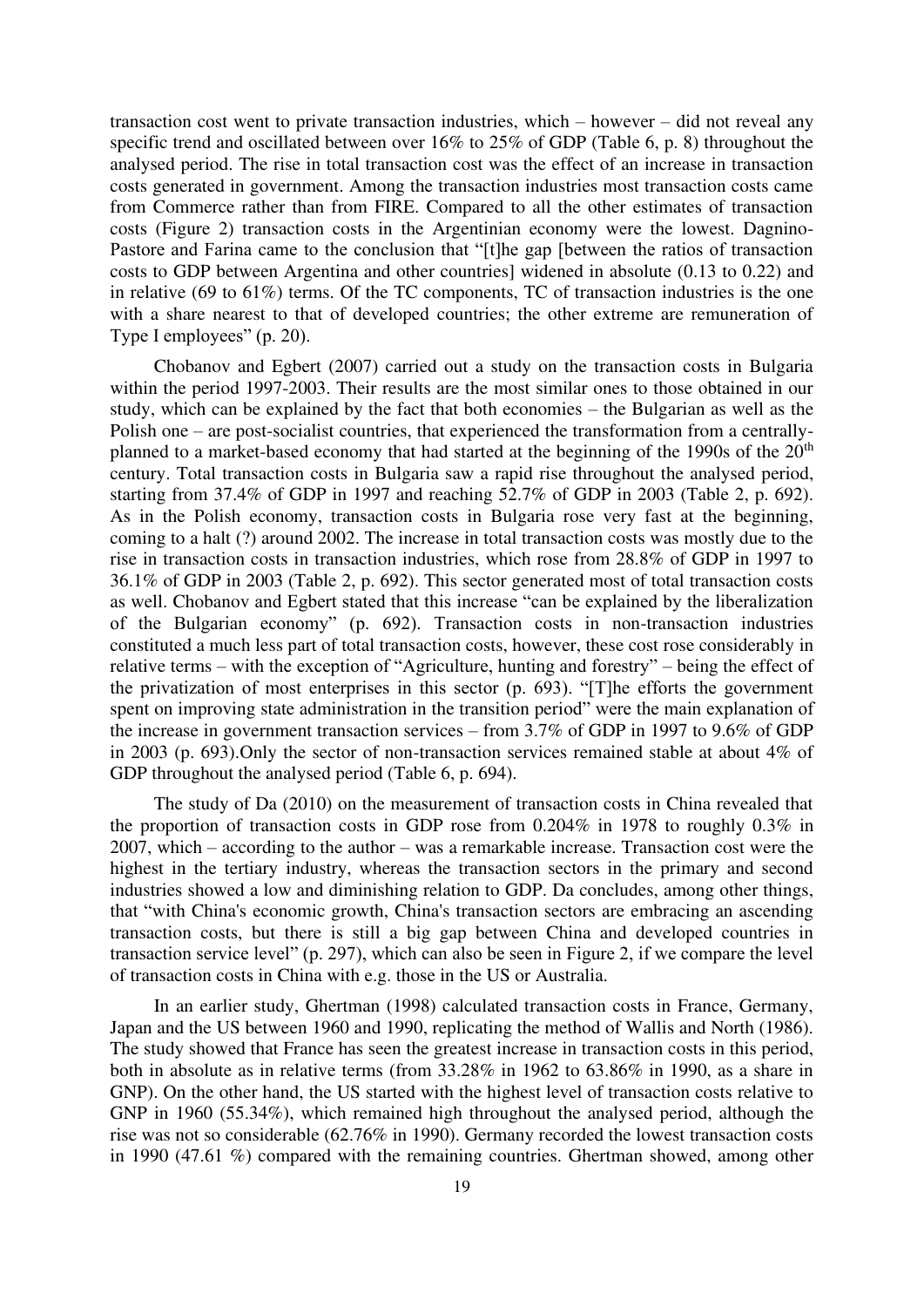things, that despite of the fact that the analysed countries had experienced convergence of per capita income, institutional differences remained.

The study of Popov and Veretennikova (2015) is another example of the application of Wallis' and North's methodology to calculate transaction costs from a macroeconomic perspective. The authors estimate transaction costs in the Middle Urals (Russia) for the period 2005-2009, which increased from 26.8 to 29.8 (% of GRP). The rise was not monotonic and the level was clearly lower from that recorded in other countries (see Figure 2). The authors explain the latter by the fact that the analysed region is highly industrialized, thus the transformation sector is of much greater importance compared to the economy as a whole. A second explanation is that Popov and Veretennikova did not take into account transaction costs within firms, which would probably increase their estimates by about 4 to 14%. The authors present the estimates of transaction costs in Russia as well (citing a not published study by Erznkyan, 2012), although for a different period – 2001-2007. It is shown that transaction cost in Russia increased monotonically from 38.1 to 50, as a percentage in GDP.

Against these trends, what can we say about the Polish nineteen-year period? The synthesizing graph (Figure 2) shows several economies in historical perspective. First, as we can see, all the results show a similar pattern – transaction costs have generally exhibited a rising trend (with a few sub-periods of some decrease) throughout the analysed periods in every country. Second, the dramatic rise of transaction costs in Poland in the middle of transition from "real socialism" to capitalism clearly stands out. The steepness of the curve demonstrates that profound changes have been occurring in this society. Third, relatively speaking, in terms of GDP ratio, the Polish State contributed merely ½ of the Australian level of public transaction services and about 1/3 of the American level. The privatization drive has deprived the State of much of the productive assets (and concomitant non-transaction activities).

One additional interpretation is that the popular sentiment, fuelled by the media $9$ , about the abrupt (at the turn of the decades of 1980s/1990s) and dramatic rise in business related criminal activities, fraud and large scale corruption, emergence of organized crime, etc., has found scientific confirmation. Ever growing reliance on private transactions, with massive ownership redefinition, wealth and income redistribution, emergence of new institutional setups for a large number of economic and social activities and is likely to be costly in terms of collective and individual errors, need for erecting safeguards against cheating<sup>10</sup>, establishment and enforcement of law.

One notes "zigzags" in some of the parameters. These indicate perhaps some unreliability of the estimates, or drawback in the concept as defined. The level of transaction costs reveals and demonstrates the general degree of confidence in the economic organization, the reliability market economy in satisfying expectations of business security. In other words, they point to an element of culture that is unlikely to change rapidly. Can it vary periodically or oscillate around an implicit level in tune with historic, political events? One would ascribe much greater explanatory power to culture.

<sup>&</sup>lt;sup>9</sup>And, to be sure, backed up by alarming social statistics.

<sup>&</sup>lt;sup>10</sup>In the theoretical sense used in new institutional economics. Anecdotal evidence seems to validate "high TC" nature of the Polish economy. An alternative formulation is "low trust' society/economy, and a number of empirical studies seem to confirm these conclusions.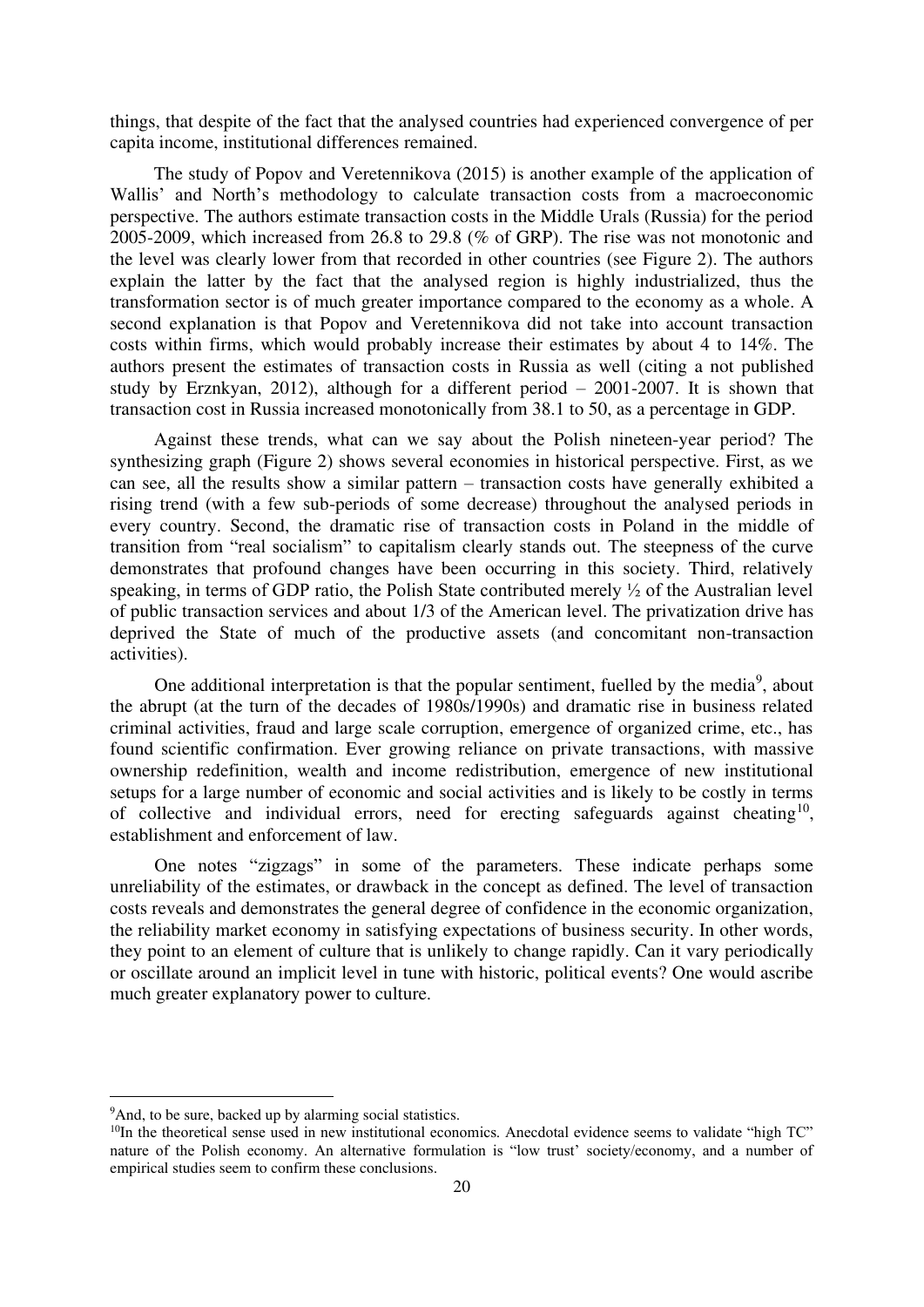#### **6. Discussion of selected theoretical points**

As signalled above, the macroeconomic concept of transaction costs originated in the work of Douglass North. At least four works lay the foundations, reflecting the Authors changing argumentation:

- 1) North D. C., 1984, *Government and the Cost of Exchange in History*, "The Journal of Economic History", Vol. 44, No. 2, pp. 255-264.
- 2) Wallis J., North D., 1986, *Measuring the transaction sector in the American economy, 1870–1970*, in: S. Engerman, R. Gallman, eds., "Long Term Factors in American Economic Growth", Chicago, Chicago University Press, pp. 95–162.
- 3) Wallis J., North D., 1988, *Should transaction costs be subtracted from gross national product*, "The Journal of Economic History", Vol. 48, No. 3, pp. 651–654.
- 4) North D. C., Wallis J., 1994, *Integrating institutional change and technical change in economic history: A transaction cost approach*, "Journal of Institutional and Theoretical Economics", Vol. 150, No. 4, pp. 609-624.

The calculations accomplished in Wallis and North (1986) fairly consistently confirmed by all other investigations make one concur with the empirical conclusion of Dollery and Leong (1998, p. 228) .,Despite some variation transaction costs appear to exhibit an inexorably rising trend". On account of the research performed and own investigations, one may even be tempted to formulate a "law of increasing transaction costs in market economies". It seems that Douglass North is inclined to follow classical political economy in this instance and specify the "law" in terms of tendencies and countertendencies. He specifies the conflicting arguments as "reasons" for the rise in transactions costs (1986) and "tendencies counteracting" the rise (1984).

On the one hand (1986):

- (1) The development of a market economy means the spread of impersonal exchange, the individuals involved in dealing in anonymous markets know less and less about the persons from whom they buy their products. Therefore, the costs of specifying and executing contracts become more significant with the expansion of the market and growing urbanization in the economy.
- (2) Technological change and the ever more pronounced economies of scale that have contributed to capital intensive production techniques and the development of large corporations "placed a premium on the coordination of inputs and outputs and on monitoring the numerous contracts involved in production and distribution".
- (3) "The declining costs of using the political system to restructure property rights via development of commissions, which replaced the decision-making unit of entire legislatures and the development of the rule-making ability by executive departments of the government (…). This type of government growth imposed transaction costs on the rest of the economy".

But, on the other hand (1984):

- (1) First, the innovation of organizational forms that reduce the costs of transacting. This is the focus of Williamson's study of the corporation (1981) and much of the economists transaction cost literature.
- (2) The second is the substitution of capital for labour to reduce the opportunity for shirking, stealing and opportunistic behaviour and to reduce quality variance.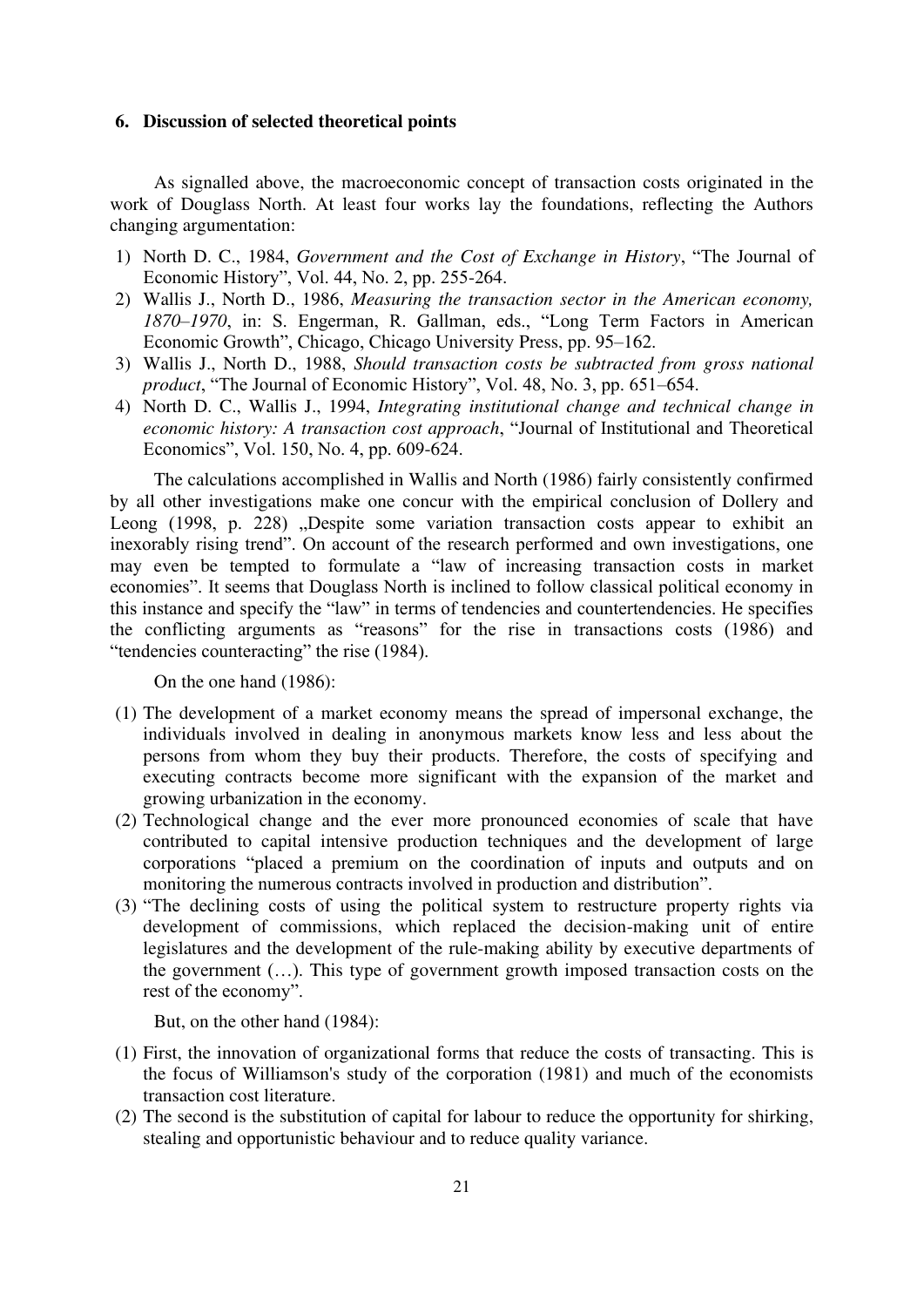(3) Finally, the role of government has not been simply a gigantic mechanism for income redistribution raising the costs of transacting. As the foregoing has attempted to argue, the role of government as an impersonal, third party to specify and enforce contracts has been an essential part of the story.

Thus North and Wallis invoke several mechanisms, both more widely economic and more narrowly institutional to account for the *prima facie* surprising fact of rising costs of market functioning. Changes in technology, economies of scale, behavioural consequences of capital-labour substitution, innovation of organizational forms, impersonality of exchange, restructuring of property rights via political systems, specification and public enforcement of contracts, among others, provide for somewhat complex results and contradictory interpretations on the evolution of private and public transaction activities. Firstly, "[t]he proportion of society's resources devoted to exchange has been increasing: this is not surprising." (North, 1984). And yet, when looking at (Australian) data,  $\sqrt{t}$  [t] figures in column 3 [top line in fig.  $F - PGG$ , AS] do not measure total transaction costs; instead they measure that observable part of transaction costs flowing through the market process, in terms of marketed services, known as transaction services. That these had increased from roughly a third of national income in 1911 to well over 59 percent in 1991 is indeed surprising" (Dollery, Leong, 1998).

"Economists and economic historians have described fundamental structural changes in the American economy in the past century. (...) Our interpretation of the role of transaction costs is consistent with these structural shifts, but leads to a different interpretation of the American economy than has been traditionally associated with this evidence" (Wallis, North, 1986, p. 120). After all,  $(., . . )$  gains from specialization and the division of labour are not a free lunch" (Wallis, North, 1986, p. 95). This fundamental point was disputed as early as the publication itself – the commentary of Lance Davis focussed on four empirical points:

- 1) classification into transaction and non-transaction sector is controversial (various relevant definitions are possible);
- 2) statistical data compiled in the text had been collected for different purposes;
- 3) individual activities (in present occupation) can be subsumed either as transaction or nontransaction or both;
- 4) only registered market transactions enter calculation (informal and household sector has been ignored).

But what is more important, the macroeconomic concept of transaction costs is riddled with theoretical ambiguities. While the verbal distinction between transaction services (sectors) and transaction costs is affirmed, in the reasoning provided, transaction services (sectors) are treated as logically equivalent to transaction costs. "Note that those individuals are acting rationally, but the result is to increase transaction costs and thereby reduce net social welfare" (North, 1984). "Because we focus on transaction services rather than transaction costs, our measure should not be interpreted as an estimate of the level of transaction costs within the economy, any more than GNP numbers should be taken as a direct measure of well-being. […] the attempt to capture the benefits of specialization and division of labor has changed the organization of economic activity in the United States over the last century. Remember that none of our transaction services are unproductive. They all represent the resource costs of making exchanges which, on net, made the parties to those exchanges better off (even when transaction costs are included)" (Wallis, North, 1986, p. 104). "The fact that growth of the transaction sector is due primarily to an expansion of intermediate transaction services belies a common but erroneous perception among economists and economic historians that transaction costs do not produce a corollary benefit.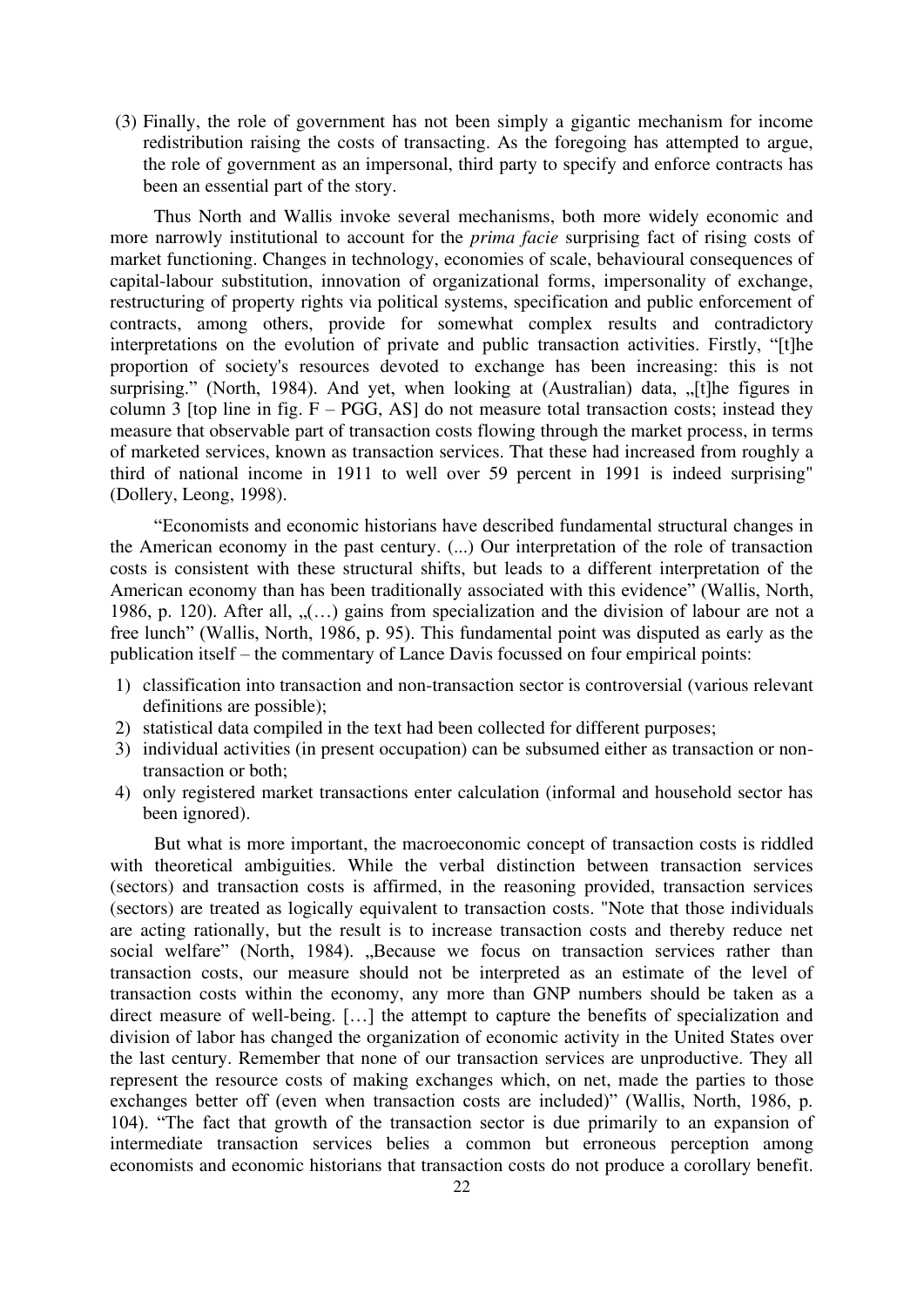Or, as William Parker put it, they are »waste - sheer, reckless, glorious spendthrift waste«" (Wallis, North, 1988, p. 654).

Let us note that in one paper it seems to be clear that "[t]he numbers suggest that **the growth of the transaction sector may be a drag on economic growth**, that firms incur increasing transaction costs to manage their ever growing size and complexity, and that these costs may gradually erode the productivity gains associated with technological change and economies of scale" (North, Wallis, 1994, pp. 609-10). Therefore, "[w]e believe that there is a plausible, indeed strong, case to be made for the argument that institutional change **and**  falling transaction costs were a significant source of economic growth over the last two centuries." (North, Wallis, 1994, p. 622). And they add, significantly, that the exact magnitude of such a contribution remains to be measured.

The authors emphasize that **technical innovation** can lead as easily to reductions in transaction costs as it can to reductions in transformation costs. "Likewise **institutional change** may lead to reductions in either transaction or transformation costs. There is not, and should not be, a one to one identification between institutions and transaction costs or between techniques and transformation costs. **By assuming an implausibly strong link between institutions and transaction costs**, economists have been able to further assume that transaction costs **need not be measured**." And they add an even more fundamental methodological proviso: "Under that assumption, theories that propose an important role for institutional change in explaining the development of economies must necessarily be content with making assertions that can rarely be confirmed or falsified, since the economic variable they rely on, transaction costs, is unobservable" (North, Wallis, 1994, p. 622).

And further, demand theories built on this assumption are forced to conclude that the development of institutional structures embodied **in a growing transaction sector has been a constraint** on the rate of economic growth rather than **an independent source of growth** (*ibidem*). Thus North and Wallis (1994) acknowledge the methodological weaknesses when they assert that **perhaps institutional change has not played an independent role in creating growth**, perhaps transaction costs have been rising in the aggregate and per exchange. "But we cannot determine whether the assumption is accurate if we use a theoretical framework that precludes, by design, the possibility that the assumption is wrong. Now we are in a position to at least **challenge the assumption that transaction costs rise** because of the need to accommodate technical change. In heuristic terms, if the demand for transaction inputs was sufficiently elastic, in the way that the demand for cheap cotton textiles or Model T's was elastic, then a significant **expansion in the size of the transaction sector** could have been induced **by a reduction in transaction costs.** The growth of the transaction sector may **not** have been caused by an increase in the derived demand for transaction services, but by a shift in the supply curve of those services" (North, Wallis, 1994, pp. 622- 623). They see both alternatives as consistent with the evidence presented in their earlier work and conclude that there was, as yet, little ground to choose between the two. And they surmise: "the predisposition to favor the derived demand explanation is nothing more than that, **a predisposition**" (North, Wallis, 1994, p. 623).

Lai (2013) labels the contradictory interpretations "the Wallis North paradox in transaction cost measurement": "Without exception, all of these measurements concluded that the transaction sectors as a proxy of transaction costs keep growing over time along with the economic development, implying that the more developed an economy is, the higher their transaction costs would be. (...) This is **the Wallis–North paradox**" (Lai, 2013, p. 1445). He introduces a distinction between Wallis and North's **actual transaction costs** that already occurred as the transaction sectors, and what they neglected to measure, that is "**the latent**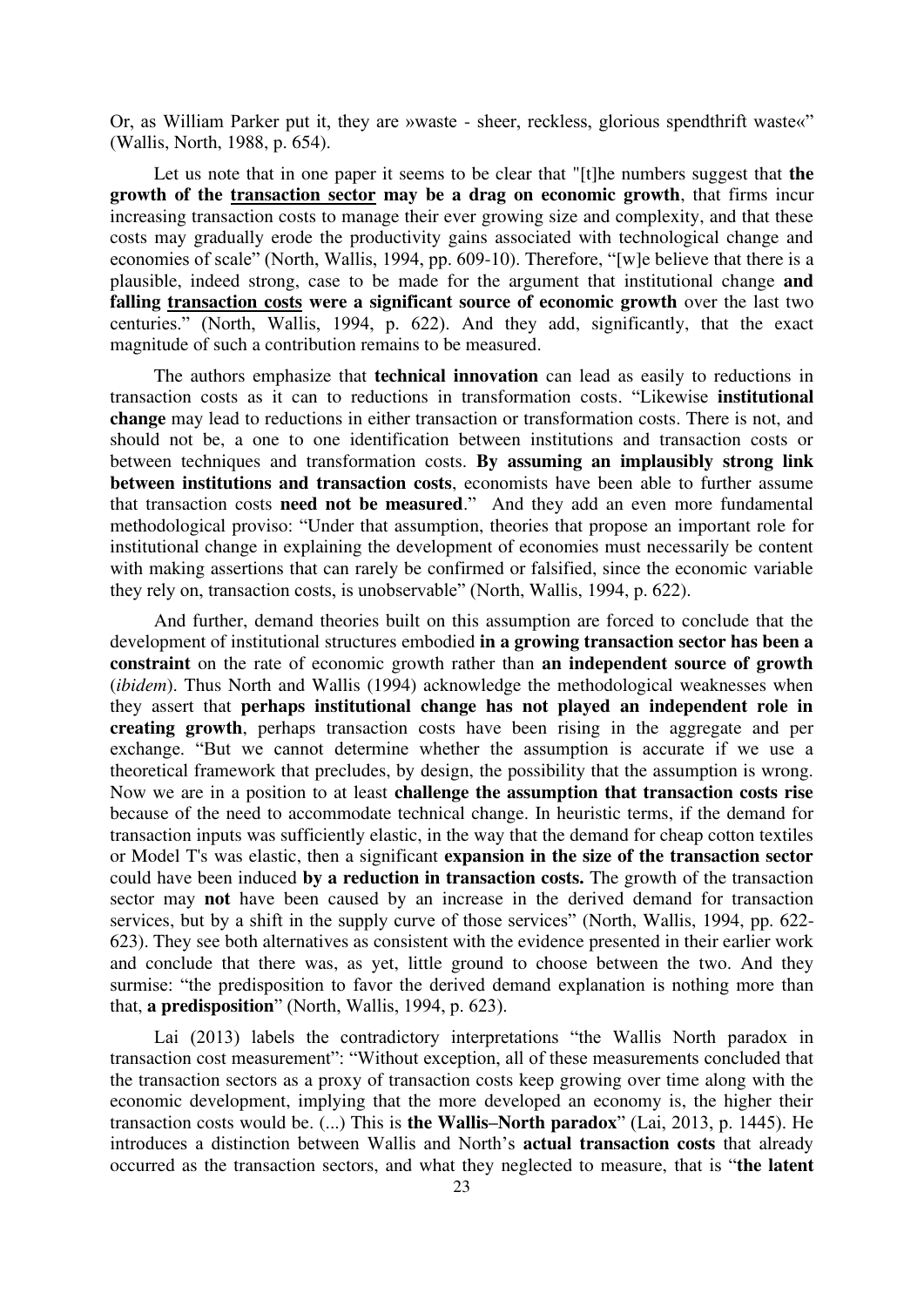**transaction costs** that determine what transactions can happen and how big the transaction sectors can be.  $(...)$  The latent transaction costs cannot be measured directly since they exist latently" (*ibidem*). "When the latent transaction costs were prohibitively high, no transaction and actual transaction costs would happen and thus the share of transaction sectors should be zero; nevertheless, with latent transaction costs declining, transaction sectors and actual transaction costs will increase. Therefore, a higher share of transaction sectors in an economy reveals that the economy actually has a lower level of (latent) transaction costs. **The Wallis– North approach is still workable** for the transaction cost measurement but **with an inverted**  interpretation. (...) Of course, this note left **latent transaction costs unexplained**" (*ibidem*).

One cannot however be satisfied with the solution. As a counter-example let us remind ourselves of one of many firearms incidents in the United States. In February 2018 the shooting at Marjory Stoneman Douglas High School in Parkland, Florida left 17 pupils dead and 17 injured. After the incident, 14 state legislators introduced bills to arm school staffs and resumed concealed weapons (usually hand guns) training for teachers. So far financing training and/or weapon purchase was not to be allowed from federal funds. These would be tantamount to actual transaction costs of secondary education in the state concerned. However, to make Lai's account of Wallis and North work, one should assume that latent transaction costs (in the relevant sphere) in US high schools are even higher.

Generally, the rise of the transaction sector reflects a shift of employment in the primary and secondary sector to employment in **the tertiary sector**. The transaction sector of an economy is exactly that part the tertiary sector which dynamically grows. **Structural change** in transaction sector where productivity is the highest (Loechel, 1995; Bischoff, 2002). A "growing transaction sector indicates **an increasing division of labour**, a **deeper specialisation** and a generally **more intensive exchange** within the economy which correlates with **expanding markets.** On the other hand, it can be argued that an expanding transaction sector is **indicative of increasing inefficiencies** and is due to **a lack of trust** in a (post-socialist) society" (Sulejewicz, Graca, 2005, also quoted in Chobanov, Egbert, 2007).

Finally, let us note that Dollery and Leong (1998) evoked two pieces of research on the structures of the respective economies: Dowie (1970) studied trends in the "services sector" in Australia from 1890 to 1965 drawing on a similar study of Fuchs (1969) for the US economy. What is somewhat embarrassing is the statement that "Dowie's definition of the services sector seems comparable to the Wallis and North definition of transaction industries ("finance", "trade") added to non-transaction industries (community and personal services) and most of the public transaction services (public administration, defence)" (Dollery, Leong, p. 226). The source of our uneasiness is the fact that in the analyses of structural change in the capitalist economies, the economists of the 1960s were attempting to ascertain "ordinary", empirically measurable elements of productive structures of market economies. The closeness of the definition to the ones provided by visibly critical of neoclassical models new institutional economics cannot but raise the question so what is new in the "new economics"? The tentative conclusion is that the concept of "transaction costs" loses its critical edge when is being used in a macroeconomic fashion and transforms itself into an "ordinary" element of the division of labour. Some types of labour are transaction activities while others are not, but both enter into standard accounting schemes. To be sure, we are only talking of the visible, measurable, activities passing through markets, i.e. "transaction services". The (part of?) "true" transaction costs remain invisible: something that Wallis and North describe for example as waiting for customers, searching for clients (expenditure of time). But surely, this is not what was initially implied by the microeconomic concept: contingent cost related with the protection of property rights and impacting upon the institutional structure of production.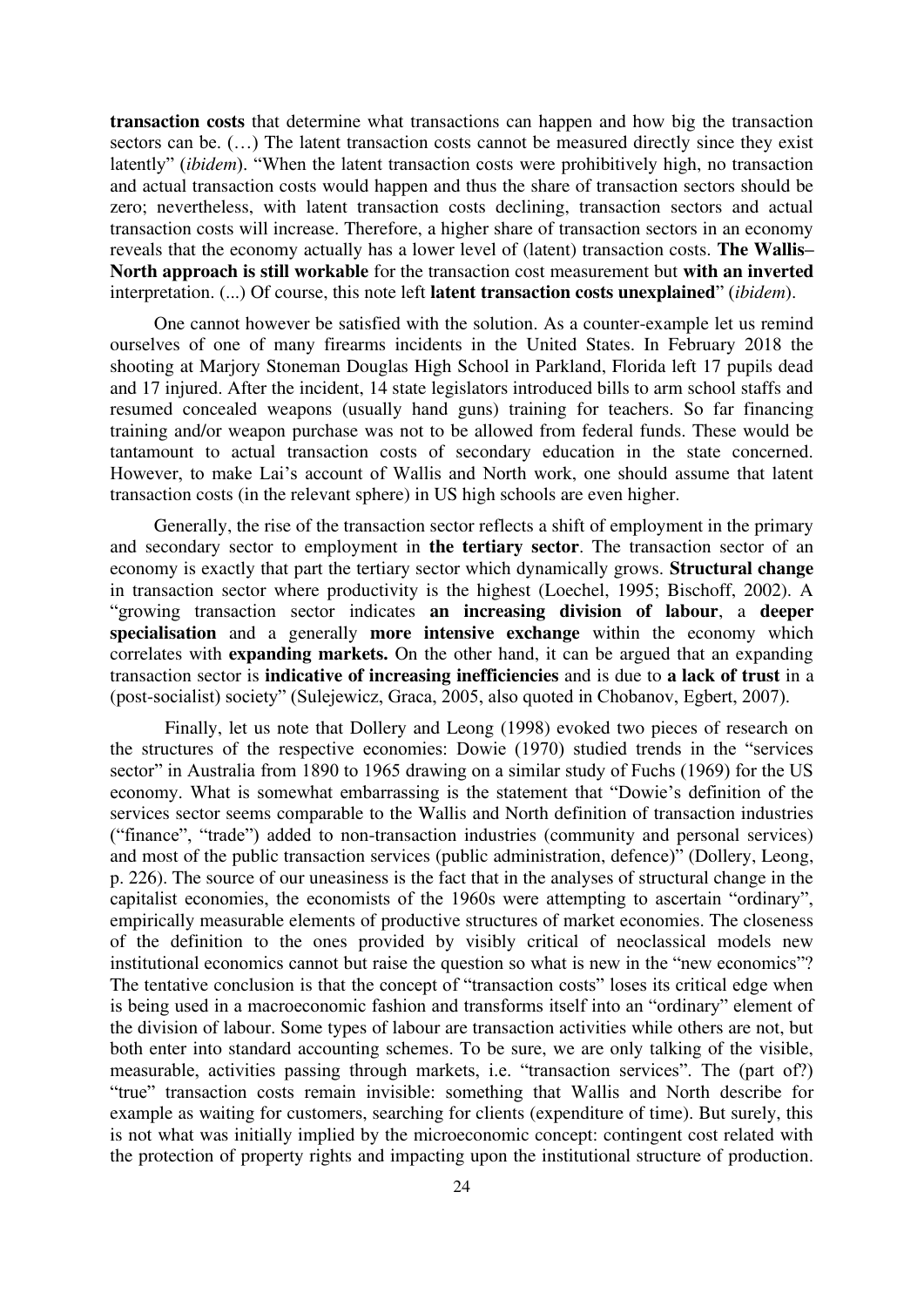Sales costs are sales costs, they may be superfluous from the point of view of customers (*faux frais du capitalisme* as described by Karl Marx<sup>11</sup>) but calling them transaction costs may add little to their theoretical status.

### **7. Some further hypotheses**

The initial identification by North and Wallis of macroeconomic (empirical, historical, actual, incurred) transaction costs has led to ambiguities and a paradox:

- (1) If cost (input) interpretation is retained: the market economies, and especially (postsocialist) economies undergoing market transformation, i.e. **development of market democracies**, **are increasingly inefficient**, (gloriously) wasteful. (Some are less wasteful: Japan or Germany economizing on defence spending and governance; others more: France, the US (Ghertman, 1998).)
- (2) If cost (input) interpretation is retained, and neoclassical apparatus is adduced (technical change, firm production functions, shifts of supply curve, derived demand) one may have an alternative interpretation in that **expansion in the size of the transaction sector could**  have been induced by a reduction in transaction costs. North and Wallis: "Both alternatives are consistent with the evidence presented in our earlier paper and there is, as yet, **little ground to choose between the two**. But the predisposition to favor the derived demand explanation is nothing more than that, **a predisposition**."
- (3) If **division of labour and structural change** is retained as interpretation of increasing transaction sectors one reportedly, need worry only if these **do not** increase sufficiently (Russia, Argentina). The study of transaction sectors boils down to largely empirical ascertainment of the rise of "modern" "market" services, a phenomenon which is expected and apparently encouraged.
- (4) Yet, in cases of post-socialist transition unprecedented speed of the rise in transaction sectors "clashes" with **conventional positive appraisal of marketisation** of social relations and invites cost interpretation: the growing impersonal character of transactions in the condition of **low trust in society** is suggestive of increasing inefficiencies.

Thus one is forced to accept complex and uncertain causality of increasing index of transaction activities as a percentage of the gross national output in developed capitalism. One wonders if one can have it both ways, i.e. conceiving:

- (1) lowering transaction costs as removal of a barrier to growth and a sign of development and
- (2) increasing transaction costs as revealing structural change leading to further growth and a sign of development.

Well, yes, if one thinks about the problem as the development of **capitalist markets** which are:

- wasteful (one needs mention only financialisation, rent seeking on a formidable scale);
- inegalitarian (wealth protection required for the rich);
- (since late 19th century) increasingly corporation-driven, i.e. by ever larger institutional devices "optimized" for rent seeking;

<sup>11</sup> See a. o.: Lee, 2001.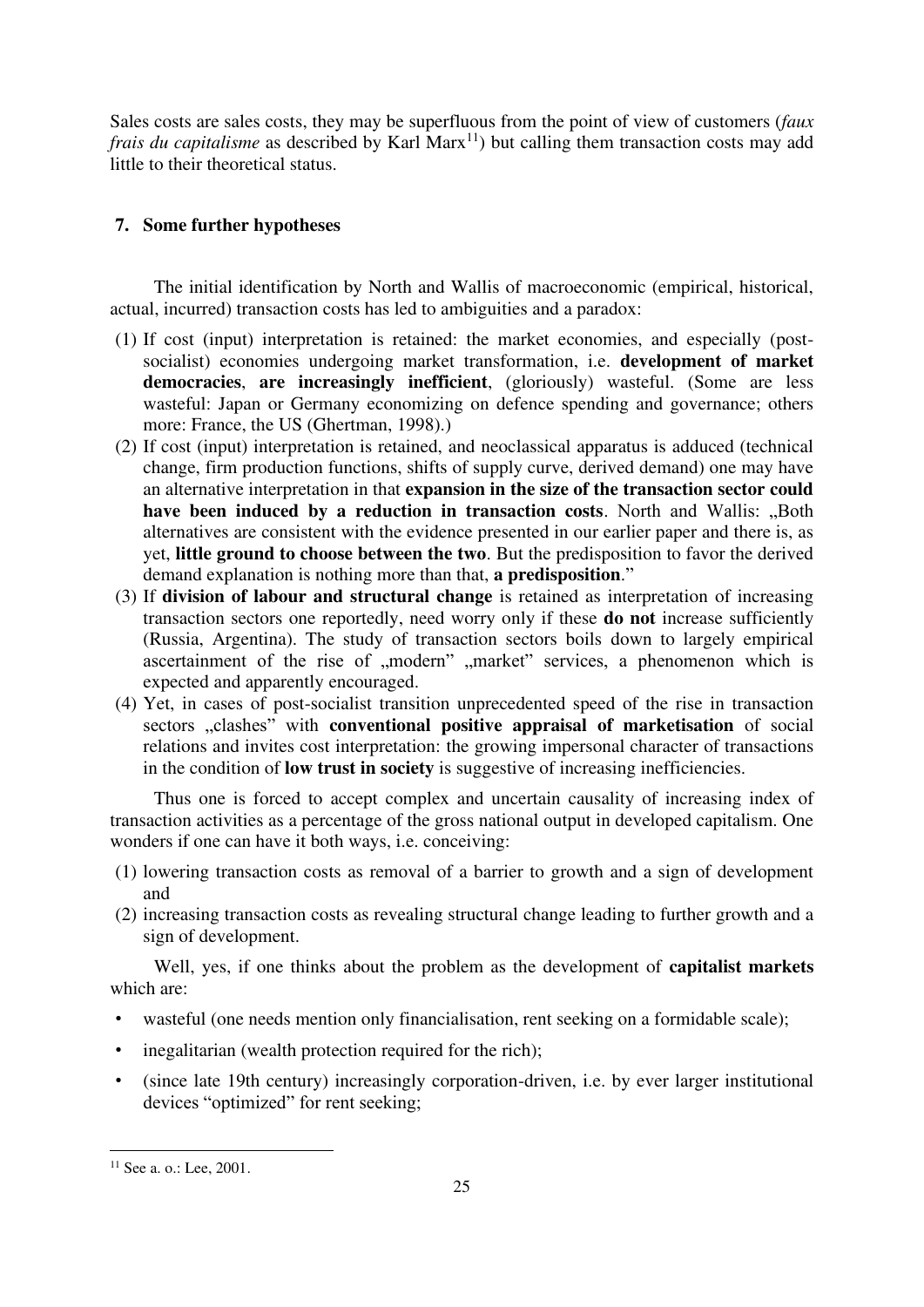• assisted by growing (indebted) state through the provision of public goods and services whereby it generates massive (land) rents (inverted Henry George hypothesis / state capture).

If one accepts these characteristics, then in order to theorize "late capitalist" development

- we do not need a transhistorical concept of "*transaction cost*" any longer;
- we can do without a concept that is not scalable (in the sense of Williamson's "pragmatic methodology" of new institutional economics) from the theory of the firm to the theory of development (social and economic change), i.e. from "micro" to "macro";
- we are emboldened to draw this conclusion by the last books of Douglass North where the concept of "transaction costs" as a factor explaining long term growth and development is superfluous; it does not appear in the index of either D. C. North, J. J. Wallis, B. R. Weingast, *Violence and Social Orders. A Conceptual Framework for Interpreting Recorded Human History*, CUP 2009 or two subsequent compendia of empirical applications, let alone in the explanatory schemes contained there-in.

While adding a philosophical commentary at the end of the paper is somewhat risky, one is led to hypothesise that identification and measurement of macroeconomic transaction costs (viewed as transaction services) appears to be a degenerated scientific research programme (Imre Lakatos). Methodologically, one would wish for *theoretically* **progressive** problem shift: a move to new theories which enable one to (e.g.) predict more than a predecessor theory allowed. A problem shift is *empirically* **progressive** if in addition to predicting new observable evidence, *actual observation does indeed confirm this new prediction.* If, on the other hand, a programme fails to display this characteristic, it is no longer *progressive* but has become "*degenerating*". Lakatos himself became rather cautious (after serious criticism) and refrained from advocating elimination of the whole scientific research programmes because, even on his account, it was still rational to stick to a degenerating programme in the hope that it would make a comeback (Lakatos, 1971). Yet, the authors of the original interpretation themselves have not returned to the topic since 1995 despite obvious utility of an update and own suggestions to this effect (J. J. Wallis' research plans on his web site had a brief mention of the topic in early  $21<sup>st</sup>$  century, but it has since disappeared). While one is left to ponder whether the problem shift to *Violence and social orders* as an explanation of (capitalist) development is a progressive one in itself, the macroeconomic transaction costs calculation as an interpretation of the pattern of growth has debilitating weaknesses.

#### **8. Conclusions**

The major reasons for the increase in transaction services proposed by North and Wallis also seem reasonable for the Polish economy. The expansion of the market with its impersonal exchange, transformation of the nature of a great number of social relationships into moneyed ties and contractual arrangements could not but have increased the costs of protecting property rights. Therefore, the costs of specifying and executing contracts become more significant with the expansion of the Polish market. It is difficult to evaluate the second proposition. Technological change in Poland is complex but inflow of foreign capital must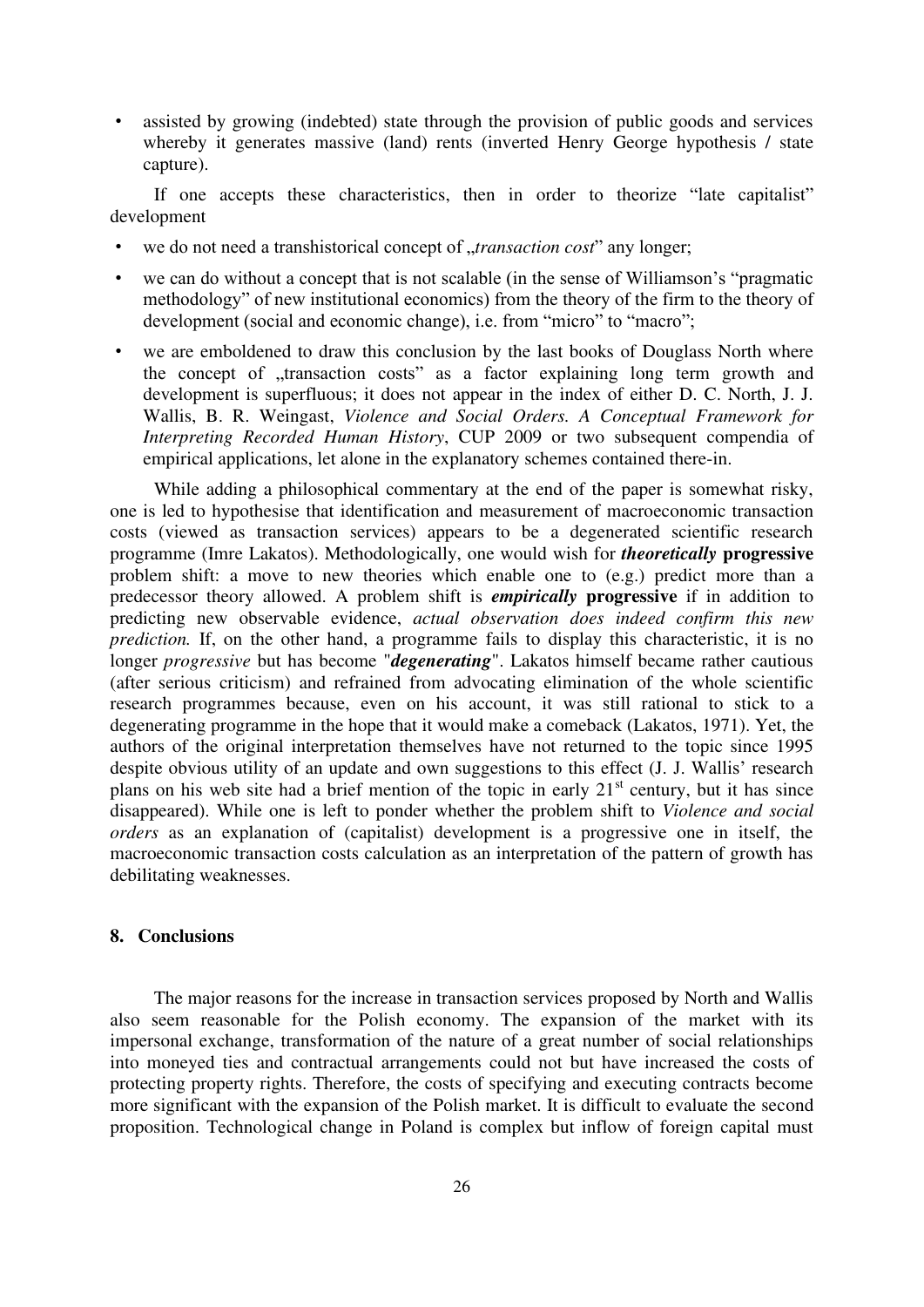have strengthened the tendency identified by Wallis and North. Finally, the interpretation of the role of the state in both economies needs deeper analysis.

In addressing the questions posed by Dollery and Leong we are lead to believe that some of their conclusions have safely been repeated in this study: empirical results for the American economy are roughly replicated also by a much poorer, less industrialized economy in transition (the 1990s/2000s); secondly, the methodology for measuring the "visible" transaction services developed by Wallis and North, can after suitable modifications be applied in an Eastern European context. The national accounting system in Poland is comprehensive enough to allow fairly detailed comparative studies. Our expectations on the possibility of verification of this thesis in several other Eastern European countries so as to be able to provide a more thorough comparative study of economic transition of the 1990s and 2000s have only partially been fulfilled. Also as for the nature of economic development, we still hesitate to pronounce any judgment, however. The period of two decades (or shorter) seems too short, some variations in specific parameters require further investigation (especially the stagnation of these costs in Poland after 2002). We have no data on the previous years and it is hardly possible to make hypotheses regarding the beginning of the market transition, let alone the period of "real socialism". We do not know whether the increase is a continuation of the former trend – and if yes, since when. While we concur with continuous development of new institutional economics<sup>12</sup> we think that this particular effort has not fulfilled its promise.

#### **Literature**

- Bischoff I., 2002, *Transaction Activities, Labor Productivity and Economic Growth: Empirical Evidence from 50 West-German Industries between 1985 and 1993*, "Jahrbuch für Wirtschaftswissenschaften / Review of Economics", Vol. 53, No. 2, pp. 161-179.
- Chobanov G., Egbert H., 2007, *The rise of the transaction sector in the Bulgarian economy*, "Comparative Economic Studies", Vol. 49, No. 4, pp. 683-698.
- Coase R., 1937, *The Nature of the Firm*, "Economica", No. 4, pp. 386-405.
- Coase R., 1960, *The problem of social cost*, "Journal of Law and Economics", No. 3, pp. 1- 44.
- Da F., 2010, *Measuring Transaction Costs in the Chinese Economy (1978-2007*),"Economic Analysis of Law Review", Vol. 1, No 2, pp. 281-300.
- Dagnino-Pastore J. M., Farina P. E., 1999, *Transaction costs in Argentina*, Paper presented at the Third Annual Conference of the International Society for New Institutional Economics, Washington, 16–18 September.
- Dollery B. E., Leong W. H., 1998, *Measuring the transaction sector in the Australian Economy, 1911-1991*, "Australian Economic History Review", Vol. 38, No. 3, pp. 207- 231.
- Dowie J. A., 1970, *The service ensemble*, in: C. Foster, ed., 1970, "Australian Economic Development in the Twentieth Century", Allen and Unwin, London.

<sup>&</sup>lt;sup>12</sup> "[I]ts best days lie ahead" (Williamson, 2000, p. 611).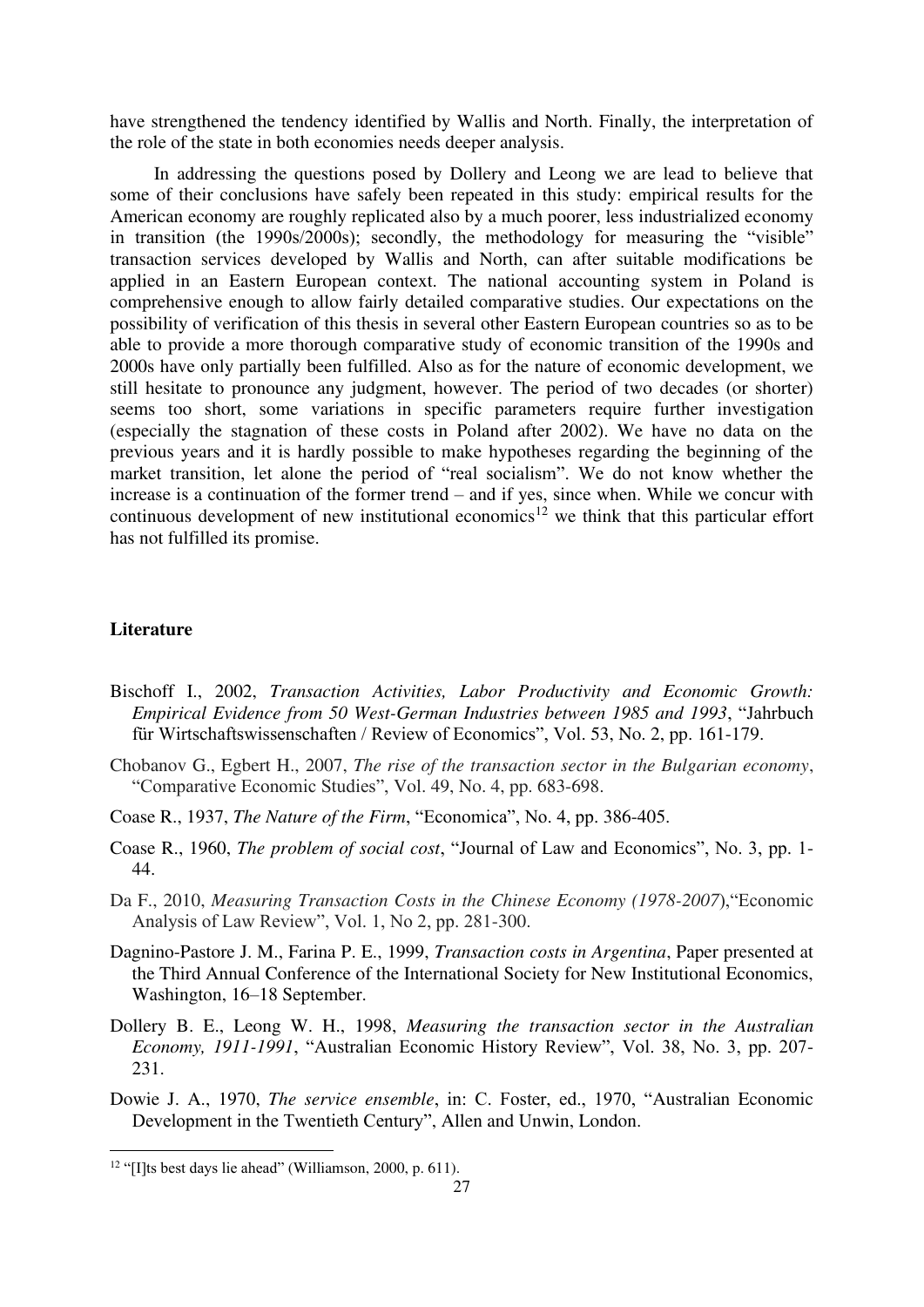- Fuchs V. R., ed., 1969, *Production and Productivity in the Service Industries*, NBER, New York.
- Ghertman M., 1998, *Measuring macro-economic transaction costs: A comparative perspective and possible policy implications*, Paper presented at the Second Annual Conference of the International Society for New Institutional Economics, Paris, 18-19 September.
- GUS, (1997-2015), *Pracujący w Gospodarce Narodowej*, (*The Employed in the National Economy*), GUS, Warszawa.
- GUS, (1997-2016), *Rocznik Statystyczny Rzeczpospolitej Polskiej*, (*Statistical Yearbook of the Republic of Poland*), GUS, Warszawa.
- GUS, (1997-2015), *Struktura Wynagrodzeń według Zawodów w Październiku*, (*Structure of Wages and Salaries in October*), GUS, Warszawa.
- Furubotn E. G., Richter R., 1998, *Institutions and Economic Theory*, The University of Michigan Press.
- Lai P., 2013, *Solving the Wallis North paradox in transaction cost measurement*, "Applied Economics Letters", Vol. 20, No. 15, pp. 1445–1448.
- Lakatos I., 1971, *Replies to Critics*, in: R. Buck, R. S. Cohen, eds., "Boston Studies in the Philosophy of Science", Vol. 8, Dordrcht, Reidel.
- Lee C. O., 2001, *Marx's Treatment of Pure Circulation Costs: a Note*. [http://copejournal.com/wp-content/uploads/2015/12/Lee-Marx%E2%80%99s-Treatment](http://copejournal.com/wp-content/uploads/2015/12/Lee-Marx%E2%80%99s-Treatment-of-Pure-Circulation-Cost-A-Note-2001.pdf)[of-Pure-Circulation-Cost-A-Note-2001.pdf](http://copejournal.com/wp-content/uploads/2015/12/Lee-Marx%E2%80%99s-Treatment-of-Pure-Circulation-Cost-A-Note-2001.pdf) (accessed 21.08.2017)
- Litvintseva G. P., Gahova N. A., 2016, *Динамика трансакционного сектора экономики России: как учил Д. Норт (Dynamics the transaction sector of the Russian economy: as taught by D. North)*, "Журнал институциональных исследований" ("Journal of Institutional Studies"), Vol. 8, No. 2., pp. 38-50.
- Miller J. G., Vollman T. E., 1985, *The Hidden Factory*, "Harvard Business Review", Vol. 55, No. 5, pp. 142-150.
- North D. C., 1984, *Government and the Cost of Exchange in History*, "*The Journal of Economic History"*, Vol. 44, No. 2, pp. 255-264.
- North D. C., Wallis J., 1994, *Integrating institutional change and technical change in economic history: A transaction cost approach*, "Journal of Institutional and Theoretical Economics", Vol. 150, No. 4, pp. 609-624.
- North D. C., Wallis J. J., Weingast B. R., 2009, *Violence and social orders: A conceptual framework for interpreting recorded human history*. Cambridge University Press.
- Popov E. V., Veretennikova A. Y., 2015, *Estimation of the Middle Ural Transaction Sector*, "Advances in Economics and Business", Vol. 3, No. 1, pp. 33-39.
- Scherer F. M., 1987, *The selling costs*, in: J. Eatwell, M. Milgate, P. Newman, eds., 1987, "The New Palgrave: A Dictionary of Economics", Vol. 4, London, Macmillan, p. 300-301.
- Sulejewicz A., Graca P., 2005, *Measuring the Transaction Sector in the Polish Economy, 1996 – 2002*, Paper presented at The 9th Annual Conference of International Society for New Institutional Economics Barcelona, 22-25 September, 2005.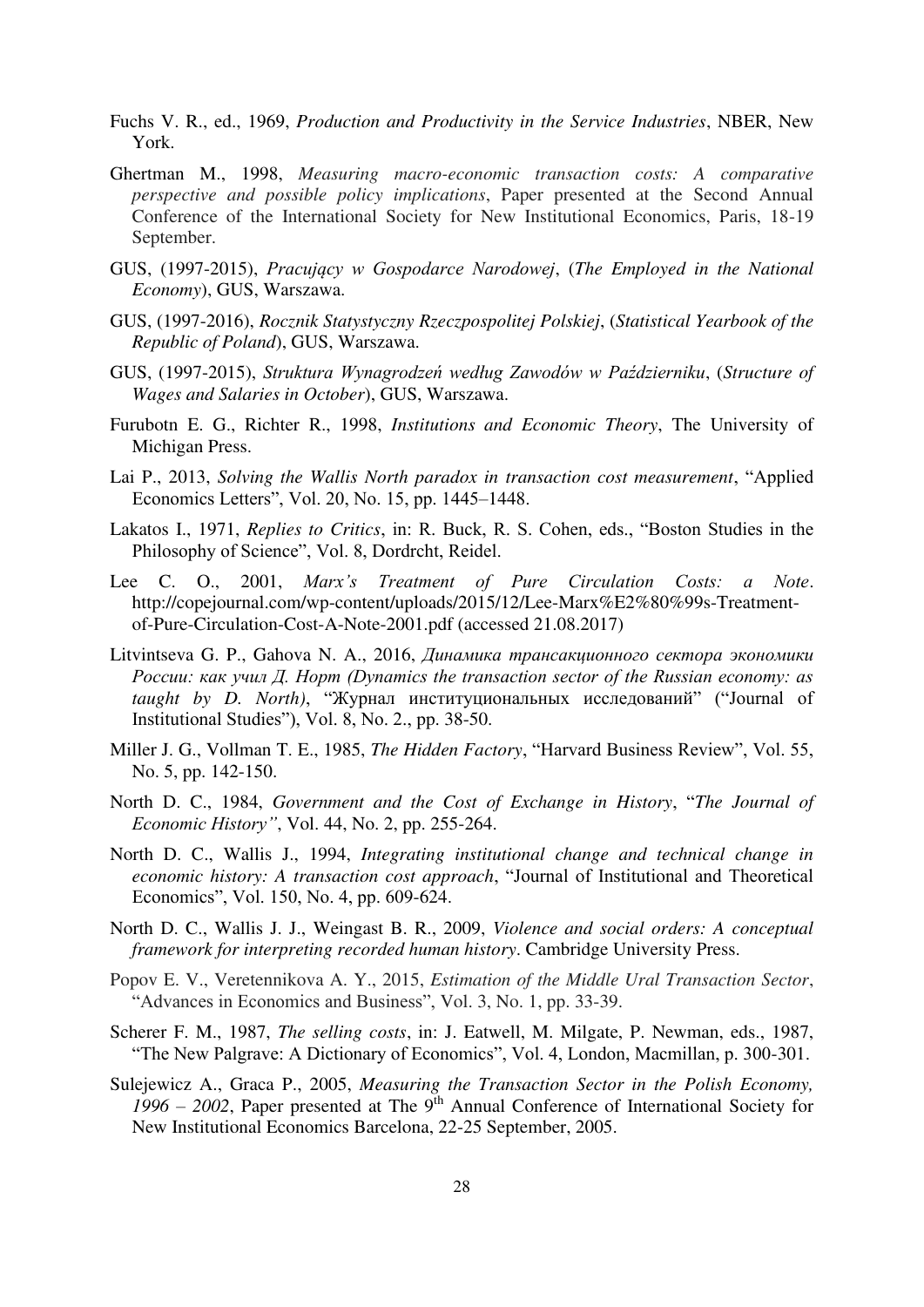- Van Dalen H. P., Van Vuuren A. P., 2005, *Greasing the Wheels of trade: A Profile of the Dutch Transaction Sector*, "De Economist", Vol. 153, No. 2, pp. 139-165.
- Williamson O. E., 1985, *Economic Institutions of Capitalism*, The Free Press, 1985 [Polish edition, PWN Warszawa 1998].
- Williamson O. E., 2000, *The New Institutional Economics: Taking Stock, Looking Ahead*, "Journal of Economic Literature", Vol. 38, No. 3, p. 595-613.
- Wallis J. J., North D. C., 1986, *Measuring the transaction sector in the American Economy*, in: S. L. Engerman, R. E. Gallman, 1986, "Long-term Factors in American Economic Growth", Studies in Income and Wealth, No. 51, Chicago and London, University of Chicago Press. pp. 95-161.
- Wallis J., North D., 1988, *Should transaction costs be subtracted from gross national product*, "The Journal of Economic History", Vol. 48, No. 3, pp. 651–654.
- Zhengchao L. Q. L., Wang P., 2012, *Literatures Review on Transaction Costs Measurement Advances*, "Asian Social Science", Vol. 8, No. 12, pp. 127-132.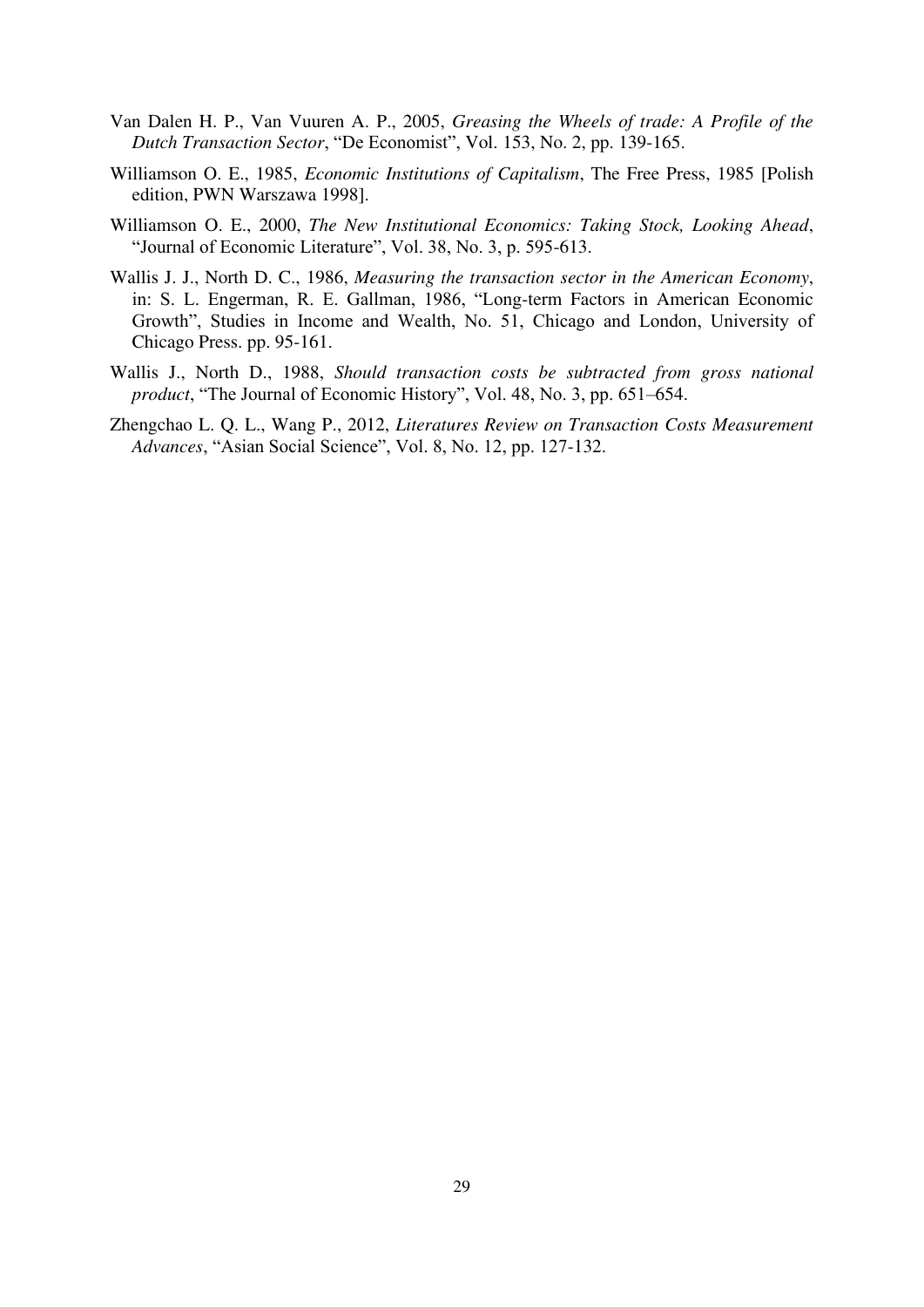# **Appendix**

## **Table 1A**

**Comparison of Polish classifications of economic activity** 

| PKD 2007, abbreviated label *                       | PKD 2004, PKD 2001 and EKD, abbreviated name*           |
|-----------------------------------------------------|---------------------------------------------------------|
| Agriculture, forestry and fishing                   | Agriculture, hunting and forestry                       |
|                                                     | Fishing                                                 |
| Mining and quarrying                                | Mining and quarrying                                    |
| Manufacturing                                       | Manufacturing                                           |
| Electricity, gas, steam and air conditioning supply | Electricity, gas and water supply                       |
| Water supply; sewerage, waste management and        |                                                         |
| remediation activities                              |                                                         |
| Construction                                        | Construction                                            |
| Trade, repair of motor vehicles *                   | Trade and repair *                                      |
| Transportation and storage                          | Hotels and restaurants                                  |
| Accommodation and catering *                        | Transport, storage and communication                    |
| Information and communication                       |                                                         |
| Financial and insurance activities                  | Financial intermediation                                |
| Real estate activities                              | Real estate, renting and business activities            |
| Professional, scientific and technical activities   |                                                         |
| Administrative and support service activities       |                                                         |
| Public administration and defence; compulsory       | Public administration and defence; compulsory social    |
| social security                                     | security                                                |
| Education                                           | Education                                               |
| Human health and social work activities             | Health and social work                                  |
| Arts, entertainment and recreation                  |                                                         |
| Other service activities                            | Other community, social and personal service activities |
| Households hiring employers and producing for their |                                                         |
| own use                                             | Households hiring employers                             |
| Organizations and exterritorial teams               | Organizations and exterritorial teams                   |

Source: Own elaboration on the information on<http://stat.gov.pl/>(access: 25.01.2017).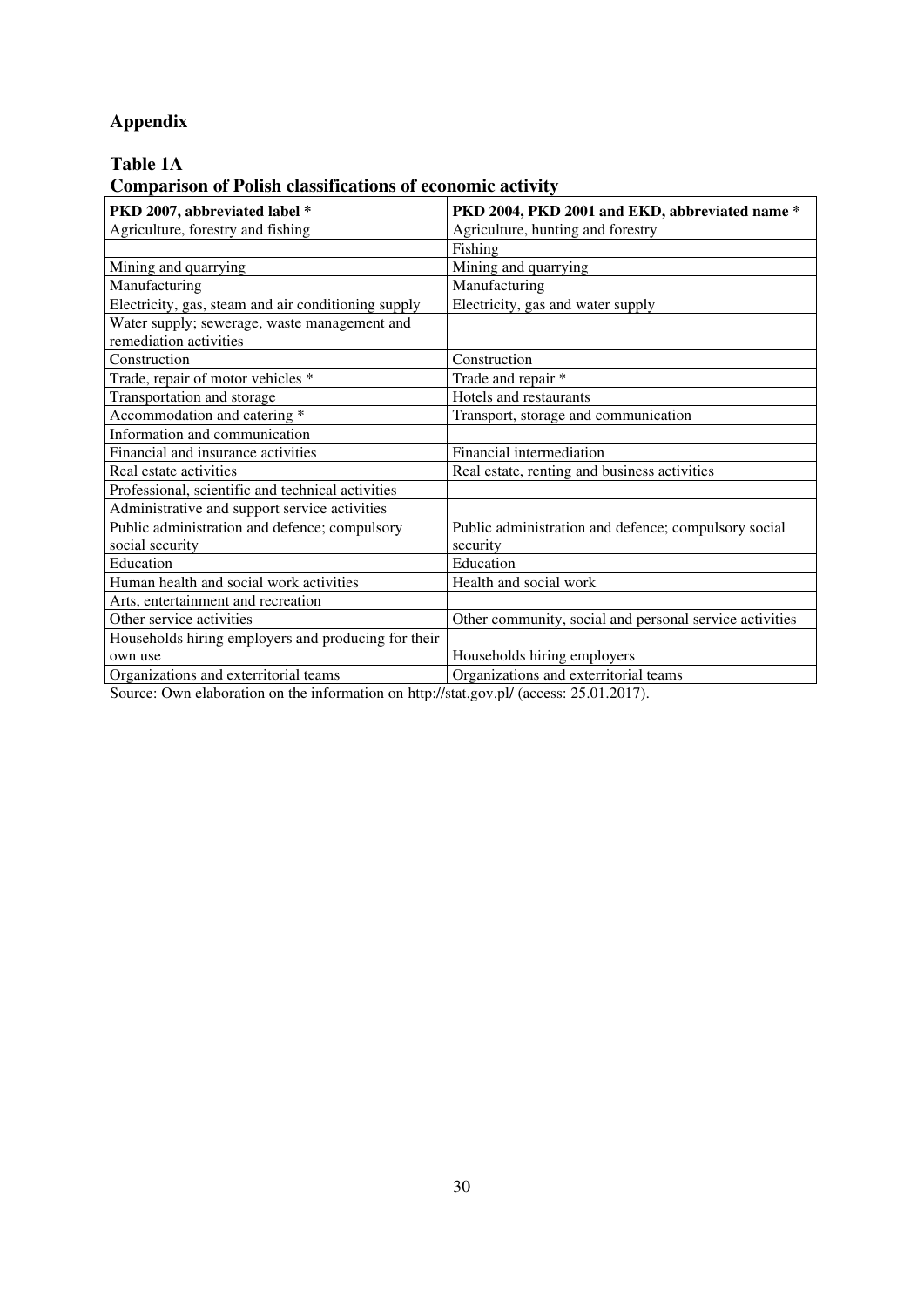| Dollery &<br>Leong | <b>PKD 2007</b>                                                                     | PKD 2004,<br>PKD 2001,<br><b>EKD</b>                                     | 996   | 998   | 999   | 2001  | 2002                            | 2004  | 2006  | 2008  | 2010               | 2012     | 2014     |
|--------------------|-------------------------------------------------------------------------------------|--------------------------------------------------------------------------|-------|-------|-------|-------|---------------------------------|-------|-------|-------|--------------------|----------|----------|
| Agriculture        | Agriculture,<br>forestry and<br>fishing                                             | Agriculture<br>hunting and<br>forrestry                                  | 0.226 | 0.288 | 0.265 | 0.224 | 0.283                           | 0.248 | 0.229 | 0.207 | 0.182              | 0.210    | 0.212    |
|                    |                                                                                     | Fishing                                                                  | 0.163 | 0.175 | 0.164 | 0.227 | 0.177                           | 0.304 | 0.401 | 0.200 |                    |          |          |
| Construction       | Construc-<br>tion                                                                   | Construc-<br>tion                                                        | 0.133 | 0.158 | 0.171 | 0.181 | 0.188                           | 0.257 | 0.192 | 0.180 | 0.200              | 0.207    | 0.214    |
| Mining             | Mining and<br>quarrying                                                             | Mining and<br>quarrying                                                  | 0.141 | 0.180 | 0.172 | 0.136 | 0.153                           | 0.172 | 0.135 | 0.143 | 0.141              | 0.145    | 0.144    |
| Manufactu-<br>ring | Manufactu-<br>ring                                                                  | Manufactu-<br>ring                                                       | 0.138 | 0.217 | 0.218 | 0.231 | 0.229                           | 0.266 | 0.238 | 0.236 | 0.212              | 0.223    | 0.223    |
| Transport /        | Transportati<br>$on + storage$                                                      | Transport,<br>storage and                                                | 0.217 | 0.366 | 0.414 | 0.481 | 0.465                           | 0.457 | 0.431 | 0.433 | 0.402              | 0.367    | 0.351    |
| Storage            | Information<br>and com-<br>munication                                               | communi-<br>cation                                                       |       |       |       |       |                                 |       |       |       | 0.485              | 0.498    | 0.448    |
|                    | Electricity,<br>gas, steam<br>and air<br>condition-<br>ning supply                  | Electricity,<br>gas and<br>water<br>supply                               |       |       |       |       | 0.232                           |       |       |       | 0.354              | 0.349    | 0.316    |
|                    | Water supply<br>sewerage<br>waste<br>management<br>and<br>remediation<br>activities |                                                                          | 0.145 | 0.265 | 0.272 | 0.230 |                                 | 0.314 | 0.288 | 0.286 | 0.281              | 0.292    | 0.285    |
|                    | Accomoda-<br>tion and<br>catering *                                                 | Hotels and<br>restaurants                                                | 0.180 | 0.279 | 0.270 | 0.326 | 0.343                           | 0.346 | 0.341 | 0.255 | 0.302              | 0.314    | 0.342    |
| Services           | Public<br>administra-<br>tion and<br>defence;<br>compulsory<br>social<br>security   | Pub. admin.<br>+ defence;<br>compulsory<br>SS and<br>health<br>insurance | 0.307 | 0.889 | 0.737 | 0.601 | 0.529                           | 0.961 | 0.833 | 0.841 | 0.811              | $\theta$ | $\theta$ |
|                    | Education                                                                           | Education                                                                | 0.256 | 0.404 | 0.361 | 0.361 | 0.338                           | 0.336 | 0.292 | 0.354 | 0.412              | 0.301    | 0.338    |
|                    | Human<br>health and<br>social work<br>activities                                    | Health and<br>social work                                                | 0.312 | 0.242 |       |       | $0.214$ 0.151 0.161 0.175 0.192 |       |       |       | $0.184 \mid 0.213$ | 0.231    | 0.271    |
|                    | Arts,<br>entertain-<br>ment and<br>recreation                                       | Other<br>community,<br>social and                                        | 0.332 | 0.386 | 0.390 | 0.380 | 0.377                           | 0.467 | 0.361 | 0.388 | 0.672              | 0.651    | 0.674    |
|                    | Other<br>service<br>activities                                                      | personal<br>service<br>activities                                        |       |       |       |       |                                 |       |       |       | 0.334              | 0.236    | 0.280    |

# **Table 2A. Shares of "type I" workers in total employment in individual economic activities (private sector) in Poland, 1996-2014 (as in October <sup>a</sup> )**

Note: <sup>a</sup> With the exception of 1996 when the data come from March.

Source: Own calculations based on data from data from the Z-12 survey on the structure of employment and wages made available by Poland's CSO.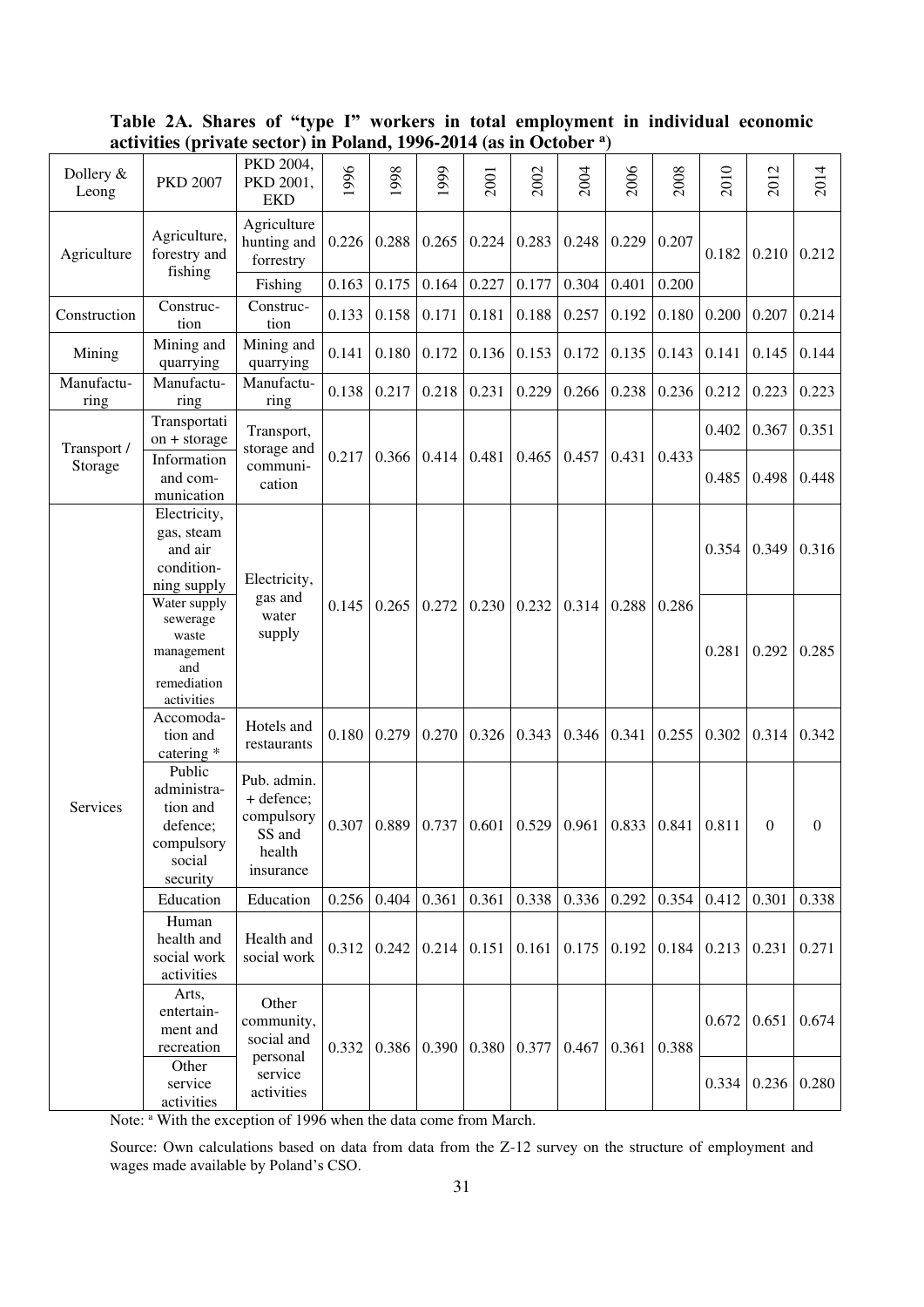|                                             | Employment (in persons) in individual economic activities (private sector) in Poland, 1996-2014 (as of the 31th of December) |                                                                                                |         |         |         |         |         |         |         |         |         |         |         |       |
|---------------------------------------------|------------------------------------------------------------------------------------------------------------------------------|------------------------------------------------------------------------------------------------|---------|---------|---------|---------|---------|---------|---------|---------|---------|---------|---------|-------|
| Dollery $&$<br>Leong                        | <b>PKD 2007</b>                                                                                                              | <b>PKD 2004, PKD</b><br>2001, EKD                                                              | 1996    | 1998    | 1999    | 2001    | 2002    | 2004    | 2006    | 2008    | 2010    | 2012    | 2014    |       |
| Agriculture                                 | Agriculture, forestry and<br>fishing                                                                                         | Agriculture, hunting<br>and forestry                                                           | 4262990 | 4262733 | 4253440 | 4237474 | 4236651 | 2100522 | 2103645 | 2101462 | 2342874 | 2345952 | 2353187 |       |
|                                             |                                                                                                                              | Fishing                                                                                        | 5038    | 5274    | 5421    | 4232    | 4417    | 4741    | 3872    | 3344    |         |         |         |       |
| Construction                                | Construction                                                                                                                 | Construction                                                                                   | 733950  | 857189  | 839567  | 689733  | 635374  | 560628  | 664797  | 817493  | 850497  | 852906  | 808322  |       |
| Mining                                      | Mining and quarrying                                                                                                         | Mining and<br>quarrying                                                                        | 11359   | 20498   | 21581   | 37283   | 38494   | 36677   | 38155   | 41596   | 52890   | 54737   | 58586   |       |
| Manufacturing                               | Manufacturing                                                                                                                | Manufacturing                                                                                  | 2050616 | 2525507 | 2426498 | 2210111 | 2192774 | 2327516 | 2452673 | 2577432 | 2347421 | 2340197 | 2463564 |       |
| Transport /                                 | Transportation and<br>storage                                                                                                | Transport, storage                                                                             |         |         |         |         |         |         |         |         | 430163  | 470140  | 501489  |       |
| Storage<br>Information and<br>communication | and communication                                                                                                            | 240041                                                                                         | 299892  | 345800  | 344422  | 367752  | 376673  | 427942  | 501204  | 224274  | 246506  | 281515  |         |       |
|                                             | Electricity, gas, steam<br>and air conditioning<br>supply                                                                    | Electricity, gas and<br>water supply                                                           |         | 11548   | 14437   | 16107   | 23050   | 23499   | 31202   | 32766   | 47665   | 45845   | 80081   | 71979 |
|                                             | Water supply; sewerage,<br>waste management and<br>remediation activities                                                    |                                                                                                |         |         |         |         |         |         |         |         | 47103   | 49535   | 51391   |       |
|                                             | Accommodation and<br>catering *                                                                                              | Hotels and<br>restaurants                                                                      | 158064  | 192133  | 186691  | 196938  | 193463  | 198736  | 212121  | 258549  | 222553  | 231795  | 236577  |       |
| Services                                    | Public administration<br>and defence;<br>compulsory social<br>security                                                       | Public<br>administration and<br>defence; compulsory<br>social security and<br>health insurance | 796     | 1025    | 7941    | 1086    | 1168    | 949     | 1099    | 1238    | 1170    | 955     | 643     |       |
|                                             | Education                                                                                                                    | Education                                                                                      | 31055   | 37787   | 43814   | 45230   | 47114   | 52011   | 64295   | 80654   | 89889   | 113604  | 153796  |       |
|                                             | Human health and social<br>work activities                                                                                   | Health and social<br>work                                                                      | 45291   | 65675   | 83297   | 134215  | 145569  | 148163  | 166960  | 197950  | 221990  | 261677  | 298205  |       |
|                                             | Arts, entertainment and<br>recreation                                                                                        | Other community,<br>social and personal                                                        | 221487  | 203674  | 245360  | 205286  | 225269  | 240050  | 248844  | 263131  | 39902   | 38571   | 33894   |       |
|                                             | Other service activities                                                                                                     | service activities                                                                             |         |         |         |         |         |         |         |         | 199026  | 215064  | 257413  |       |

**Table 3A Employment (in persons) in individual economic activities (private sector) in Poland, 1996-2014 (as of the 31th of December)** 

Source: Poland's CSO publications *Employment in the National Economy* (1996, 1998, 1999, 2001, 2002, 2004, 2006, 2008, 2010, 2012 and 2014) – Table 3.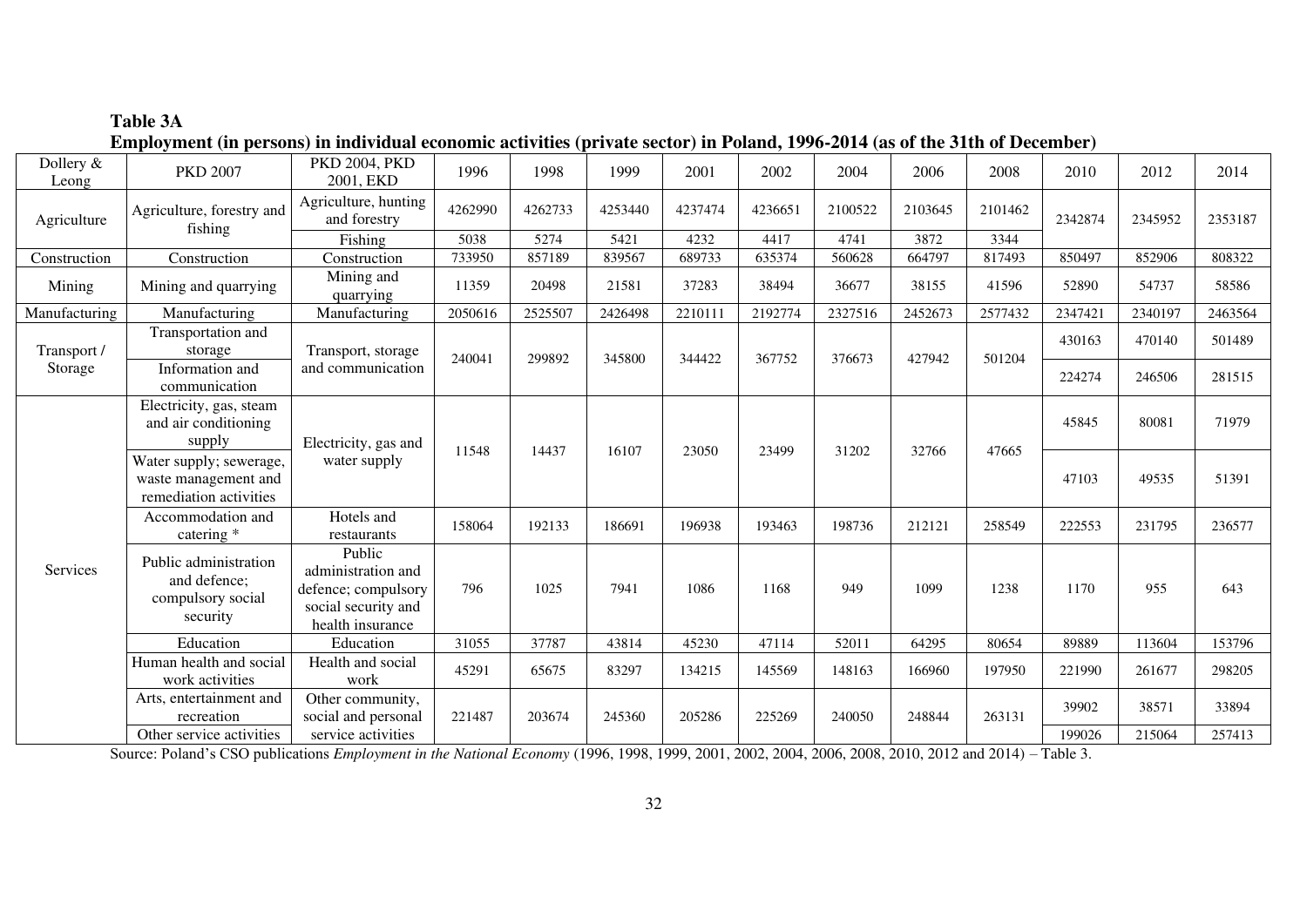|               | Employee compensation (in PLN) in individual economic activities (private sector) in Poland, 1996-2014 |                                                                                                |          |          |          |          |          |          |          |           |           |          |          |          |          |          |
|---------------|--------------------------------------------------------------------------------------------------------|------------------------------------------------------------------------------------------------|----------|----------|----------|----------|----------|----------|----------|-----------|-----------|----------|----------|----------|----------|----------|
| Dollery&Leong | <b>PKD 2007</b>                                                                                        | <b>PKD 2004, PKD</b><br>2001, EKD                                                              | 1996     | 1998     | 1999     | 2001     | 2002     | 2004     | 2006     | 2008      | 2010      | 2012     | 2014     |          |          |          |
| Agriculture   | Agriculture, forestry and<br>fishing                                                                   | Agriculture, hunting<br>and forestry                                                           | 6425.52  | 10344.12 | 13872.24 | 18747.36 | 16027.68 | 20138.16 | 23365.08 | 29675.52  | 30815.76  | 37382.88 | 39190.08 |          |          |          |
|               |                                                                                                        | Fishing                                                                                        | 6735.72  | 9633.36  | 18559.44 | 21647.40 | 18943.80 | 18750.00 | 24553.32 | 29929.56  |           |          |          |          |          |          |
| Construction  | Construction                                                                                           | Construction                                                                                   | 8733.00  | 15618.36 | 21092.88 | 23967.72 | 23278.56 | 25211.76 | 29548.68 | 37676.04  | 38352.24  | 42083.28 | 45099.84 |          |          |          |
| Mining        | Mining and quarrying                                                                                   | Mining and<br>quarrying                                                                        | 10234.20 | 21465.12 | 26681.64 | 41539.44 | 38986.08 | 40371.84 | 54702.60 | 60258.60  | 70917.24  | 72454.56 | 75434.76 |          |          |          |
| Manufacturing | Manufacturing                                                                                          | Manufacturing                                                                                  | 8998.08  | 14368.32 | 19665.36 | 24037.92 | 24350.88 | 25389.00 | 29111.52 | 35151.48  | 37971.96  | 42554.64 | 45381.24 |          |          |          |
| Transport /   | Transportation and<br>storage                                                                          | Transport, storage                                                                             |          |          |          |          |          |          |          |           | 35394.00  | 37363.44 | 40164.00 |          |          |          |
| Storage       | Information and<br>communication                                                                       | and communication                                                                              | 10654.08 | 17436.96 | 24231.36 | 34818.60 | 35908.80 | 35535.96 | 36359.40 | 40694.40  | 78823.32  | 75536.04 | 83091.84 |          |          |          |
|               | Electicity, gas, steam<br>and air conditioning<br>supply                                               | Electricity, gas and<br>water supply                                                           |          |          |          | 11527.08 | 18622.92 |          |          | 32909.04  | 37682.16  | 43687.08 | 53757.72 | 62005.20 | 67323.84 | 75300.84 |
|               | Water supply; sewerage,<br>waste management and<br>remediation activities                              |                                                                                                |          |          | 25090.20 | 31988.40 |          |          |          |           | 41436.36  | 42378.96 | 44653.44 |          |          |          |
|               | Accomodation and<br>catering *                                                                         | Hotels and<br>restaurants                                                                      | 6279.96  | 10988.28 | 14971.92 | 20291.28 | 20814.00 | 19182.84 | 20515.56 | 23484.36  | 30282.60  | 28348.68 | 30894.96 |          |          |          |
| Services      | Public administration<br>and defence;<br>compulsory social<br>security                                 | Public<br>administration and<br>defence; compulsory<br>social security and<br>health insurance | 9866.76  | 18691.44 | 64797.96 | 19831.92 | 31941.48 | 28171.44 | 62414.04 | 104072.52 | 103858.68 | 0.00     | 0.00     |          |          |          |
|               | Education                                                                                              | Education                                                                                      | 9432.60  | 16884.24 | 27345.24 | 26468.52 | 27430.20 | 32092.68 | 31240.08 | 35971.20  | 37511.64  | 40053.00 | 40686.96 |          |          |          |
|               | Human health and social<br>work activities                                                             | Health and social<br>work                                                                      | 5998.68  | 12672.60 | 17241.84 | 19834.08 | 19484.40 | 21417.24 | 27728.64 | 34065.72  | 38355.84  | 39340.56 | 43642.92 |          |          |          |
|               | Arts, entertainment and<br>recreation                                                                  | Other community,<br>social and personal                                                        | 9024.12  | 14295.12 | 21102.96 | 24678.72 | 23355.60 | 29594.52 | 25547.52 | 38060.04  | 34834.20  | 35171.52 | 35908.56 |          |          |          |
|               | Other service activities                                                                               | service activities                                                                             |          |          |          |          |          |          |          |           | 27128.28  | 32880.12 | 35789.64 |          |          |          |

# **Table 4A Employee compensation (in PLN) in individual economic activities (private sector) in Poland, 1996-2014**

Source: Own calculations based on data from data from the Z-12 survey on the structure of employment and wages; made available by Poland's CSO.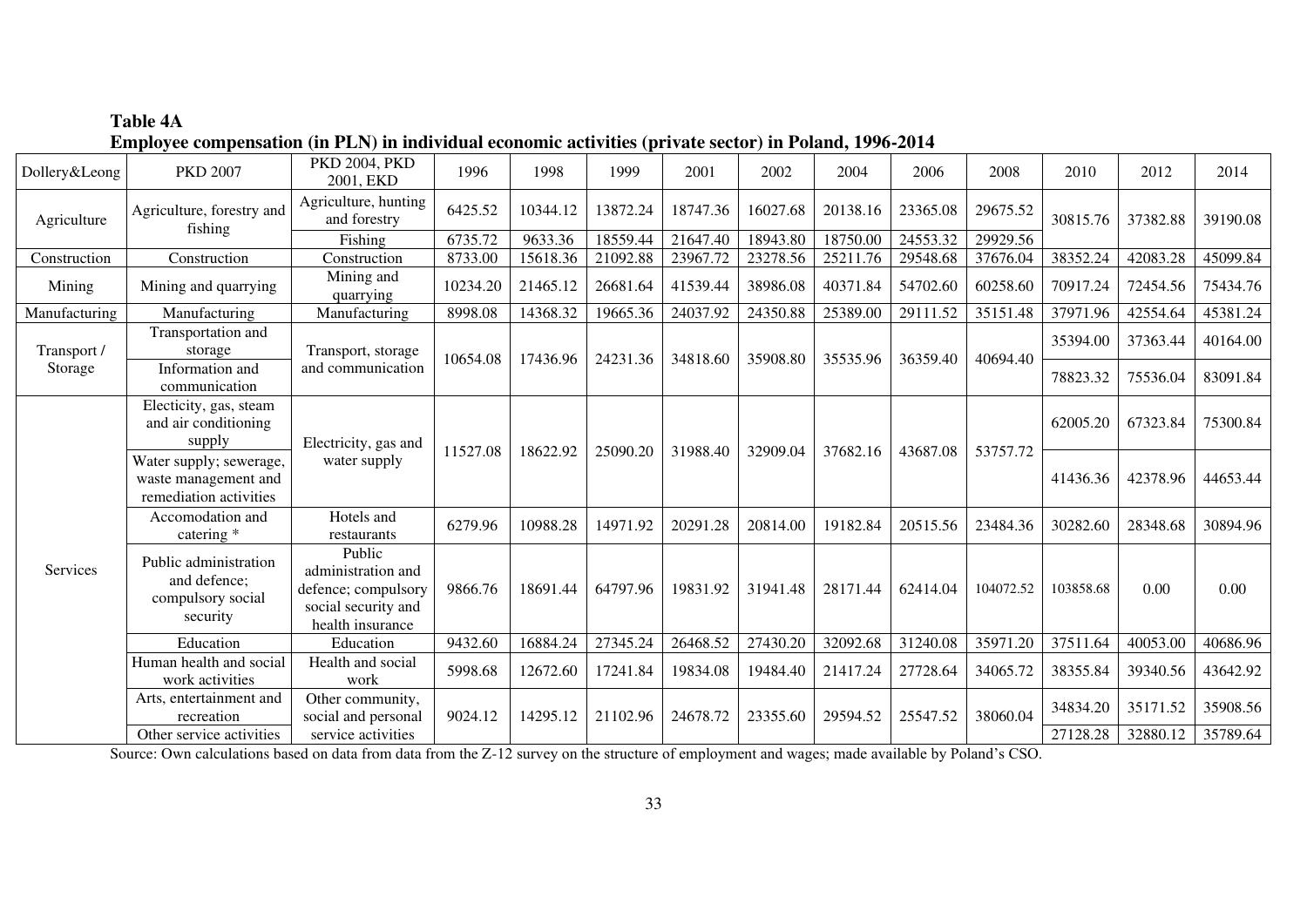## **Table 5A Shares of "type I" workers in total employment in individual economic activities (public sector) in Poland, 1996-2014 (as of October)**

| $300001$ ) in 1 biance, $1770-2017$ (as                                |       |                         |       |       |                               |       |       |       |                                                                              |       |       |       |
|------------------------------------------------------------------------|-------|-------------------------|-------|-------|-------------------------------|-------|-------|-------|------------------------------------------------------------------------------|-------|-------|-------|
| <b>PKD 2004, PKD</b><br>2001, EKD                                      | 1996  | 1998                    | 1999  | 2001  | 2002                          | 2004  | 2006  | 2008  | <b>PKD 2007</b>                                                              | 2010  | 2012  | 2014  |
| Agriculture, hunting<br>and forestry                                   |       | $0.226$ 0.244           | 0.224 | 0.243 | 0.275                         | 0.251 | 0.275 | 0.233 | Agriculture, forestry<br>and fishing                                         | 0.242 | 0.239 | 0.232 |
| Fishing                                                                | 0.124 | 0.138                   | 0.101 | 0.198 | 0.258                         | 0.273 | 0.294 | 0.206 | Mining and quarrying                                                         | 0.102 | 0.073 | 0.083 |
| Mining and<br>quarrying                                                | 0.073 | 0.084                   | 0.091 | 0.091 | 0.087                         | 0.103 | 0.094 | 0.100 | Manufacturing                                                                | 0.210 | 0.193 | 0.225 |
| Manufacturing                                                          |       | $0.208$ 0.229           | 0.237 |       | $0.242$   0.233   0.223       |       | 0.233 | 0.228 | Electricity, gas, steam<br>and air conditioning<br>supply                    | 0.303 | 0.286 | 0.291 |
| Electricity, gas nad<br>water supply                                   | 0.231 | 0.256                   | 0.257 |       | $0.259$ 0.262 0.276           |       | 0.288 | 0.315 | Water supply;<br>sewerage, waste<br>management and<br>remediation activities | 0.267 | 0.253 | 0.291 |
| Construction                                                           | 0.228 | 0.207                   | 0.214 |       | $0.213 \mid 0.215 \mid 0.235$ |       | 0.222 | 0.268 | Construction                                                                 | 0.283 | 0.215 | 0.294 |
| Trade and repair *                                                     | 0.662 | 0.615                   | 0.636 | 0.637 | 0.739                         | 0.675 | 0.583 | 0.709 | Trade, repair of motor<br>vehicles *                                         | 0.677 | 0.638 | 0.651 |
| Hotels and<br>restaurants                                              | 0.374 | 0.388                   | 0.369 | 0.368 | 0.406                         | 0.349 | 0.345 | 0.344 | Transportation and<br>storage                                                | 0.525 | 0.496 | 0.500 |
| Transport, storage<br>and communication                                |       | 0.390 0.437             | 0.411 | 0.444 | 0.467                         | 0.476 | 0.517 | 0.576 | Accommodation and<br>catering *                                              | 0.390 | 0.283 | 0.361 |
| Financial<br>intermediation                                            | 0.902 | 0.897                   | 0.919 |       | $0.908 \mid 0.932$            | 0.810 | 0.867 | 0.925 | Information and<br>communication                                             | 0.378 | 0.340 | 0.412 |
| Real estate, renting<br>and business<br>activities                     |       | 0.366 0.396             | 0.408 |       | 0.396 0.328                   | 0.350 | 0.359 | 0.429 | Financial and<br>insurance activities                                        | 0.911 | 0.897 | 0.931 |
| Public<br>administration and<br>defense; compulsory<br>social security |       | 0.778 0.731             | 0.783 |       | $0.741$ 0.757                 | 0.721 | 0.715 | 0.717 | Real estate activities                                                       | 0.643 | 0.546 | 0.654 |
| Education                                                              | 0.157 | 0.155                   | 0.152 | 0.153 | 0.151                         | 0.152 | 0.170 | 0.164 | Professional, scientific<br>and technical activities                         | 0.277 | 0.244 | 0.338 |
| Health and social<br>work                                              |       | $0.170$ 0.153           | 0.151 |       | $0.152$ 0.159 0.152           |       | 0.162 | 0.162 | Administrative and<br>support service<br>activities                          | 0.434 | 0.517 | 0.644 |
| Other community,<br>social and personal<br>service activities          |       | $0.424 \mid 0.416 \mid$ | 0.431 |       | $0.417$ 0.438 0.372           |       | 0.384 | 0.397 | Public administration<br>and defence;<br>compulsory social<br>security       | 0.806 | 0.662 | 0.805 |
|                                                                        |       |                         |       |       |                               |       |       |       | Education                                                                    | 0.125 | 0.130 | 0.142 |
|                                                                        |       |                         |       |       |                               |       |       |       | Human health and<br>social work activities                                   | 0.174 | 0.158 | 0.189 |
|                                                                        |       |                         |       |       |                               |       |       |       | Arts, entertainment<br>and recreation                                        | 0.330 | 0.334 | 0.367 |
|                                                                        |       |                         |       |       |                               |       |       |       | Other service activities                                                     | 0.399 | 0.409 | 0.526 |

Note: <sup>a</sup> With the exception of 1996 when the data come from March.

**Source:** Own calculations based on data from data from the Z-12 survey on the structure of employment and wages made available by Poland's CSO.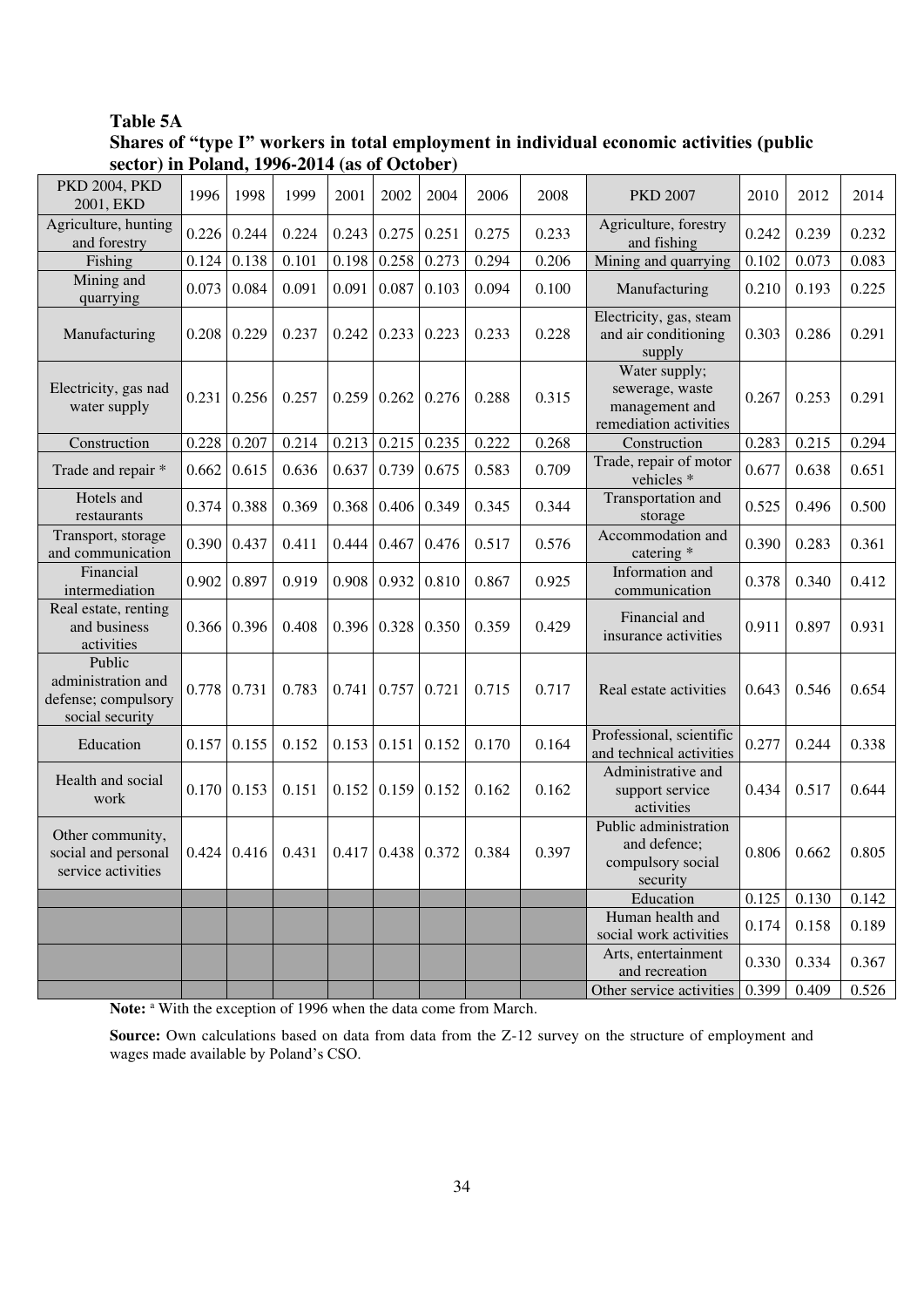#### **Table 6A**

**Employment (in persons) in individual economic activities (public sector) in Poland, 1996-2014 (as of the 31th of December)**  PKD 2004, PKD 2001, EKD 1996 1998 1999 2001 2002 2004 2006 2008 2008 PKD 2007 2010 2012 2014 Agriculture, hunting and forestry 35766 80927 68920 52226 44938 38996 36926 36961 Agriculture, forestry and fishing 33208 32088 31706<br>Fishing 120081 119382 101649 Fishing 120081 19327 7133 6219 2904 1879 867 709 449 Mining and quarrying 120081 119382 101649 Mining and quarrying 1327778 276520 235107 279250 276526 2763126 237126 143309 143016 Manufacturing 199036 89036 66564 54221 Manufacturing 1108225 574759 496551 291409 248006 187879 152846 127665 Electricity, gas, steam and air conditioning supply  $113324 \begin{bmatrix} 63358 \\ 58537 \end{bmatrix}$ Electricity, gas and water supply 247837 238280 230815 222509 214582 194469 183681 165913 Water supply; sewerage, waste management ppry, sewerage, wastermanagement 93833 93938 95760<br>and remediation activities Construction 134731 81411 75436 47340 41157 28178 26122 22371 Construction 14731 14092 11675 Trade and repair <sup>a</sup> 96988 57422 43842 32037 27679 19007 15529 13290 Trade, repair of motor vehicles <sup>a</sup> 9159 4141 2923 Hotels and restaurants 29867 29506 29580 20281 17487 17601 16601 17332 Transportation and storage 271204 259868 242247 Transport, storage and communication 592225 559000 492440 369928 356910 328101 310724 307922 Accommodation and catering <sup>a</sup> 14829 14613 12106 Financial intermediation 175421 163763 159247 77655 76493 72370 66853 65806 Information and communication 13476 12573 10602 Real estate, renting and business activities 205365 200668 177889 149342 173929 160081 145641 144161 Financial and insurance activities 49962 49251 49741 Public administration and defence; compulsory social security 401707 429775 431512 524660 837670 850658 879896 918143 Real estate activities 44330 39627 37806 Education 880764 869981 864489 862712 847477 947485 962403 957847 Professional, scientific and technical activities 83087 78290 74894<br>and social work 964325 955703 883713 734760 706096 556354 548426 549660 Administrative a Health and social work 964325 955703 883713 734760 706096 556354 548426 549660 Administrative and support service activities 8910 9716 9649 Other community, social and personal service activities 143721 146405 143098 135658 140323 140460 145665 150702 Public administration and defence; compulsory social security 968930 957254 970504 Education 989961 972378 970360 Human health and social work activities 542434 528890 529054 Arts, entertainment and recreation 108536 108406 111026 Other service activities 1715 2553 2613

Note: <sup>a</sup> Abbreviated name.

Source: Poland's CSO publications *Employment in the National Economy* (1996, 1998, 1999, 2001, 2002, 2004, 2006, 2008, 2010, 2012 and 2014) – Table 3.